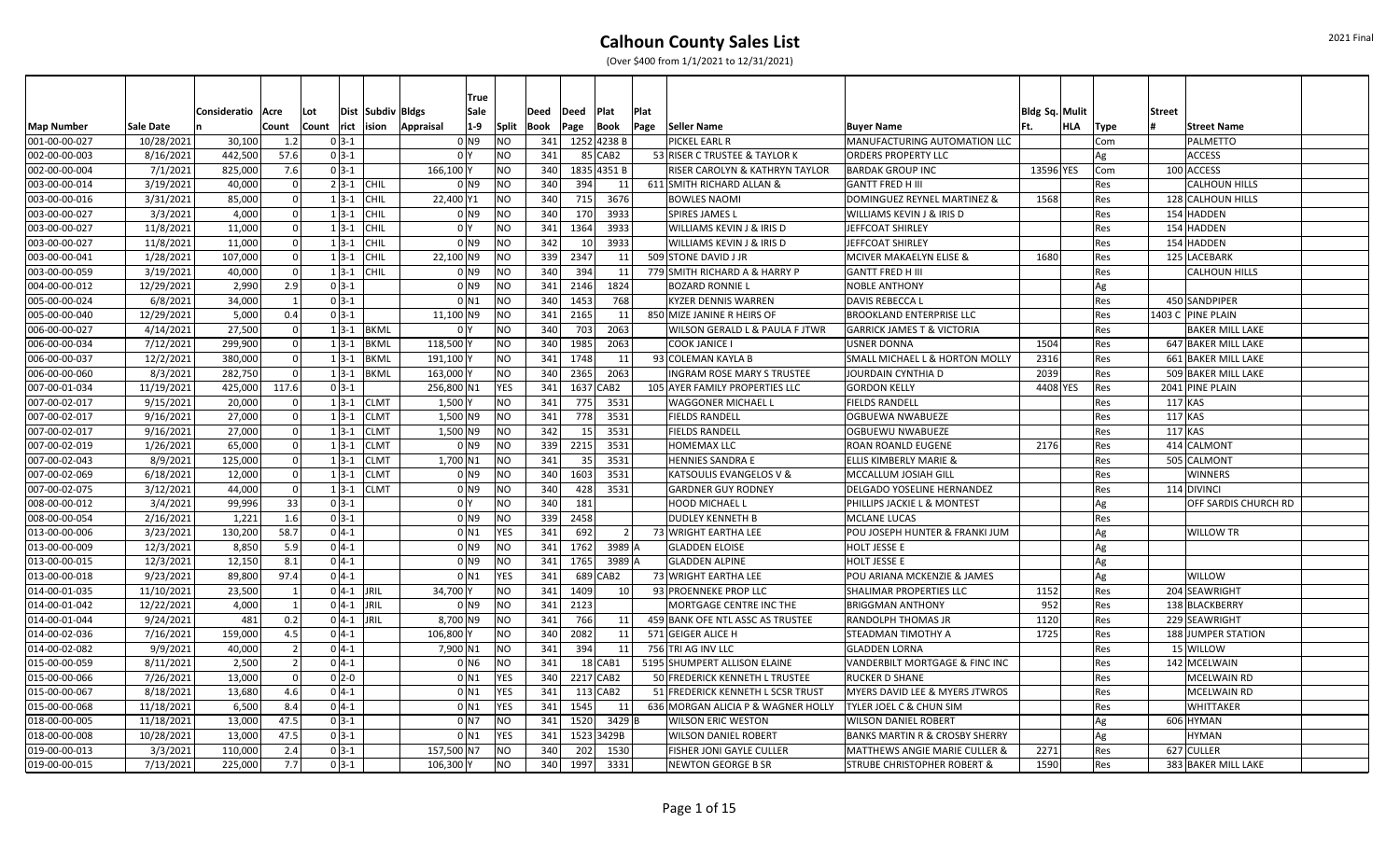|                   |                  | Consideratio   Acre |          | Lot      |                       | Dist Subdiv Bldgs | <b>True</b><br>Sale |                | Deed | Deed          | Plat      | Plat |                                        |                                         | Bldg Sq. Mulit |     |            | <b>Street</b>             |  |
|-------------------|------------------|---------------------|----------|----------|-----------------------|-------------------|---------------------|----------------|------|---------------|-----------|------|----------------------------------------|-----------------------------------------|----------------|-----|------------|---------------------------|--|
| <b>Map Number</b> | <b>Sale Date</b> |                     | Count    | Count    | rict ision            | Appraisal         | $1-9$               | Split          | Book | Page          | Book      |      | Page Seller Name                       | <b>Buyer Name</b>                       | Ft.            | HLA | Type       | <b>Street Name</b>        |  |
| 020-00-00-077     | 9/19/2021        | 60,000              |          | $1 3-1 $ |                       | <b>TWIN</b>       | 20,700 N6           | NO             | 341  | 615           |           | 11   | 974 RUMFELT JEWELL M                   | <b>VANDERBILT MORTGAGE &amp;</b>        |                |     | Res        | 120 TWIN OAKS             |  |
| 020-00-00-094     | 5/21/2021        | 750,000             | 1.6      | $0 3-1$  |                       |                   | 415,900             | N <sub>O</sub> | 340  |               |           |      | 1274 12/191 12/252 MCGEE DAVID & KAREN | NEELEY PROPERTY MANAGEMENT              | 16500 YES      |     | Com        | 233 BELLINGER             |  |
| 020-00-00-099     | 1/29/2021        | 150,700             | - Ol     | $0 3-1$  |                       |                   | 0 <sub>N1</sub>     | <b>YES</b>     | 339  | 2185          |           |      | <b>HILL MARION F</b>                   | <b>PROCTOR ZEBULON &amp; SHELBY</b>     |                |     | Ag         | <b>OLD SANDY RUN RD</b>   |  |
| 021-00-00-011     | 12/15/2021       | 1,564,680           | 214.3    | $0 3-1$  |                       |                   | $0$ N1              | N <sub>O</sub> | 341  |               | 2003 CAB2 |      | 100 BRANNON SYLVIA B ET AL AS TRUS     | <b>GATEWAY LAND DEVELOPMENT LLC</b>     |                |     | Ag         | <b>OLD SANDY RUN RD</b>   |  |
| 021-00-00-024     | 2/17/2021        | 70,000              | $\Omega$ |          | $1 3-1 $ HHSR         |                   | 0 <sub>N1</sub>     | N <sub>O</sub> | 340  |               | $31$ CAB1 |      | 5896 HR BOYD II IRA LLC                | HILTON LAND DEVELOPMENT LLC             |                |     | Res        | <b>OLD SANDY RUN RD</b>   |  |
| 021-00-00-024     | 4/15/2021        | 44,000              | $\Omega$ | $1 3-1$  |                       | <b>HHSR</b>       | $0$ N1              | N <sub>O</sub> | 340  |               | 754 CAB1  |      | 5999 HILTON LAND DEVELOPMENT LLC       | <b>FORD LESLIE</b>                      |                |     | Res        | <b>OLD SANDY RUN RD</b>   |  |
| 021-00-00-052     | 2/17/2021        | 70,000              |          | $1 3-1 $ |                       | <b>HHSR</b>       | 0 <sub>N1</sub>     | N <sub>O</sub> | 340  |               | $31$ CAB1 |      | 5896 HR BOYD II I.R.A LLC              | HILTON LAND DEVELOPMENT LLC             |                |     | Res        | 842 OLD SANDY RUN RD      |  |
| 021-00-00-052     | 11/4/2021        | 60,000              |          | $1 3-1 $ |                       | <b>HHSR</b>       | $01$ N <sub>9</sub> | N <sub>O</sub> | 341  |               | 1472 CAB1 |      | 5896 HILTON LAND DEVELOPMENT LLC       | <b>WATTS JOSHUA RYAN</b>                |                |     | Res        | 842 OLD SANDY RUN RD      |  |
| 021-00-00-053     | 2/17/2021        | 70,000              |          | $1 3-1 $ |                       | HHSR              | 0 <sub>N1</sub>     | NO             | 340  |               | $31$ CAB1 |      | 5896 HR BOYD II I.R.A LLC              | HILTON LAND DEVELOPMENT LLC             |                |     | Res        | 842 OLD SANDY RUN RD      |  |
| 021-00-00-053     | 11/4/2021        | 60,000              |          | $1 3-1 $ |                       | <b>HHSR</b>       | 0 <sub>N9</sub>     | NO             | 341  |               | 1472 CAB1 |      | 5896 HILTON LAND DEVELOPMENT LLC       | <b>WATTS JOSHUA RYAN</b>                |                |     | Res        | 842 OLD SANDY RUN RD      |  |
| 021-00-00-054     | 2/17/2021        | 70,000              | - 0 l    |          | $1 3-1 $ HHSR         |                   | $0$ N1              | NO             | 340  |               | $31$ CAB1 | 5896 |                                        | HR BOYD II I.R.A LLC                    |                |     | Res        | 842 OLD SANDY RUN RD      |  |
| 021-00-00-054     | 11/4/2021        | 60,000              | - 0 l    |          | $1 \vert 3 - 1 \vert$ | <b>HHSR</b>       | $01$ N <sub>9</sub> | NO             | 341  | 1472 CAB1     |           |      | 5896 HILTON LAND DEVELOPMENT LLC       | <b>WATTS JOSHUA RYAN</b>                |                |     | Res        | 842 OLD SANDY RUN RD      |  |
| 021-00-00-055     | 2/17/2021        | 70,000              | - 0 l    | $1 3-1 $ |                       | HHSR              | $01$ N <sub>9</sub> | NO             | 340  |               | $31$ CAB1 |      | 5896 HR BOYD II I.R.A LLC              | HILTON LAND DEVELOPMENT LLC             |                |     | Res        | OLD SANDY RUN RD          |  |
| 021-00-00-055     | 4/15/2021        | 44,000              | $\Omega$ |          | $1 \vert 3 - 1 \vert$ | <b>HHSR</b>       | 0 <sub>N1</sub>     | NO             | 340  |               | 754 CAB1  |      | 5999 HILTON LAND DEVELOPMENT LLC       | <b>FORD LESLIE</b>                      |                |     | Res        | <b>OLD SANDY RUN RD</b>   |  |
| 023-00-01-030     | 12/21/2021       | 35,703,885          | 37.9     | $0 3-1$  |                       |                   | $01$ N <sub>9</sub> | NO             | 341  | 1998          |           | 10 l | 662 ZEUS INDUSTRIAL PRODUCTS INC       | <b>ZEUS COMPANY INC</b>                 |                |     | Res        | <b>ZEUS LN</b>            |  |
| 023-00-01-031     | 12/21/2021       | 35,703,885          | 10       | $0 3-1$  |                       |                   | $01$ N <sub>9</sub> | N <sub>O</sub> | 341  | 1998          |           | 10 l | 902 ZEUS INDUSTRIAL PRODUCTS INC       | <b>ZEUS COMPANY INC</b>                 |                |     | Res        | 201 ZEUS LN               |  |
| 023-00-01-045     | 7/1/2021         | 283,250             | $\Omega$ |          | $1 3-1 $              | RMIL              | 177,600             | <b>NO</b>      | 341  |               | 397 CAB1  |      | 4815 BEAM A J & ATTAWAY M C JTWROS     | CORONEOS JOHN P &                       | 2350           |     | Res        | 203 RIVER BROOK           |  |
| 023-00-01-046     | 5/10/2021        | 28,000              |          | $1 3-1 $ |                       | RMIL              | 0 <sup>1</sup>      | <b>NO</b>      | 340  |               | 1148 CAB1 |      | 4815 SOX ERIC                          | J K SMITH INC                           |                |     | Res        | 205 RIVER BROOK           |  |
| 023-00-02-077     | 12/9/2021        | 175,000             | $\Omega$ | $1 3-1 $ |                       | <b>PNFR</b>       | 59,000              | N <sub>O</sub> | 341  |               | 1972 CAB1 |      | 5760 LOW DARREN J                      | <b>COBLE JONATHAN &amp;</b>             | 1848           |     | Res        | 159 PINE NEEDLE           |  |
| 023-00-03-007     | 3/31/2021        | 281,500             | $\Omega$ |          | $1 3-1 $ PLES         |                   | $0$ N1              | N <sub>O</sub> | 340  | 555           |           | 12   | 273 CONQUEST HOMES LLC                 | <b>NICHOLS TYLER</b>                    |                |     | Res        | <b>PLANTATION ESTATES</b> |  |
| 023-00-03-010     | 6/10/2021        | 40,000              | -ol      | $1 3-1 $ |                       | PLES              | 0 <sup>Y</sup>      | N <sub>O</sub> | 340  | 1443          | 2515      |      | PAPINCHAK JOAN                         | <b>GODFREY TERRY A &amp; AMANDA A</b>   |                |     | Res        | PLANTATION ESTATES        |  |
| 023-00-03-036     | 8/20/2021        | 41,500              | n l      | $1 3-1 $ |                       | <b>WOLF</b>       | 0 <sup>I</sup> Y    | N <sub>O</sub> | 341  | 320           | 2073      |      | <b>GODFREY T E &amp; A J JTWROS</b>    | <b>FANNING ANTHONY</b>                  |                |     | Res        | <b>WOLFE LAKE</b>         |  |
| 023-00-03-074     | 4/29/2021        | 18,500              | 3.5      | $0 3-1$  |                       |                   | 0 <sup>I</sup> Y    | N <sub>O</sub> | 340  | 1050          |           |      | AVANT-CONGAREE RIVERBEND LLC           | US <sub>6</sub> LLC                     |                |     | Res        | <b>OLD STATE</b>          |  |
| 024-00-00-014     | 12/21/2021       | 35,703,885          | 56.3     | $0 3-1$  |                       |                   | 42,932,689 N9       | N <sub>O</sub> | 341  |               | 1998 CAB1 |      | 5643 ZEUS INDUSTRIAL PRODUCTS INC      | <b>ZEUS COMPANY INC</b>                 |                |     | Com        | <b>OLD STATE RD</b>       |  |
| 024-00-00-015     | 12/21/2021       | 35,703,885          | 36.3     | $0 3-1$  |                       |                   | $01$ N <sub>9</sub> | <b>NO</b>      | 341  |               | 1998 CAB1 |      | 5643 ZEUS INDUSTRIAL PRODUCTS INC      | <b>ZEUS COMPANY INC</b>                 |                |     | Com        | 15TH ST                   |  |
| 028-00-00-016     | 4/29/2021        | 577,903             | 115.9    | $0 3-1$  |                       |                   | 34,900              | <b>NO</b>      | 340  | 1046          | 3515      |      | AVANT CONGAREE RIVERBEND LLC           | US 6 LLC                                | 768            |     | Res & Ag   | 685 OLD STATE             |  |
| 029-00-00-013     | 3/30/2021        | 30,200              |          |          | $1 3-1 $ PNCN         |                   | 0 I Y               | <b>NO</b>      | 340  | 518           | 869       |      | SMITH ALBERT RUSSEL & JOETTTA          | ROMERO CARMEN R ANAMPA                  |                |     | Res        | OLD STATE RD              |  |
| 029-00-00-015     | 9/23/2021        | 22,000              |          |          | $2 3-1 $              | <b>PNCN</b>       | 0 <sup>I</sup> Y    | NO             | 341  | 715           | 812       |      | JACKSON CLIFFORD EUGENE                | <b>GARRISON JENNIFER J &amp; ADAM R</b> |                |     | Res        | <b>PINE NEEDLE</b>        |  |
| 029-00-00-026     | 10/15/2021       | 299,900             | - 0 l    |          | $1 \vert 3 - 1 \vert$ | <b>PNCN</b>       | 158,500             | NO             | 341  | 1184          | 1226      |      | LAMAR D M & PATRICIA                   | <b>DOBBINS TREACY L &amp; VERONICA</b>  | 2582           |     | Res        | 120 SMOKE RISE            |  |
| 029-00-00-037     | 12/3/2021        | 210,000             | - 0 l    | $1 3-1 $ |                       | PNCN              | 105,300             | NO             | 341  | 1857          | 1694      |      | JUMPER PHILLIP B & BRITTANY T          | <b>BELCHER ARTHUR W &amp;</b>           | 1576           |     | Res        | 152 ROSINWOOD             |  |
| 029-00-00-042     | 5/25/2021        | 67,000              | n l      | $1 3-1 $ |                       | <b>PNCN</b>       | 98,600 W            | <b>NO</b>      | 340  | 1317          | 1183      |      | PHIPPS JAMES E JR & MARGARET B         | <b>PHIPPS MARGARET B</b>                | 2046           |     | Res        | 104 ROSINWOOD             |  |
| 029-00-00-052     | 2/24/2021        | 269,900             | - 0 l    | $1 3-1 $ |                       | PNCN              | 0 N1                | NO             | 340  | 64            | 3568 B    |      | MIGHTY RIVER DEVELOPMENT LLC           | <b>BOWMAN HARRELL HAGG &amp;</b>        |                |     | Res        | <b>PINE NEEDLE</b>        |  |
| 029-00-00-069     | 12/30/2021       | 225,000             | 5.2      | $0 3-1$  |                       |                   | 74,300              | NO             |      | 341 2254 CAB2 |           |      | 124 DAVID A LAWSON ASSOC LLC REV       | <b>BEND ROAD FARMS LLC</b>              |                |     | Res        | 132 GEIGER FIELD          |  |
| 029-00-00-082     | 2/12/2021        | 252,490             | - Ol     |          | $1 3-1 $              | <b>TLPN</b>       | $0$ N1              | N <sub>O</sub> | 339  | 2473 CAB1     |           |      | 5734 HURRICANE CONSTRUCTION INC        | <b>TESTROETE TYLER J &amp; LUNDY</b>    | 2434           |     | Res        | 126 TALL PINES RD         |  |
| 029-00-00-084     | 3/12/2021        | 250,000             |          | $1 3-1 $ |                       | <b>TLPN</b>       | 0 <sub>N1</sub>     | N <sub>O</sub> | 340  |               | 370 CAB1  |      | 5683 HURRICANE CONSTRUCTION INC        | WATSON SAMUEL JOSEPH II &               |                |     | Res        | 130 TALL PINES RD         |  |
| 029-00-00-085     | 3/11/2021        | 282,490             |          | $1 3-1 $ |                       | <b>TLPN</b>       | 0 <sub>N1</sub>     | N <sub>O</sub> | 340  |               | 444 CAB1  |      | 5683 HURRICANE CONSTRUCTION INC        | MOORE DEVON W & TINYA MICHELE           |                |     | Res        | 132 TALL PINES RD         |  |
| 029-00-00-086     | 2/17/2021        | 240,000             | $\Omega$ | $1 3-1 $ |                       | <b>TLPN</b>       | 0 <sub>N1</sub>     | N <sub>O</sub> | 340  |               | 189 CAB1  |      | 5683 HURRICANE CONSTRUCTION INC        | <b>RIVERS KYLE A</b>                    |                |     | Res        | 134 TALL PINES RD         |  |
| 029-00-00-087     | 2/25/2021        | 537,980             | - Ol     | $1 3-1 $ |                       | <b>TLPN</b>       | 0 <sub>N1</sub>     | N <sub>O</sub> | 340  |               | 185 CAB1  |      | 5683 HURRICANE CONSTRUCTION INC        | <b>HOME GROWN PROPERTY MANAGMENT</b>    |                |     | Res        | 136 TALL PINES RD         |  |
| 029-00-00-088     | 2/25/2021        | 537,980             | $\Omega$ | $1 3-1$  |                       | <b>TLPN</b>       | $0$ N1              | N <sub>O</sub> | 340  |               | 185 CAB1  |      | 5683 HURRICANE CONSTRUCTION INC        | <b>HOME GROWN PROPERTY MANAGMENT</b>    |                |     | Res        | 138 TALL PINES RD         |  |
| 029-00-00-090     | 1/29/2021        | 237,990             | - 0 l    | $1 3-1 $ |                       | <b>TLPN</b>       | $0$ N <sub>1</sub>  | N <sub>O</sub> | 339  | 2319 CAB1     |           |      | 5683 HURRICANE CONSTRUCTION INC        | <b>BETHUNE PAMELA</b>                   |                |     | Res        | 142 TALL PINES RD         |  |
| 029-00-00-095     | 2/12/2021        | 244,990             | n l      | $1 3-1 $ |                       | <b>TLPN</b>       | 0 <sub>N1</sub>     | NO             | 339  | 2469 CAB1     |           |      | 5734 HURRICANE CONSTRUCTION INC        | <b>TATE KRISTIE LYNN &amp;</b>          | 2397           |     | Res        | 125 TALL PINES RD         |  |
| 030-00-01-031     | 4/20/2021        | 5,173,280           | 29.4     | $0 3-1$  |                       |                   | 434,600 N2          | NO             | 340  |               | 1264 CAB1 |      | 5540 HORNE MARK & NATALIE              | <b>HORNE MARK &amp; NATALIE JTWROS</b>  | 2366           |     | Res & Ag   | 359 OLD SANDY RUN RD      |  |
| 030-00-02-008     | 10/1/2021        | 250.000             |          | $0 3-1$  |                       | <b>CRPL</b>       | 0 I Y               | <b>NO</b>      | 341  | 941           | 4223      |      | RAST JAMES CAMERON                     | <b>REAVES WAYNE PARRISH</b>             | 1672           |     | Res        | 112 SANDY RUN RD          |  |
| 030-00-02-015     | 9/22/2021        | 105.000             | $\Omega$ | $1 3-1$  |                       | CRPL              | 141,400 N9          | <b>NO</b>      | 341  | 685           |           | 11   | 689 STAPLETON DAVID                    | PINEDA-CHAVEZ LILI                      | 1590           |     | <b>Res</b> | 101 SANDY RUN RD          |  |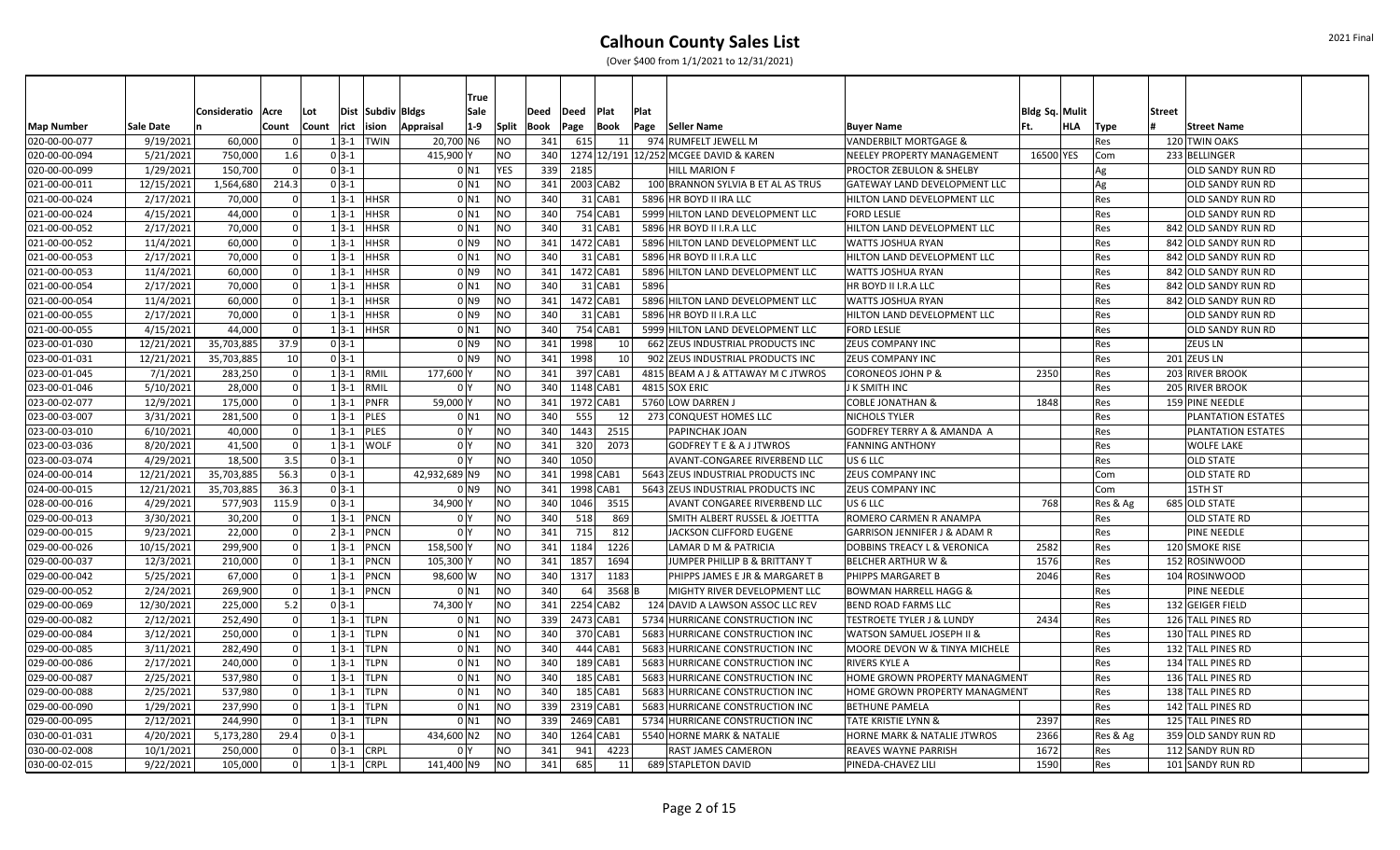|                   |            |                     |                 |          |               |                   | True                      |                |      |            |             |      |                                          |                                         |                       |     |           |                           |
|-------------------|------------|---------------------|-----------------|----------|---------------|-------------------|---------------------------|----------------|------|------------|-------------|------|------------------------------------------|-----------------------------------------|-----------------------|-----|-----------|---------------------------|
|                   |            | Consideratio   Acre |                 | Lot      |               | Dist Subdiv Bldgs | Sale                      |                | Deed | Deed       | Plat        | Plat |                                          |                                         | <b>Bldg Sq. Mulit</b> |     |           | <b>Street</b>             |
| <b>Map Number</b> | Sale Date  |                     | Count           | Count    | rict ision    | Appraisal         | $1-9$                     | <b>Split</b>   | Book | Page       | Book        |      | Page Seller Name                         | <b>Buyer Name</b>                       | Ft.                   | HLA | Type      | <b>Street Name</b>        |
| 030-00-02-024     | 3/31/2021  | 246,000             |                 | $1 3-1 $ |               | <b>CRPL</b>       | 180,600                   | NO             | 340  | 569        | <b>11</b>   |      | 804 BURKHART ERIK L & LINDSEY C J        | <b>CARTWRIGHT REGINA COOPER</b>         | 1821                  |     | Res       | 119 SANDY RUN RD          |
| 031-00-00-045     | 1/13/2021  | 1,474,000           | 1.4             | $0 3-1$  |               |                   | 360,500                   | N <sub>O</sub> | 339  | 2043 CAB1  |             |      | 5555 BTW DG INVESTMENTS LLC              | HP BURT TRUSTEE & LKS MANAGMEN          | 6082                  |     | Com       | 1700 OLD STATE RD         |
| 031-00-00-048     | 11/30/2021 | 223,330             | 152.3           | $0 3-1 $ |               |                   | $0$ N1                    | <b>YES</b>     | 341  | 1736 CAB2  |             |      | 107 LAYFIELD JULIANNA S                  | TERRAIN LEASING 303 LLC                 |                       |     | Com       | <b>BELLINGER LN</b>       |
| 032-00-02-025     | 3/31/2021  | 150,000             | $\overline{4}$  | $0 3-1 $ |               |                   | 17,600 N9                 | <b>NO</b>      | 340  | 907        | 11          |      | 46 NAVARETTE MARTIN                      | LOZA JEAN LUIS LUNA ET AL               |                       |     | Res       | 467 VALLEY RIDGE RD       |
| 032-00-03-037     | 2/10/2021  | 12,000              | 1.3             | $0 3-1 $ |               |                   | 0 I Y                     | <b>NO</b>      | 339  | 2410 CAB1  |             |      | 5957 WILLIAMSON JAMES M                  | MANNING GAIL & ANDERSON A D             |                       |     | Res       | 207 HIDDEN VIEW           |
| 032-00-03-039     | 8/12/2021  | 175,500             | $\overline{1}$  | $0 3-1 $ |               |                   | 88,700                    | <b>NO</b>      | 341  |            | 257 3625B   |      | MCCARTY JOYCE M                          | <b>POLLOCK DARYL K &amp;</b>            | 1275                  |     | Res       | 149 HIDDEN VIEW           |
| 035-00-00-010     | 12/6/2021  | 95,000              | 27.6            | $0 4-1 $ |               |                   | 0 I Y                     | N <sub>O</sub> | 341  | 1825 CAB1  |             |      | 5749 LEWIS JACOB P                       | YOUNG NICHOLAS A                        |                       |     | Ag        | 241 GLOVERS CHAPEL        |
| 035-00-00-019     | 11/10/2021 | 310,000             | 16.7            |          | $0$ 4-1 LVAL  |                   | 174,000                   | <b>NO</b>      | 341  |            | 1415 3474   |      | 3695 FIELDS MICHAEL                      | <b>ISGETT CHRISTOPHER LANEY &amp;</b>   | 1980                  |     | Res & Ag  | 210 PRECIOUS              |
| 037-00-00-007     | 1/28/2021  | 240,500             | 74.2            | $0 4-1$  |               |                   | 0 <sup>N</sup>            | N <sub>O</sub> | 339  | 2249 CAB1  |             |      | 5966 HIGH RIDGE FARM                     | <b>HAIGLER THOMAS I III</b>             |                       |     | Ag        | CENTER HILL               |
| 037-00-00-036     | 6/28/2021  | 7,000               |                 |          | $1 4-1 $ SPHL |                   | $0$ N7                    | <b>NO</b>      | 340  |            | 1761 3590   |      | CASWELL MELANIE & OLIVER B N             | OLIVER BRANDI NICOLE                    |                       |     | Res       | 200 DEARBORN              |
| 037-00-00-037     | 3/3/2021   | 5,522               |                 |          | $1 4-1 $ SPHL |                   | 0 N7                      | N <sub>O</sub> | 340  |            | 316 3590    |      | CASWELL MELANIE & MCCALL BELIN           | MCCALL BELINDA                          |                       |     | Res       | <b>DEARBORN</b>           |
| 039-00-00-027     | 1/4/2021   | 3,000               | 3.6             | $0 4-1 $ |               |                   | $01$ N <sub>9</sub>       | NO             | 339  | 1818 CAB1  |             |      | 5950 HOEFER DANIEL                       | <b>BOYD JIMMIE R JR</b>                 |                       |     | Res       | <b>BOTTLEBRUSH</b>        |
| 040-00-00-077     | 7/21/2021  | 13,568              | 6.8             | $0 4-1 $ |               |                   | 0 <sup>1</sup>            | <b>NO</b>      | 340  | 2140 CAB2  |             | 36   |                                          | <b>BALDWIN BRYAN C &amp; MALLORY</b>    |                       |     | Res       | <b>BOTTLEBRUSH</b>        |
| 043-00-00-010     | 10/26/2021 | 629,000             | 76.8            | $0 4-1$  |               |                   | 0 N 9                     | N <sub>O</sub> | 341  | 1230       |             |      | OLD SOUTH MATERIALS LLC                  | <b>MIXON LAND LLC</b>                   |                       |     | Ag        | <b>MURPH MILL</b>         |
| 044-00-00-003     | 10/6/2021  | 1,700               | 0.5             | $0 4-1 $ |               |                   | 0 N9                      | <b>NO</b>      | 341  | 948        |             |      | 3 CALLAHAN DAVID E HEIRS OF              | JOURDAIN JOHN L                         |                       |     | Res       | <b>BOTTLEBRUSH</b>        |
| 046-00-00-043     | 2/26/2021  | 303,500             | 2.1             |          | $0 4-1 $ DOLT |                   | 93,900 N9                 | N <sub>O</sub> | 340  |            | $140$ CAB1  |      | 4733 BELL KEVIN D & DARLENE M            | <b>NEMETH ZOLTAN</b>                    | 1008                  |     | Res       | 124 RAIDER                |
| 046-00-00-045     | 2/26/2021  | 303,500             | $\overline{2}$  | $0 4-1 $ |               | DOLT              | 0 N9                      | NO             | 340  |            | $140$ CAB1  |      | 4733 BELL DEVIN L & KEVIN D              | <b>NEMETH ZOLTAN</b>                    |                       |     | Res       | <b>RAIDER LN</b>          |
| 046-00-00-048     | 7/1/2021   | 32,302              | 15.4            | $0 4-1$  |               |                   | $01$ N <sub>2</sub>       | lno            | 340  | 1847 CAB1  |             |      | 5921 HINKLE WILLIAM DAVID                | <b>STABLER RAYMOND R</b>                |                       |     | Ag        | <b>BULL SWAMP RD</b>      |
| 047-00-01-044     | 10/27/2021 | 81,000              | 10.2            | $0 4-1$  |               |                   | 3,000 N9                  | <b>NO</b>      | 341  | 1218 CAB1  |             |      | 5589 SIGHTLER JERAMY                     | BLACK MITCHELL B & COLLIN F             | 1360                  |     | Res & Ag  | 114 RUCKER WOODS          |
| 047-00-02-009     | 6/2/2021   | 187,900             | 9.4             | $0 4-1 $ |               |                   | 96,700                    | <b>NO</b>      | 340  |            | 1339 1790   |      | <b>WATTS BRYANT E &amp; JOYCER</b>       | <b>SUTCLIFFE JONATHON COLE</b>          | 1798                  |     | Res       | 7515 COLUMBIA             |
| 048-00-00-025     | 2/26/2021  | 24,000              | 5.8             | $0 4-1 $ |               |                   | 0 I Y                     | NO             | 340  | 83         | 11          |      | 991 NOESNER NANCY G                      | NOESNER CHRISTIAN GERHARD               |                       |     | Ag        | <b>MULBERRY LN</b>        |
| 049-00-01-012     | 2/19/2021  | 170,000             | 16.5            | $0 4-1 $ |               |                   | 43,800 N9                 | N <sub>O</sub> | 340  |            | 148 1758 &  |      | 2013 IVEY NORMAN ET AL                   | FITZGERALD KELLY H & JAMES              | 1185                  |     | Res & Ag  | 83 HORSEFEATHERS          |
| 052-00-01-031     | 11/1/2021  | 25,410              | -ol             | $1 3-1 $ |               | <b>HSID</b>       | 0 N2                      | <b>NO</b>      | 341  |            | 1267 3384 B |      | MACK BILLY V & FRANCIS M &               | <b>MACK FRANCIS M TRUSTEE</b>           |                       |     | Res       | <b>HILLSIDE</b>           |
| 052-00-01-042     | 11/1/2021  | 25,410              | $\Omega$        | $1 3-1 $ |               | <b>HSID</b>       | $01$ N <sub>9</sub>       | <b>NO</b>      | 341  | 1267 3384B |             |      | MACK BILLY V & FRANCIS M &               | MACK FRANCIS M SUCCESSOR                |                       |     | Res       | HILLSIDE                  |
| 052-00-02-007     | 1/29/2021  | 220,000             | $\mathbf{1}$    | $0 3-1$  |               |                   | 115,700                   | <b>NO</b>      | 339  | 2282       | 735         |      | <b>BRIAN W KNOTTS TRUSTEE</b>            | <b>HARMON EDDIE ALTON</b>               | 1758 YES              |     | Res       | 161 MOUNT MORIAH          |
| 052-00-02-010     | 7/29/2021  | 150,000             | $\mathbf{1}$    | $0 3-1 $ |               |                   | 132,800<br>N <sub>9</sub> | <b>NO</b>      | 340  | 2271       | 11          |      | 94 D&K DHILLION LLC                      | <b>GRAY JAMES S &amp; JEAN M</b>        | 2488 YES              |     | Com & Res | 2544 OLD STATE RD         |
| 052-00-02-010     | 7/29/2021  | 150,000             | 1               | $0 3-1 $ |               |                   | 132,800 N9                | N <sub>O</sub> | 340  | 2271       | 11          |      | 94 D&K DHILLION LLC                      | <b>GRAY JAMES S &amp; JEAN M</b>        | 2488 YES              |     | Com & Res | 2544 OLD STATE RD         |
| 052-00-02-017     | 4/9/2021   | 59,500              | 11.9            | $0 3-1 $ |               |                   | 0 I Y                     | N <sub>O</sub> | 340  | 758        | $3971$ B    |      | <b>CIAMBRO LINDA LOUISE</b>              | WOLFE JERRY D & JUNE S JTWROS           |                       |     | ۹g        | <b>BOONE</b>              |
| 052-00-03-002     | 9/9/2021   | 105,000             | 30              | $0 3-1 $ |               |                   | $01$ N <sub>9</sub>       | <b>NO</b>      | 341  | 642        | 267         |      | <b>WATFORD DANNY &amp; CASEY</b>         | TYLER PHILLIP ALLEN JR                  |                       |     | Ag        | <b>PARADISE</b>           |
| 052-00-04-012     | 4/13/2021  | 5,000               | $\mathbf{1}$    | $0 3-1 $ |               |                   | $01$ N <sub>9</sub>       | N <sub>O</sub> | 340  | 1184       |             |      | <b>CUMMINGS PAT LEE IN TRUST FOR</b>     | <b>GORDON TYRONE</b>                    |                       |     | Res       | <b>VALLEY RIDGE</b>       |
| 052-00-04-015     | 11/11/2021 | 8,000               | $\vert$ 3       | $0 3-1 $ |               |                   | 0 N2                      | N <sub>O</sub> | 341  | 1435       |             |      | LYKES RODIE C                            | LYKES JIMMY& ASKEW LARRY & BRE          |                       |     | Res       | <b>FAVOR LN</b>           |
| 052-00-04-025     | 6/30/2021  | 265,000             | 4.2             | $0 3-1 $ |               |                   | 107,000                   | <b>NO</b>      | 340  | 1791       | 175         |      | KNIGHT JOSEPH.                           | <b>MCKEOWN ROBERT &amp; AMY JTWROS</b>  | 1421                  |     | Res       | 265 VALLEY RIDGE          |
| 052-00-05-006     | 5/13/2021  | 12,500              |                 | $0 3-1 $ |               |                   | 0 <sup>1</sup>            | <b>NO</b>      | 340  | 1204       | 1614        |      | PRIDGEN JUANITA KANNADAY                 | <b>KOHN THOMAS E</b>                    |                       |     | Res       | COLUMBIA                  |
| 052-00-05-006     | 6/8/2021   | 18,000              | $\mathbf{1}$    | $0 3-1 $ |               |                   | 0 <sup>1</sup>            | N <sub>O</sub> | 340  | 1421 CAB2  |             |      | 25 KOHN THOMAS E                         | MIGHTY RIVER DEV LLC                    |                       |     | Res       | <b>COLUMBIA</b>           |
| 052-00-05-023     | 5/14/2021  | 12,000              | $\vert$ 3       | $0 3-1 $ |               |                   | $01$ N <sub>9</sub>       | <b>NO</b>      | 340  | 1201       |             |      | <b>BOZARD RONNIE E</b>                   | <b>WOLFE CHRISTIAN ALBERT LEE &amp;</b> |                       |     | Res       | 305 STABLER HILL RD       |
| 053-00-01-026     | 11/23/2021 | 50,000              | 10 <sup>1</sup> | $0 3-1 $ |               |                   | $01$ N <sub>9</sub>       | N <sub>O</sub> | 341  | 1616       | 3419        |      | <b>BASTON LARRY S &amp; IRIS H TRUST</b> | <b>HANAHAN AUSTIN</b>                   |                       |     | Ag        | 1837 OLD STATE            |
| 053-00-01-029     | 3/11/2021  | 39,000              | 1.1             | $0 3-1 $ |               |                   | $0$ N <sub>1</sub>        | <b>NO</b>      | 340  | 75         | 11          |      | 344 H & H ACQUISITIONS LLC               | HAYDEN JONATHAN LOWELL                  |                       |     | Res       | <b>OLD SWAMP RD</b>       |
| 053-00-01-042     | 6/18/2021  | 175,500             | 4.8             | $0 3-1 $ |               |                   | 73,600                    | <b>NO</b>      | 340  | 1539       |             |      | 1413 ##### LAMBERTH RUSSELL G            | <b>PARTIN VINCENT K &amp;</b>           | 1150                  |     | Res       | 220 TIDWELL               |
| 053-00-01-063     | 10/6/2021  | 69,000              | 11              | $0 3-1 $ |               |                   | 0 <sup>1</sup>            | <b>NO</b>      | 341  | 1117       | 10 l        |      | 896 CINICOLA LARRY A & MELODIE G         | <b>WATSON MICHAEL B &amp;</b>           |                       |     | Ag        | <b>STONEY MOUNTAIN LN</b> |
| 053-00-01-106     | 8/26/2021  | 272,076             | 93.6            | $0 3-1 $ |               |                   | 0 <sup>1</sup>            | <b>NO</b>      | 341  |            | 329 CAB2    |      | 65 LIVINGSTON PAMELA RILEY & ULME        | <b>WICKRAMASINGHE KAREN JEAN</b>        |                       |     | Ag        | 97 OLD SWAMP              |
| 053-00-02-018     | 10/6/2021  | 90,662              | -ol             |          | $1 3-1 $ CFOR |                   | 34,500 N6                 | NO             | 341  | 1263       | 11          |      | 499 GOUDE HAROLD & SHELBY J              | WILMINGTON SAVINGS FUND SOCIET          | 1539                  |     | Res       | 167 IRIS                  |
| 058-00-00-038     | 5/12/2021  | 60,180              | 10              | $0 3-1$  |               |                   | 0 Y 1                     | <b>NO</b>      | 340  | 1212       | 11          |      | 976 DAVIS GEORGIA L & PRESTON            | <b>NORTON LARRY W</b>                   |                       |     | Res       | <b>PATIENCE LN</b>        |
| 059-00-01-016     | 3/12/2021  | 15,000              | 2.1             | $0 3-1$  |               |                   | 148,900 N9                | NO.            | 340  | 235        | 303         |      | PRUITT JAMIE L                           | PORTER JAMIE L & RYAN A JTWROS          | 1955                  |     | Res       | 341 REBECCA               |
| 059-00-01-019     | 6/11/2021  | 70,300              | $\mathbf{1}$    | $0 3-1 $ |               |                   | 43,000                    | NO.            | 340  | 1647       | 1707        |      | PRUITT JAMIE L                           | WILSON MARK D & SANDRA D                | 1104                  |     | Res       | 316 REBECCA CR            |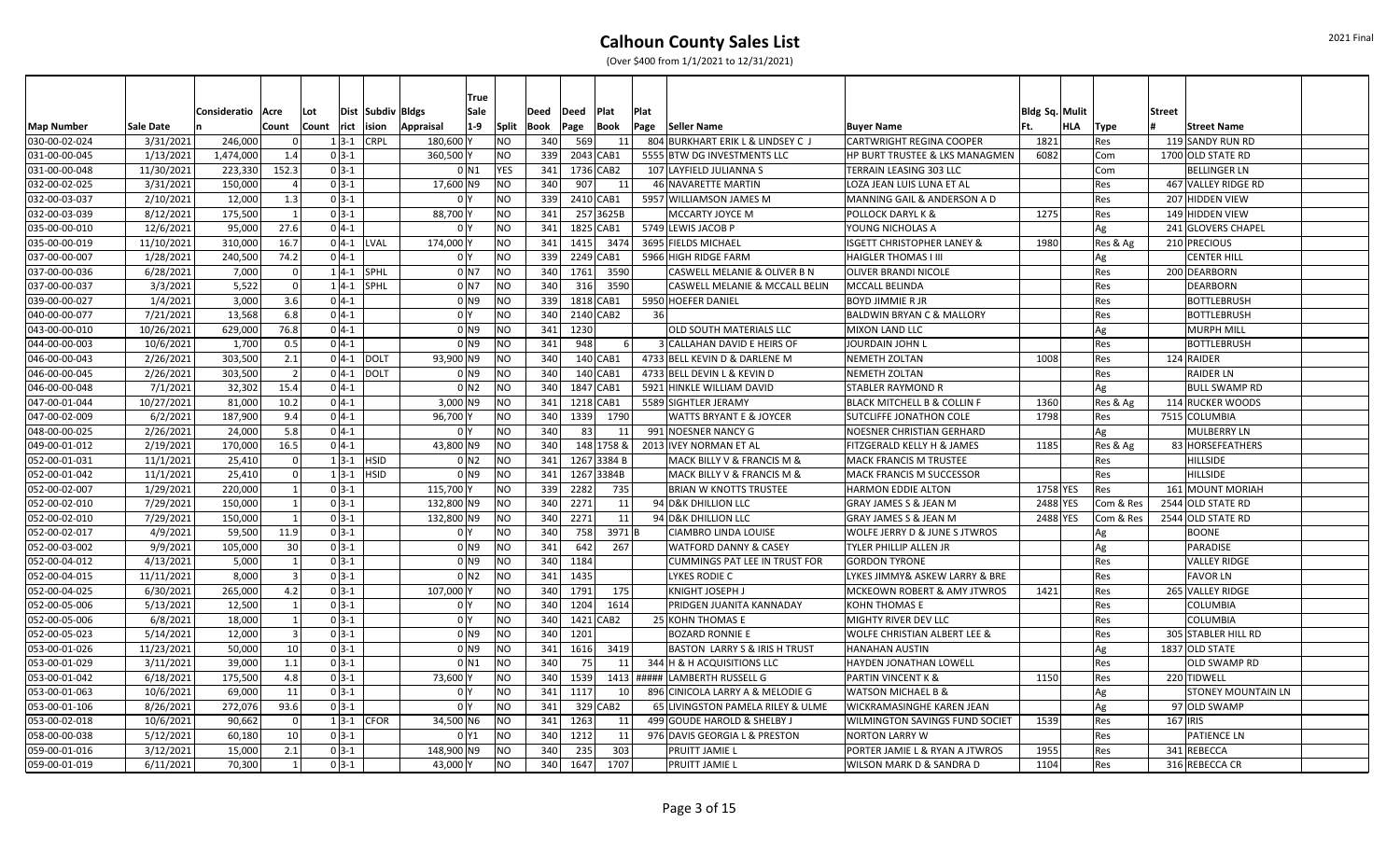|                   |                  |              |                |       |               | <b>True</b>                        |                |      |          |             |      |                                          |                                           |                |          |                            |  |
|-------------------|------------------|--------------|----------------|-------|---------------|------------------------------------|----------------|------|----------|-------------|------|------------------------------------------|-------------------------------------------|----------------|----------|----------------------------|--|
|                   |                  | Consideratio | Acre           | Lot   |               | Dist Subdiv Bldgs<br>Sale          |                | Deed | Deed     | Plat        | Plat |                                          |                                           | Bldg Sq. Mulit |          | <b>Street</b>              |  |
| <b>Map Number</b> | <b>Sale Date</b> |              | Count          | Count | rict          | $1-9$<br>Appraisal<br>ision        | Split          | Book | Page     | <b>Book</b> | Page | Seller Name                              | <b>Buyer Name</b>                         | HLA<br>lFt.    | Type     | <b>Street Name</b>         |  |
| 059-00-02-006     | 1/4/2021         | 126,000      | 4.1            |       | $0 3-1$       | <b>RRES</b><br>39,800 Y            | N <sub>O</sub> | 339  | 2054     | 1460        |      | SEC OF VETERANS AFFAIRS OF THE           | <b>COOK CHARLES &amp; JENNIFER JT</b>     | 1568           | Res      | 122 RIVER RIDGE WAY        |  |
| 059-00-02-008     | 9/24/2021        | 465,000      |                |       | $0 3-1 $      | 231,200 N9<br><b>RRES</b>          | N <sub>O</sub> | 341  | 882      |             | 10 l | 415 HOLLINGSWORTH JASON M &              | <b>COFFEY ELIZABETH A</b>                 | 2571           | Res      | 142 RIVER RIDGE WAY        |  |
| 059-00-02-032     | 6/4/2021         | 50,000       | - Ol           |       | $1 3-1$       | <b>CNBL</b><br>10,900              | N <sub>O</sub> | 340  | 1450     | 3346        |      | <b>HUBBS ROBERT N</b>                    | <b>HARDWICKE JOHN CHRISTOPHER</b>         |                | Res      | CONGAREE                   |  |
| 059-00-02-042     | 11/30/2021       | 20,000       | $\Omega$       |       | $1 3-1 $      | <b>CNBL</b><br>$01$ N <sub>9</sub> | NO             | 341  | 1712     | 3346        |      | ROGERS BARRY ARNOLD                      | <b>WILLIAMS ELTON DEAN &amp;</b>          |                | Res      | 125 CONGAREE               |  |
| 059-00-02-066     | 3/31/2021        | 185,000      | 45.2           |       | $0 3-1$       | $0$ N1                             | N <sub>O</sub> | 340  |          | 525 CAB1    |      | 5994 HOLLINGSWORTH STEPHANIE F &         | <b>BOZARD STEVEN A &amp; HEIDI S</b>      |                | Ag       | <b>RIVER RIDGE WAY</b>     |  |
| 059-00-02-067     | 10/25/2021       | 210,000      | $\overline{1}$ |       | $0 3-1$       | 124,100 N9                         | <b>NO</b>      | 341  |          | 1222 CAB1   |      | 5993 HOLLINGSWORTH MARY KATHERINE        | BORBELY ZOLTAN SR & IZABELLA O            | 1550           | Res      | 222 RIVER RIDGE WAY        |  |
| 059-00-02-076     | 9/24/2021        | 465,000      | 5              |       | $0 3-1$       | 0 Y9                               | N <sub>O</sub> | 341  |          | 882 CAB1    |      | 5994 HOLLINGSWORTH S F & J M JTWROS      | <b>COFFEY ELIZABETH A</b>                 |                | Res      | <b>RIVER RIDGE WAY</b>     |  |
| 059-00-02-077     | 10/25/2021       | 210,000      | 2.4            |       | $0 3-1$       | $01$ N <sub>9</sub>                | NO             | 341  |          | 1222 CAB1   |      | 5993 HOLLINGSWORTH MARY KATHERINE        | BORBELY ZOLTAN SR & IZABELLA O            |                | Res      | <b>RIVER RIDGE WAY</b>     |  |
| 059-00-03-018     | 10/21/2021       | 90,000       | $\Omega$       |       | $2 3-1 $ DICK | 1,200                              | <b>NO</b>      | 341  | 1154     |             |      | CALHOUN COUNTY & ST. MATTHEWS            | THE HAMMER GROUP LLC                      |                | Res      | <b>BANKS LN</b>            |  |
| 060-00-00-001     | 4/17/2021        | 765,000      | 109            |       | $0 3-1$       | 0 <sub>N9</sub>                    | NO             | 340  | 957      |             | 91   | 123 SEBRELL THOMAS E II ET AL            | <b>HEPTA GROUP LLC</b>                    |                | Ag       |                            |  |
| 060-00-00-035     | 1/15/2021        | 289,500      | $\Omega$       |       | $3 3-1 $ HUTR | 141,600                            | N <sub>O</sub> | 339  |          | 2065 CAB1   |      | 5926 HUGHES GERALD W & CHERYL L          | <b>HAINEY ROBERT J</b>                    | 3096 YES       | Res      | 125 HUGHES TR              |  |
| 060-00-00-046     | 12/15/2021       | 120,000      | 3.9            |       | $0 3-1$       | 59,800                             | N <sub>O</sub> | 341  | 1919     |             | 11   | 146 CAMPBELL ZACHARY                     | PINHEIRO CHRISTOPHER STEPHEN              | 1242           | Res      | 117 VALLEY VIEW            |  |
| 061-00-00-008     | 6/16/2021        | 250.000      | -91            |       | $0 3-1$       | 118,800                            | NO             |      | 340 1522 |             |      | <b>BURNSIDE CATHERINE W</b>              | <b>ADVOCACY TRUST LLC TRUSTEE FOR</b>     | 2408           | Res      | 3001 OLD STATE RD          |  |
| 061-00-00-019     | 7/6/2021         | 130,800      | 21.8           |       | $0 3-1$       | 0 <sup>1</sup>                     | NO             | 340  | 2055     |             | 96   | <b>CUETO DORA ANN &amp; ROBERT G</b>     | <b>GANTT FREDERICK H III</b>              |                | Ag       | <b>OLD STATE RD</b>        |  |
| 062-00-00-066     | 6/1/2021         | 4,000        |                |       | $0 4-1$       | 0 Y                                | NO             | 340  | 1335     |             | 11   | 652 BEASON JAMES L SR                    | <b>HALES CHRISTOPHER</b>                  |                | Res      | <b>SAND MOUNTAIN</b>       |  |
| 062-00-00-075     | 6/17/2021        | 228,000      | $\Omega$       |       | $0 4-1$       | $0$ N1                             | <b>YES</b>     | 340  | 1566     |             |      | <b>WORSENCROFT CAROLINE C</b>            | MONTGOMERY SAMUEL D III                   |                | Ag       | <b>BIG BEAVER CREEK RD</b> |  |
| 063-00-00-045     | 6/25/2021        | 70,000       | 20             |       | $0 4-1$       | 0 <sup>1</sup>                     | NO             | 340  | 1678     |             | 12   | 69 CRIM DONALD E & JILL M                | <b>HOWELL ROBERT E &amp; BARABARA J</b>   |                | Ag       | <b>INDIGO BRANCH</b>       |  |
| 063-00-00-049     | 6/17/2021        | 228,000      | $\Omega$       |       | $0 4-1$       | 0 N1                               | <b>YES</b>     | 340  |          | 1566 CAB2   |      | 33 WORSENCROFT CAROLINE C                | <b>MONTGOMERY SAMUEL D III</b>            |                | Ag       | <b>CRIDER POND RD</b>      |  |
| 064-00-01-017     | 10/22/2021       | 1,340,500    | 50             |       | $0 4-1$       | 418,600                            | <b>NO</b>      | 341  | 1190     | -50         |      | 12 DIAZ MICHAEL & JEAN NICHOLE           | <b>VU THANH DUY &amp; NGUYEN HANH HON</b> | 2528           | Res & Ag | 754 WANNARIDGE RD          |  |
| 064-00-01-026     | 12/20/2021       | 194,500      |                |       | $0 4-1$       | 10,200                             | NO             | 341  | 2035     |             | 12   | 142 WANNAMAKER MATTHEW D                 | JACKSON CATHY J & CHRISTOPHER             | 1316           | Res      | 753 WANNARIDGE RD          |  |
| 064-00-01-027     | 9/10/2021        | 69,000       | 19.4           |       | $0 4-1$       | 0 I Y                              | NO             | 341  |          | $631$ CAB2  |      | 39 SCOTT ALICIA & STACEY                 | <b>BAUGHMAN STACIE &amp; JASON</b>        |                | Ag       | LOG CABIN RD               |  |
| 064-00-02-019     | 12/10/2021       | 600          | - 01           |       | $1 4-1 $ MCCL | $01$ N <sub>9</sub>                | N <sub>O</sub> | 341  | 1871     |             | 9    | 553 TRI AG INV LLC                       | <b>FIELDS KEYSHA</b>                      |                | Res      | <b>OTT SISTERS RD</b>      |  |
| 065-00-00-009     | 3/18/2021        | 52,000       | 7.3            |       | $0 4-1 $      | 52,700 N1                          | N <sub>O</sub> | 340  | 390      |             | -5 I | 31 CRIDER BECKY P & JACK H               | <b>BOZARD KIMBERLY C &amp; MARIA J</b>    | 1384           | Res & Ag | 707 OTT SISTERS            |  |
| 065-00-00-067     | 11/18/2021       | 108,000      | 1.5            |       | $0 4-1$       | 0 N 1                              | NO             | 341  | 1495     | 3839 B      |      | <b>BOLEN ANTHONY BLAKE &amp; RENEE S</b> | <b>GANTT BOBBY BRIAN JR</b>               | 1680           | Res      | 7392 COLUMBIA RD           |  |
| 066-00-02-010     | 6/24/2021        | 10,000       | $\overline{1}$ |       | $0 4-1$       | 40,300 N9                          | N <sub>O</sub> | 340  | 1644     |             |      | <b>CANADY CURNELL H</b>                  | <b>HOOK TANGULA</b>                       | 1328           | Res      | 35 WOODPECKER LN           |  |
| 066-00-02-051     | 5/10/2021        | 300.000      |                |       | $0 4-1$       | $01$ N <sub>9</sub>                | NO             | 340  | 1226     | $3554$ B    |      | <b>REID THOMAS</b>                       | <b>REID DONNA J &amp; JAMES R JTWROS</b>  |                | Res      | <b>COLUMBIA RD</b>         |  |
| 066-00-02-052     | 5/10/2021        | 300,000      | $\mathbf{1}$   |       | $0 4-1$       | $0$ N9                             | <b>NO</b>      | 340  | 1226     | $3554$ B    |      | <b>REID THOMAS</b>                       | <b>REID DONNA J &amp; JAMES R JTWROS</b>  |                | Res      | <b>COLUMBIA RD</b>         |  |
| 066-00-02-053     | 5/10/2021        | 300,000      |                |       | $0 4-1$       | 228,800 N9                         | lno            | 340  | 1226     | $3554$ B    |      | <b>REID THOMAS</b>                       | <b>REID DONNA J &amp; JAMES R JTWROS</b>  | 2676           | Res      | 6996 COLUMBIA RD           |  |
| 066-00-02-065     | 5/10/2021        | 300,000      | .5             |       | $0 4-1$       | 0 N 9                              | lno            | 340  | 1226     | 3891B       |      | <b>REID THOMAS &amp; BARBARA</b>         | REID DONNA J & JAMES R JTWROS             |                | Res      | COLUMBIA RD                |  |
| 066-00-02-068     | 8/3/2021         | 168,000      | 2.8            |       | $0 4-1$       | 63,100                             | N <sub>O</sub> | 340  |          | 2368 CAB2   |      | 656 NIGHTENGALE RICK & WAGNER LARRY      | <b>DAIL DALTON WEST</b>                   | 1500           | Res      | 7260 COLUMBIA RD           |  |
| 066-00-02-070     | 10/15/2021       | 21,000       | 1.5            |       | $0 4-1$       | 140.400 N9                         | NO             | 341  |          | 1152 CAB1   |      | 5380 DRIGGERS KELLY                      | <b>ACCESS DEVELOPMENT LLC</b>             | 3888 YES       | Res      | 7350 COLUMBIA RD           |  |
| 066-00-02-071     | 12/9/2021        | 750          | 0.4            |       | $0 4-1 $      | $01$ N9                            | NO             | 341  |          | 1860 CAB1   |      | 5380 DRIGGERS KELLY                      | <b>WARING WANDA</b>                       |                | Ag       | <b>COLUMBIA RD</b>         |  |
| 066-00-03-025     | 7/13/2021        | 183,130      | 41.3           |       | $0 4-1$       | $01$ N <sub>9</sub>                | NO             | 340  | 2025     |             |      | <b>HOFFMAN BOBBY L</b>                   | <b>REED HOLDINGS LLC</b>                  |                | Ag       | <b>COLUMBIA RD</b>         |  |
| 066-00-03-043     | 8/19/2021        | 150,000      | 0.8            |       | $0 4-1$       | 73,200 Y                           | N <sub>O</sub> | 341  | 134      |             | 11   | 661 HOLEMAN RAY ALLEN                    | <b>BRUNER RYAN M</b>                      | 1305           | Res      | 7203 COLUMBIA RD           |  |
| 066-00-03-044     | 7/13/2021        | 183,130      | 1.2            |       | $0 4-1$       | 32,200 N9                          | <b>NO</b>      | 340  | 2025     |             | 11   | 662 HOFFMAN BOBBY L                      | <b>REED HOLDINGS LLC</b>                  | 2265           | Res      | 7303 COLUMBIA RD           |  |
| 067-00-00-010     | 3/25/2021        | 6,000        |                |       | $0 4-1$       | 19,400 N <sub>8</sub>              | N <sub>O</sub> | 340  | 424      |             |      | SINGLETARY JAMES MELVIN L                | <b>MACK SALLIE BRUNSON</b>                | 880            | Res      | 81 MERRYBELL               |  |
| 067-00-00-029     | 12/20/2021       | 120,000      | 4.8            |       | $0 4-1$       | 0 <sub>N1</sub>                    | lno            | 341  | 2025     |             | 8    | 229 THOMPSON TATE'ANNA N                 | <b>JACKSON STEPHANIE</b>                  | 1638           | Res      | 6745 COLUMBIA              |  |
| 067-00-00-031     | 11/12/2021       | 2,000        | 2.9            |       | $0 4-1$       | $2,800$ N9                         | NO             | 341  | 1455     |             |      | DYSON JAMES M ESTATE OF & DYSO           | <b>BOZARD RONNIE</b>                      |                | Res      | 151 CRAB APPLE CT          |  |
| 067-00-00-051     | 7/1/2021         | 14,000       | 4.1            |       | $0 4-1$       | $01$ N <sub>9</sub>                | NO             | 340  | 1906     | 3209        |      | <b>STABLER JOS PEELER TRUST</b>          | <b>OTT HARRY L &amp; LINDA F</b>          |                | Ag       | OFF COLUMBIA RD            |  |
| 068-00-00-009     | 4/30/2021        | 25,000       | 0.9            |       | $0 4-1$       | $01$ N <sub>9</sub>                | NO             | 340  | 1109     |             | 8    | 223 WILLIAMS CHAD & HEATHER              | <b>BROWNING AMANDA JOEL &amp;</b>         |                | Res      | <b>HEWITT LN</b>           |  |
| 068-00-00-040     | 4/30/2021        | 25,000       | 0.9            |       | $0 4-1$       | 0 N9                               | N <sub>O</sub> | 340  | 1109     | 2306        |      | <b>WILLIAMS CHAD &amp; HEATHER</b>       | <b>BROWNING AMANDA JOEL &amp;</b>         |                | Res      | 22 HEWITT LN               |  |
| 069-00-01-088     | 8/19/2021        | 19,000       | - 0            |       | $1 4-1$ MYER  | 0 <sub>N1</sub>                    | NO             | 341  |          | 142 4348 B  |      | <b>BROOKS MARY L</b>                     | <b>BRAVO MARIA</b>                        |                | Res      | <b>MYERS LN</b>            |  |
| 069-00-01-089     | 8/19/2021        | 19,000       | - 0            |       | $1 4-1$       | <b>MYER</b><br>$0$ N1              | <b>NO</b>      | 341  |          | 142 4348 B  |      | <b>BROOKS MARY L</b>                     | <b>BRAVO MARIA</b>                        |                | Res      | <b>MYERS LN</b>            |  |
| 069-00-01-094     | 6/16/2021        | 10,000       | 3.3            |       | $0 4-1$       | 0 Y                                | <b>NO</b>      | 340  | 1486     | 4980        |      | <b>FURTICK ANTHONY M</b>                 | <b>COX EVAN</b>                           |                | Res      | <b>KENNERLY RD</b>         |  |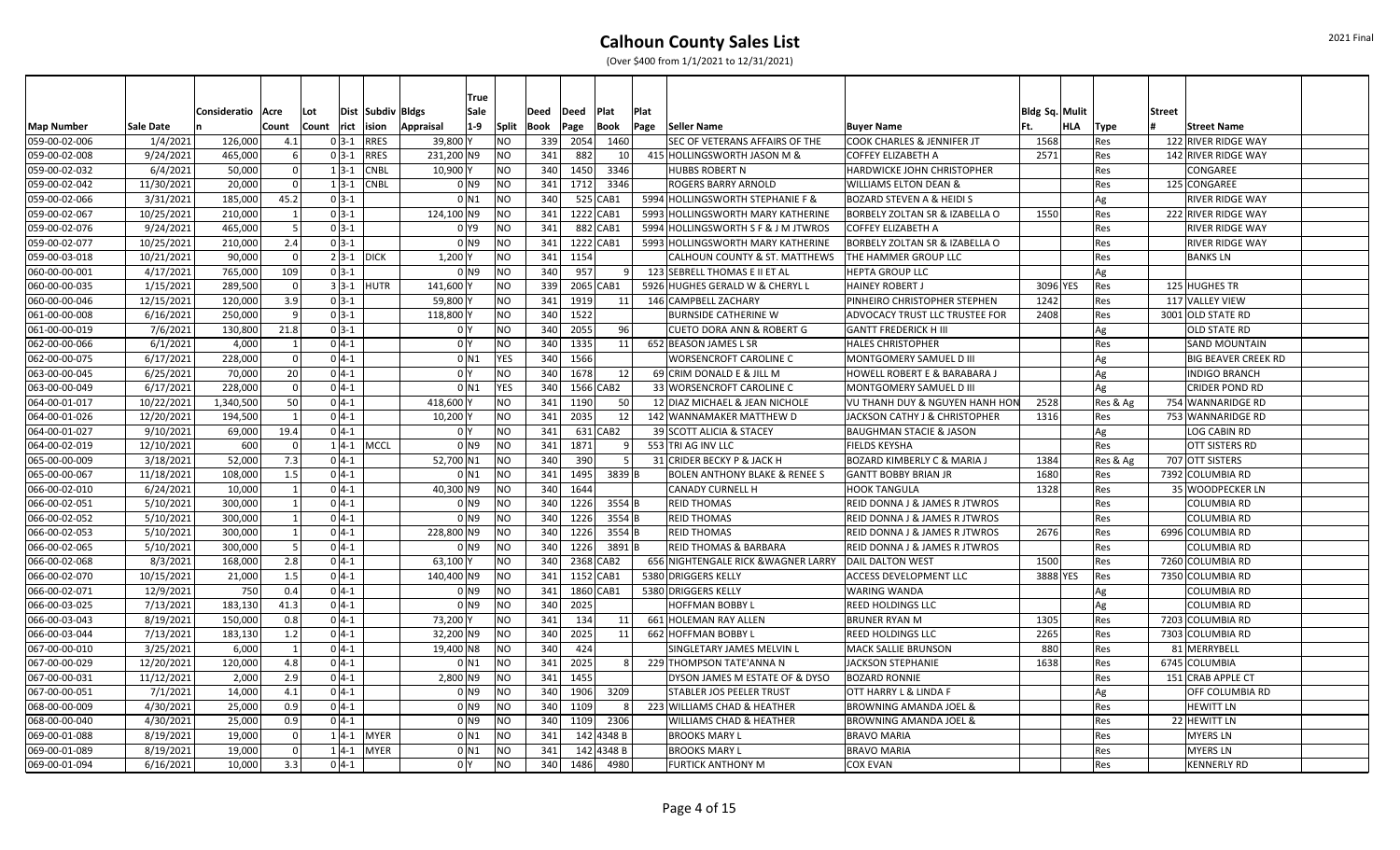|                   |            |              |       |          |               |                   |                  | <b>True</b>         |           |      |      |              |      |                                      |                                          |                       |     |          |                    |  |
|-------------------|------------|--------------|-------|----------|---------------|-------------------|------------------|---------------------|-----------|------|------|--------------|------|--------------------------------------|------------------------------------------|-----------------------|-----|----------|--------------------|--|
|                   |            | Consideratio | Acre  | Lot      |               | Dist Subdiv Bldgs |                  | Sale                |           | Deed | Deed | Plat         | Plat |                                      |                                          | <b>Bldg Sq. Mulit</b> |     |          | <b>Street</b>      |  |
| <b>Map Number</b> | Sale Date  |              | Count |          | rict<br>Count | ision             | <b>Appraisal</b> | $1-9$               | Split     | Book | Page | Book         | Page | Seller Name                          | <b>Buyer Name</b>                        | Ft.                   | HLA | Type     | <b>Street Name</b> |  |
| 069-00-02-067     | 10/11/2021 | 20,000       |       |          | $1 4-1$       | <b>WAYC</b>       |                  | 0 N9                | NO)       | 341  | 1121 | 2698         |      | LUEBKE RONALD A & KIM                | <b>CMH HOMES INC</b>                     |                       |     | Res      | 166 SPIDERLILY     |  |
| 069-00-03-002     | 7/12/2021  | 19,000       |       |          | $3 4-1 $      | GOLD              |                  | 0 <sup>Y</sup>      | NO.       | 340  | 1966 | 10           |      | 213 SMITH WINSTON L & JANET O        | <b>TAMAYO CESAR</b>                      |                       |     | Res      | 300 SWEETWATER     |  |
| 069-00-03-008     | 8/12/2021  | 25,000       |       | $\Omega$ | $1 4-1 $      | GOLD              |                  | $0$ N1              | NO.       | 341  |      | $45$ CAB1    |      | 5802 COSTIN CHARLES                  | <b>FREDRICK JACKIE</b>                   |                       |     | Res      | <b>SWEETWATER</b>  |  |
| 069-00-03-022     | 2/18/2021  | 2,600        |       | $\Omega$ | $1 4-1 $      | GOLD              |                  | 0 <sub>N9</sub>     | NO        | 340  | 14   | 10           |      | 109 MCCLEAN ALBERT                   | APR INVESTMENT GROUP INC                 |                       |     | Res      | <b>ROBINSON LN</b> |  |
| 069-00-03-022     | 2/18/2021  | 7,750        |       |          | $1 4-1$       | GOLD              |                  | 0 <sub>N1</sub>     | <b>NO</b> | 340  | 19   | 10           |      | 109 APR INVESTMENT GROUP INC         | <b>LOPEZ ERIC</b>                        |                       |     | Res      | <b>ROBINSON LN</b> |  |
| 069-00-03-026     | 9/2/2021   | 9,000        |       |          | $1 4-1 $      | GOLD              |                  | 0 <sup>1</sup>      | <b>NO</b> | 341  | 560  | 3259         |      | WILLIAMS JOSEPH R & FRANKIE L        | <b>TAMAYO CESAR</b>                      |                       |     | Res      | <b>ROBINSON</b>    |  |
| 069-00-03-028     | 8/2/2021   | 25,000       |       |          | $0 4-1$       |                   |                  | $0$ N1              | NO)       | 341  |      | $45$ CAB1    |      | 5802 COSTIN CHARLES                  | <b>FREDRICK JACKIE</b>                   |                       |     | Res      | <b>SWEETWATER</b>  |  |
| 069-00-04-011     | 7/15/2021  | 190,000      |       | 1.7      | $0 4-1 $      |                   | 135,600          |                     | <b>NO</b> | 340  | 2155 | $\mathbf{q}$ |      | 9 JEFFCOAT ANSEL C ESTATE OF &       | LEYSATH JOHN F JR & TRISTA               | 1864                  |     | Res      | 1550 KENNERLY RD   |  |
| 069-00-04-012     | 10/26/2021 | 629,000      |       | 27.6     | $0 4-1 $      |                   | 19,800 N9        |                     | <b>NO</b> | 341  | 1230 | 3759 A       |      | OLD SOUTH MATERIALS LLC              | <b>MIXON LAND LLC</b>                    | 1192                  |     | Res & Ag | 1606 KENNERLY RD   |  |
| 069-00-04-023     | 10/26/2021 | 629,000      |       | 27.6     | $0 4-1 $      |                   |                  | 0 <sub>N9</sub>     | <b>NO</b> | 341  | 1230 | 3759 A       |      | OLD SOUTH MATERIALS LLC              | <b>MIXON LAND LLC</b>                    |                       |     | Ag       | <b>KENNERLY RD</b> |  |
| 070-00-01-009     | 6/25/2021  | 49,900       |       | 3.3      | $0 4-1 $      |                   | 71,800 N9        |                     | <b>NO</b> | 340  | 1715 | 1022         |      | JOHNSON JURUSHA                      | BANK OF NY MELLON IND TRUSTEE            | 1150                  |     | Res      | 1960 KENNERLY RD   |  |
| 070-00-01-009     | 8/10/2021  | 52,800       |       | 3.3      | $0 4-1 $      |                   | 71,800 N9        |                     | <b>NO</b> | 341  | 289  | 1022         |      | <b>BANK OF NY MELLON IND TRUSTEE</b> | <b>SUMMERS ANNIE RUTH</b>                | 1150                  |     | Res      | 1960 KENNERLY RD   |  |
| 070-00-01-033     | 11/19/2021 | 365,000      |       | 15.3     | $0 4-1 $      |                   | 148,700 Y        |                     | NO        | 341  |      | 1703 4284B   |      | RAINES CECIL RODNEY                  | <b>CAZER WILSON</b>                      | 1700                  |     | Res & Ag | 1784 KENNERLY RD   |  |
| 070-00-02-005     | 4/26/2021  | 69,900       |       | $\Omega$ | $1 4-1$       | <b>GDPL</b>       | 50,400 Y         |                     | NO        | 340  | 928  | 38           |      | HAMPTON MABLE H HEIRS OF             | JENKINS RICHARD B & CHRISTINE            | 897                   |     | Res      | 1798 KENNERLY RD   |  |
| 070-00-02-020     | 5/13/2021  | 50,000       |       |          | $1 4-1$       | <b>GDPL</b>       |                  | 0 N 9               | <b>NO</b> | 340  |      | 1170 3647A   |      | DELOACH LYNDA W                      | <b>LEE SABRINA</b>                       |                       |     | Res      | <b>PINEVIEW</b>    |  |
| 070-00-02-021     | 5/13/2021  | 50,000       |       |          | $1 4-1$       | <b>GDPL</b>       |                  | 0 N 9               | NO)       | 340  |      | 1170 3647A   |      | DELOACH LYNDA W                      | <b>LEE SABRINA</b>                       |                       |     | Res      | <b>PINEVIEW</b>    |  |
| 070-00-02-022     | 5/13/2021  | 50,000       |       |          | $1 4-1$       | GDPL              |                  | 0 <sub>N9</sub>     | <b>NO</b> | 340  |      | 1170 3647A   |      | DELOACH LYNDA W                      | <b>LEE SABRINA</b>                       |                       |     | Res      | PINEVIEW           |  |
| 070-00-02-046     | 5/13/2021  | 50,000       |       |          | $1 4-1 $      | PERR              |                  | 0 N9                | <b>NO</b> | 340  |      | 1170 3834B   |      | DELOACH LYNDA W                      | <b>LEE SABRINA</b>                       |                       |     | Res      | <b>NORTHWOOD</b>   |  |
| 070-00-02-049     | 5/13/2021  | 50,000       |       |          | $1 4-1$       | <b>PERR</b>       |                  | 0 <sub>N9</sub>     | <b>NO</b> | 340  | 1170 | 239          |      | DELOACH LYNDA W                      | <b>LEE SABRINA</b>                       |                       |     | Res      | <b>NORTHWOOD</b>   |  |
| 070-00-02-050     | 5/13/2021  | 50,000       |       |          | $1 4-1 $      | PERR              |                  | 0 N 9               | NO)       | 340  | 1170 | 239          |      | DELOACH LYNDA W                      | <b>LEE SABRINA</b>                       |                       |     | Res      | <b>NORTHWOOD</b>   |  |
| 070-00-02-052     | 5/13/2021  | 50,000       |       | $\Omega$ | $1 4-1$       | PERR              |                  | 0 N9                | NO.       | 340  | 1170 | 239          |      | DELOACH LYNDA W                      | <b>LEE SABRINA</b>                       |                       |     | Res      | <b>NORTHWOOD</b>   |  |
| 070-00-02-066     | 5/13/2021  | 50,000       |       | $\Omega$ | $1 4-1 $      | PERR              |                  | 0 N9                | <b>NO</b> | 340  |      | 1170 3834B   |      | DELOACH LYNDA W                      | <b>LEE SABRINA</b>                       |                       |     | Res      | <b>TIMBER LN</b>   |  |
| 070-00-02-067     | 5/13/2021  | 50,000       |       | $\Omega$ | $1 4-1 $      | PERR              |                  | 0 N9                | <b>NO</b> | 340  |      | 1170 3834B   |      | DELOACH LYNDA W                      | <b>LEE SABRINA</b>                       |                       |     | Res      | <b>TIMBER LN</b>   |  |
| 070-00-02-069     | 5/13/2021  | 50,000       |       |          | $1 4-1$       | <b>PERR</b>       |                  | 0 N 9               | NO        | 340  | 1170 |              |      | 3834B   DELOACH LYNDA W              | <b>LEE SABRINA</b>                       |                       |     | Res      | <b>TIMBER LN</b>   |  |
| 070-00-02-071     | 5/13/2021  | 50,000       |       |          | $1 4-1$       | PERR              |                  | 0 <sub>N9</sub>     | <b>NO</b> | 340  |      | 1170 3834B   |      | DELOACH LYNDA W                      | <b>LEE SABRINA</b>                       |                       |     | Res      | TIMBER LN          |  |
| 070-00-02-077     | 5/13/2021  | 50,000       |       |          | $1 4-1$       | PERR              |                  | 0 <sub>N9</sub>     | <b>NO</b> | 340  | 1170 | 3836         |      | DELOACH LYNDA W                      | <b>LEE SABRINA</b>                       |                       |     | Res      | <b>TIMBER LN</b>   |  |
| 070-00-02-084     | 5/13/2021  | 50,000       |       |          | $1 4-1$       | PERR              |                  | 0 <sub>N9</sub>     | <b>NO</b> | 340  | 1170 | 3836         |      | DELOACH LYNDA W                      | <b>LEE SABRINA</b>                       |                       |     | Res      | TIMBER LN          |  |
| 070-00-02-087     | 8/12/2021  | 12,500       |       |          | $1 4-1$       | PERR              |                  | 0 <sup>Y</sup>      | NΟ        | 341  |      | 612 3835A    |      | <b>CHARLEE INC</b>                   | <b>VICKERS JAMEISHA TIARA</b>            |                       |     | Res      | <b>KENNERLY RD</b> |  |
| 070-00-02-088     | 8/10/2021  | 12,500       |       |          | $1 4-1$       | PERR              |                  | 0 <sup>1</sup>      | <b>NO</b> | 340  |      | 2481 3838A   |      | <b>CHARLEE INC</b>                   | <b>BUTLER KIASIA ANTONIQUE</b>           |                       |     | Res      | <b>KENNERLY RD</b> |  |
| 070-00-02-090     | 8/19/2021  | 12,500       |       |          | $1 4-1$       | <b>PERR</b>       |                  | 0 <sup>1</sup>      | NO        | 341  |      | 225 3835A    |      | <b>CHARLEE INC</b>                   | JOHNSON SHEILA                           |                       |     | Res      | <b>KENNERLY RD</b> |  |
| 070-00-02-091     | 9/10/2021  | 14,750       |       | $\Omega$ | $1 4-1$       | PERR              |                  | 0 <sup>1</sup>      | <b>NO</b> | 341  |      | 676 CAB2     |      | 77 CHARLEE INC                       | <b>BALDWIN CAITLIN</b>                   |                       |     | Res      | 1832 KENNERLY RD   |  |
| 070-00-02-097     | 5/13/2021  | 50,000       |       | $\Omega$ | $1 4-1$       | PERR              |                  | 0 <sub>N9</sub>     | <b>NO</b> | 340  | 1170 | 3836         |      | DELOACH LYNDA W                      | <b>LEE SABRINA</b>                       |                       |     | Res      | <b>SAPP DR</b>     |  |
| 070-00-02-099     | 5/13/2021  | 50,000       |       |          | $1 4-1$       | <b>PERR</b>       |                  | 0 <sub>N9</sub>     | NΟ        | 340  | 1170 | 3836         |      | DELOACH LYNDA W                      | <b>LEE SABRINA</b>                       |                       |     | Res      | <b>BENTWOOD TR</b> |  |
| 070-00-02-100     | 5/13/2021  | 50,000       |       |          | $1 4-1$       | PERR              |                  | 0 N 9               | NO)       | 340  | 1170 | 3836         |      | DELOACH LYNDA W                      | <b>LEE SABRINA</b>                       |                       |     | Res      | <b>BENTWOOD TR</b> |  |
| 070-00-02-102     | 5/13/2021  | 50,000       |       |          | $1 4-1$       | <b>PERR</b>       |                  | $01$ N <sub>9</sub> | <b>NO</b> | 340  | 1170 | 3836         |      | DELOACH LYNDA W                      | <b>LEE SABRINA</b>                       |                       |     | Res      | <b>BENTWOOD TR</b> |  |
| 070-00-02-103     | 5/13/2021  | 50,000       |       |          | $1 4-1$       | <b>PERR</b>       |                  | $01$ N <sub>9</sub> | <b>NO</b> | 340  | 1170 | 3836         |      | <b>DELOACH LYNDA W</b>               | <b>LEE SABRINA</b>                       |                       |     | Res      | <b>BENTWOOD TR</b> |  |
| 070-00-02-105     | 5/13/2021  | 50,000       |       |          | $1 4-1$       | PERR              |                  | 0 N9                | NO        | 340  | 1170 | 3836         |      | DELOACH LYNDA W                      | <b>LEE SABRINA</b>                       |                       |     | Res      | <b>BENTWOOD TR</b> |  |
| 070-00-02-108     | 5/13/2021  | 50,000       |       |          | $1 4-1$       | PERR              |                  | 0 N 9               | <b>NO</b> | 340  | 1170 | 3836         |      | DELOACH LYNDA W                      | <b>LEE SABRINA</b>                       |                       |     | Res      | <b>BENTWOOD TR</b> |  |
| 070-00-02-110     | 5/13/2021  | 50,000       |       | $\Omega$ | $1 4-1 $      | PERR              |                  | 0 <sub>N9</sub>     | <b>NO</b> | 340  | 1170 | 3836         |      | DELOACH LYNDA W                      | <b>LEE SABRINA</b>                       |                       |     | Res      | <b>BENTWOOD TR</b> |  |
| 070-00-02-111     | 11/29/2021 | 24,000       |       | $\Omega$ | $1 4-1$       | PERR              |                  | $01$ N <sub>9</sub> | <b>NO</b> | 341  | 1759 | 3836         |      | DELOACH LYNDA W                      | <b>BAKER LANNIE W &amp; ANITA JTWROS</b> |                       |     | Res      | <b>BENTWOOD TR</b> |  |
| 070-00-02-112     | 7/29/2021  | 23,000       |       | $\Omega$ | $1 4-1$       | <b>PERR</b>       |                  | 0 <sup>1</sup>      | <b>NO</b> | 340  | 2283 | 3836         |      | DELOACH LYNDA W                      | <b>BENJAMIN INEZ HAIR</b>                |                       |     | Res      | 22 BENTWOOD TR     |  |
| 070-00-02-112.01  | 7/29/2021  | 23,000       |       |          | $0 4-1 $      | PERR              | 30,300           |                     | NO        | 340  | 2283 | 3836         |      |                                      | <b>BENJAMIN INEZ</b>                     | 2356                  |     | Res      | 22 BENTWOOD TR     |  |
| 070-00-02-116     | 5/13/2021  | 50,000       |       |          | $1 4-1$       | PERR              |                  | 0 <sub>N9</sub>     | <b>NO</b> | 340  | 1170 | 3836         |      | DELOACH LYNDA W                      | <b>LEE SABRINA</b>                       |                       |     | Res      | <b>BENTWOOD TR</b> |  |
| 070-00-02-117     | 5/13/2021  | 50.000       |       |          | $1 4-1$       | <b>PERR</b>       |                  | $01$ N <sub>9</sub> | NO.       | 340  |      | 1170 3834B   |      | DELOACH LYNDA W                      | <b>LEE SABRINA</b>                       |                       |     | Res      | <b>TIMBER LN</b>   |  |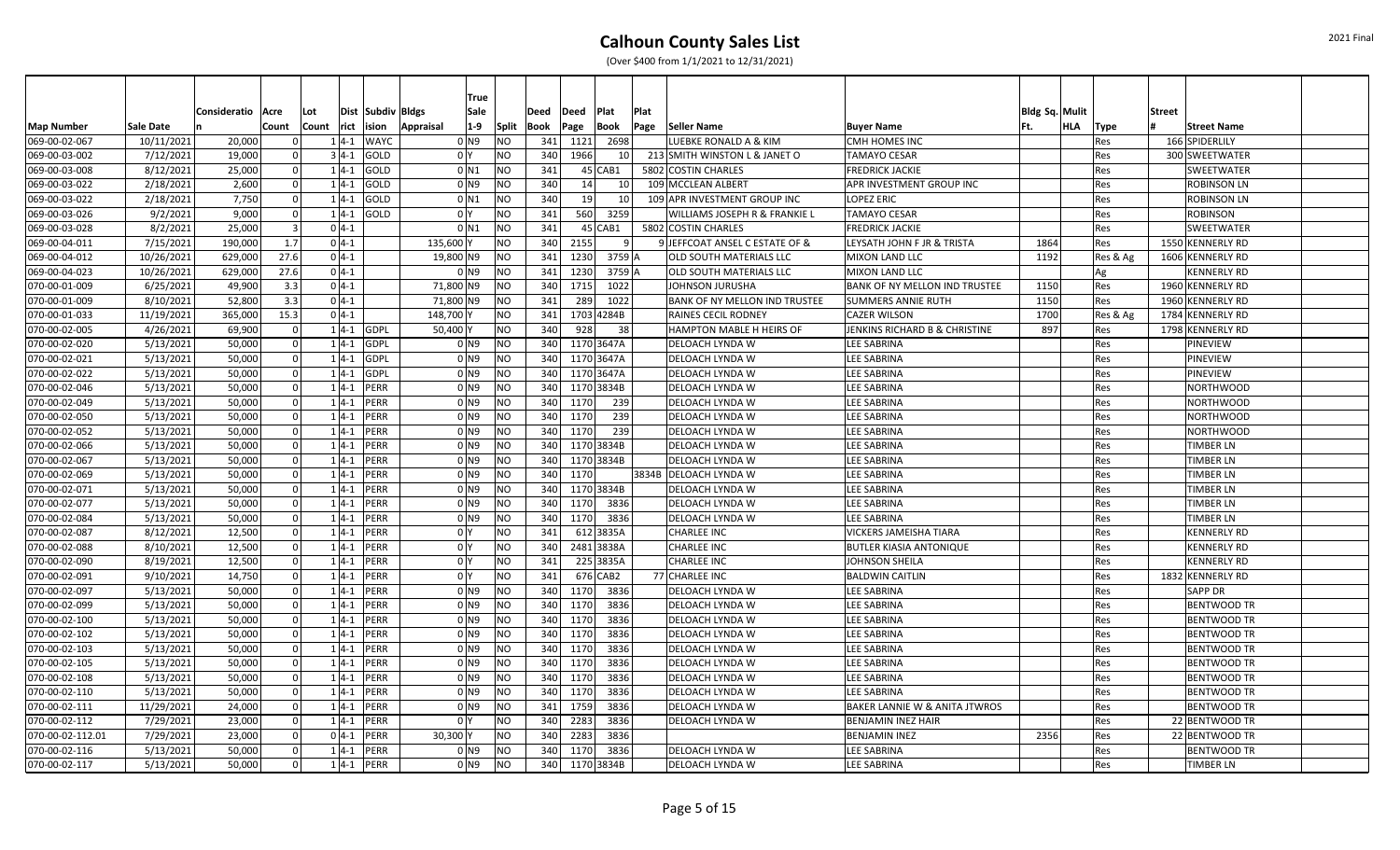|                   |                  |                     |          |                  |               |                   | <b>True</b>         |                |      |               |             |      |                                       |                                           |                       |     |          |                       |  |
|-------------------|------------------|---------------------|----------|------------------|---------------|-------------------|---------------------|----------------|------|---------------|-------------|------|---------------------------------------|-------------------------------------------|-----------------------|-----|----------|-----------------------|--|
|                   |                  | Consideratio   Acre |          | Lot              |               | Dist Subdiv Bldgs | Sale                |                | Deed | $\vert$ Deed  | Plat        | Plat |                                       |                                           | <b>Bldg Sq. Mulit</b> |     |          | <b>Street</b>         |  |
| <b>Map Number</b> | <b>Sale Date</b> |                     | Count    | Count rict ision |               | Appraisal         | $1-9$               | Split          | Book | Page          | Book        | Page | Seller Name                           | <b>Buyer Name</b>                         | lFt.                  | HLA | Type     | <b>Street Name</b>    |  |
| 070-00-03-004     | 8/12/2021        | 211,000             |          | $0 4-1$          |               |                   | 86,000 Y            | N <sub>O</sub> | 341  |               | $41$ CAB1   |      | 5949 MARVIN RIDGE LLC                 | <b>FIELDS CONSUELA</b>                    | 1853                  |     | Res      | 1747 BURKE RD         |  |
| 070-00-04-013     | 4/5/2021         | 5,000               |          |                  | $1 4-1 $ MURP |                   | 0 Y                 | N <sub>O</sub> | 340  | 602           | 304         |      | <b>HUGGINS EARLINE</b>                | <b>TYLER RODNEY SR</b>                    |                       |     | Res      | <b>BOSTICK</b>        |  |
| 072-00-00-046     | 5/11/2021        | 9,000               | - 0 l    | $1 4-1$          |               |                   | 0 <sub>N9</sub>     | NO             |      | 340 1187      |             |      | <b>HUGHES JOY</b>                     | <b>DOAN TUNITA</b>                        |                       |     | Res      | <b>STEWART</b>        |  |
| 073-00-01-015     | 2/12/2021        | 149,000             | 1.5      | $0 4-1$          |               |                   | 0 <sub>N1</sub>     | N <sub>O</sub> |      | 339 2497 CAB1 |             |      | 5971 RHODES HANNAH MARIE TRUSTEE      | <b>CDP ST MATTHEWS LLC</b>                |                       |     | Res      | 6025 COLUMBIA RD      |  |
| 073-00-01-015     | 6/21/2021        | 1,550,000           | 1.5      | $0 4-1$          |               |                   | 0 <sup>I</sup> Y    | N <sub>O</sub> | 340  | 1612 CAB1     |             |      | 5971 CDP ST MATTHEWS LLC              | <b>TRICOM ASSOCIATES LLC</b>              |                       |     | Res      | 6025 COLUMBIA RD      |  |
| 073-00-01-015     | 6/21/2021        | 1,550,000           | 1.5      | $0 4-1$          |               |                   | 0 I Y               | N <sub>O</sub> | 340  | 1612 CAB1     |             |      | 5971 CDP ST MATTHEWS LLC              | TRICOM ASSOCIATES LLC                     |                       |     | Res      | 6025 COLUMBIA RD      |  |
| 073-00-01-041     | 2/22/2021        | 85,000              | 1.6      |                  | $0 4-1 $      |                   | 14,000 Y            | <b>NO</b>      | 340  |               | 24 4735     |      | A.I.R. LLC                            | <b>GRIFFITH JAMES E</b>                   |                       |     | Res      | 6045 COLUMBIA RD      |  |
| 073-00-02-073     | 9/7/2021         | 150,000             | 10.2     |                  | $0 4-1$       |                   | 0 <sub>N1</sub>     | <b>NO</b>      | 341  |               | 386 CAB2    |      | 71 BENSON PROPERTIES                  | <b>CURRY WALTER</b>                       |                       |     | Ag       | <b>BURKE RD</b>       |  |
| 073-00-03-021     | 6/18/2021        | 139,900             |          |                  | $1 4-1 $ DRAC |                   | 0 N 8               | <b>INO</b>     | 340  | 1549          | 2883        |      | JEFFERSON CURTIS                      | <b>MCDOUGALD CHARLES E &amp;</b>          |                       |     | Res      | 31 VINCA              |  |
| 073-00-03-044     | 10/21/2021       | 14,500              |          |                  | $1 4-1$       | <b>DRAC</b>       | $01$ N9             | N <sub>O</sub> | 341  | 1157          | 2374        |      | <b>SPIRES JAMES L</b>                 | MANSFEILD NORMAN F & TERRI                |                       |     | Res      | <b>ROSA DR</b>        |  |
| 073-00-03-044     | 10/21/2021       | 11,000              |          |                  | $1 4-1 $ DRAC |                   | 0 N 9               | <b>INO</b>     | 341  | 1160          | 2374        |      | <b>MANSFEILD NORMAN F &amp; TERRI</b> | <b>STEWART BARBARA</b>                    |                       |     | Res      | <b>ROSA DR</b>        |  |
| 073-00-03-045     | 10/21/2021       | 14,500              |          |                  | $1 4-1$       | <b>DRAC</b>       | 0 N 9               | N <sub>O</sub> |      | 341 1157      | 2374        |      | <b>SPIRES JAMES L</b>                 | <b>MANSFIELD NORMAN E &amp; TERRI</b>     |                       |     | Res      | <b>ROSA DR</b>        |  |
| 073-00-03-045     | 10/21/2021       | 11.000              | - Ol     |                  | $1 4-1 $ DRAC |                   | $01$ N <sub>9</sub> | <b>NO</b>      | 341  | 1160          | 2374        |      | MANSFIELD NORMAN E & TERRI            | <b>STEWART BARBARA</b>                    |                       |     | Res      | <b>ROSA DR</b>        |  |
| 073-00-03-047     | 9/30/2021        | 96,400              | $\Omega$ |                  | $1 4-1$       | RILY              | 27,700 N9           | NO             | 341  | 849           | 2934        |      | <b>SUPERIOR REAL EST RENTALS LLC</b>  | <b>LOGAN LATOYA N</b>                     | 1050                  |     | Res      | 347 SWEETWATER        |  |
| 074-00-01-020     | 9/17/2021        | 1,000               | 4.8      | $0 4-1$          |               |                   | 4,400 N2            | N <sub>O</sub> | 341  | 635           |             |      | HALL ELIZABETH G                      | <b>HALL WILLIAM S JR</b>                  | 480                   |     | Res      | 173 CARTWRIGHT        |  |
| 074-00-01-023     | 6/8/2021         | 5,000               | 4.1      | $0 4-1$          |               |                   | $01$ N <sub>9</sub> | NO             | 340  | 1414          |             | 91   | 311 CHANDLER ROY A & VIRGINIA         | JAMES EUGENE& SHINGLER GEORGE             |                       |     | Res      |                       |  |
| 074-00-02-019     | 11/19/2021       | 70,000              | $\Omega$ |                  | $1 4-1 $ PNWD |                   | $0$ N1              | NO             | 341  | 1868          | 3192        |      | TRI AG INVESTMENTS LLC                | <b>TAYLOR TONY LIFE ESTATE</b>            |                       |     | Res      | 139 SPEEDWAY          |  |
| 074-00-03-055     | 12/9/2021        | 10,500              |          |                  | $1 4-1 $ SWOO |                   | 0 Y                 | N <sub>O</sub> | 341  | 1821          | 3837        |      | 3838 CHARLEE INC                      | <b>GUEST ARIELLE &amp; MARVIN R</b>       |                       |     | Res      | <b>RAYMOND CT</b>     |  |
| 074-00-03-058     | 7/29/2021        | 10,500              |          |                  | $1 4-1 $      | <b>SWOO</b>       | 0 Y                 | NO             | 340  | 2276          | 3838        |      | CHARLEE INC                           | <b>WALKER TANESHA O</b>                   |                       |     | Res      | <b>RAYMOND CT</b>     |  |
| 074-00-03-059     | 2/8/2021         | 10,500              |          |                  |               | $1 4-1 $ SWOO     | 0 Y                 | N <sub>O</sub> |      | 339 2455      | 3838        |      | <b>CHARLEE INC</b>                    | <b>GILLENS KAREN &amp; MICHAEL JTWROS</b> |                       |     | Res      | <b>RAYMOND CT</b>     |  |
| 074-00-03-062     | 8/4/2021         | 12,500              | $\Omega$ |                  |               | $1 4-1 $ SWOO     | 0 Y                 | N <sub>O</sub> |      | 340 2381      | 3838        |      | <b>CHARLEE INC</b>                    | <b>ROBINSON FAITH D</b>                   |                       |     | Res      | <b>RAYMOND CT</b>     |  |
| 074-00-03-063     | 1/5/2021         | 15,000              | -ol      |                  |               | $1 4-1 $ SWOO     | 0 Y                 | N <sub>O</sub> |      | 339 2182      | 3837        |      | <b>CHARLEE INC</b>                    | <b>ROBINSON RONALD D</b>                  |                       |     | Res      | 197 RAYMOND CT        |  |
| 074-00-03-064     | 5/19/2021        | 10,500              | $\Omega$ |                  | $1 4-1 $      | <b>SWOO</b>       | 0 <sub>N2</sub>     | N <sub>O</sub> | 340  | 1280          | 3837        |      | <b>CHARLEE INC</b>                    | <b>ROBINSON SHAUNTA &amp; BRUCE</b>       |                       |     | Res      | <b>RAYMOND CT</b>     |  |
| 074-00-03-065     | 5/19/2021        | 10,500              |          |                  | $1 4-1$       | <b>SWOO</b>       | 0 <sub>N2</sub>     | NO             | 340  | 1277          | 3837        |      | 3838 CHARLEE INC                      | <b>GILYARD ORINE</b>                      |                       |     | Res      | 179 RAYMOND CT        |  |
| 074-00-03-079     | 12/31/2021       | 175,000             |          |                  | $1 4-1 $      | SWOO              | 89,800 Y            | N <sub>O</sub> | 341  | 2264 CAB1     |             |      | 4889 FORD DAKOTA                      | <b>HAYNES JOHN E JR</b>                   | 1373                  |     | Res      | 175 HAYWOOD           |  |
| 074-00-03-084     | 9/30/2021        | 10,500              | - Ol     |                  | $1 4-1 $      | <b>SWOO</b>       | 0 <sup>I</sup> Y    | NO             | 341  | 1080          | 3837        |      | <b>CHARLEE INC</b>                    | MANUFACTURED HOUSING OUTLET               |                       |     | Res      | 131 HAYWOOD           |  |
| 075-00-00-065     | 7/28/2021        | 5,000               |          | $0 4-1$          |               |                   | 0 Y                 | N <sub>O</sub> | 340  | 2497          |             | 10 l | 569 HENDERSON DELORIS                 | JONES CLAVERT M & CALVIN                  |                       |     | Res      | OFF BRIDALWREATH DR   |  |
| 076-00-00-010     | 10/21/2021       | 2,100               | 4.4      | $0 4-1$          |               |                   | 0 N9                | N <sub>O</sub> | 341  | 1214          | 248         |      | ZEIGLER CLARIE MAE                    | <b>ACCESS DEVELOPMENT LLC</b>             |                       |     | Res      |                       |  |
| 076-00-00-029     | 1/13/2021        | 39,000              |          | $0 4-1$          |               |                   | $01$ N <sub>8</sub> | N <sub>O</sub> | 339  | 1981          | 1717        |      | TRI AG INV LLC                        | <b>SNYDER CHRISTOPHER &amp; AMY</b>       |                       |     | Res      | 85 HONEYSUCKLE RD     |  |
| 076-00-00-034     | 10/29/2021       | 475,065             | 176      | $0 4-1$          |               |                   | 1,300               | N <sub>O</sub> | 341  | 1303 CAB2     |             |      | 86 KUNG MS SHING-HWA                  | <b>RAST EDWARD M JR</b>                   |                       |     | Res & Ag | 37 INKBERRY RD        |  |
| 076-00-00-040     | 8/3/2021         | 4,865               | 2.2      |                  | $0 4-1$       |                   | 0 <sub>N9</sub>     | NO             |      | 340 2352      |             |      | <b>STROMAN CONSTANCE</b>              | <b>APR INVESTMENT GROUP INC</b>           |                       |     | Res      | CAW CAW               |  |
| 076-00-00-040     | 8/3/2021         | 11,000              | 2.2      |                  | $0 4-1 $      |                   | 0 Y                 | N <sub>O</sub> |      | 340 2356      |             |      | APR INVESTMENT GROUP INC              | DAVIS MARK EDGAR & WHITNEY                |                       |     | Res      | <b>CAW CAW</b>        |  |
| 077-00-01-009     | 5/13/2021        | 290,480             | 100      |                  | $0 4-1 $      |                   | 0 N1                | <b>YES</b>     |      | 340 1174 CAB2 |             |      | 17 CRAWFORD JACKIE & LARRY PRICE      | <b>OTT HARRY L &amp; MARK A</b>           |                       |     | Ag       | <b>SUNNY PLAIN RD</b> |  |
| 077-00-01-015     | 5/12/2021        | 2,000               | - 0 l    | $0 4-1$          |               |                   | $0$ N1              | <b>YES</b>     |      | 340 1196 CAB2 |             |      | 18 THOMPSON SARA NEIL                 | CRIM REBECCA M                            |                       |     | Res      | <b>FLAME TREE RD</b>  |  |
| 077-00-02-029     | 7/2/2021         | 27,000              | - Ol     |                  | $1 4-1 $ BYFM |                   | 0 <sup>I</sup> Y    | <b>NO</b>      | 340  | 1943          | 1402        |      | HURDLE SIDNEY L JR                    | <b>HARDIN ROBIN</b>                       |                       |     | Res      | PERIWINKLE CT         |  |
| 077-00-03-001     | 9/7/2021         | 50,000              |          |                  | $0 4-1 $ BYFM |                   | 48,300 N9           | N <sub>O</sub> | 341  | 381           | 1402        |      | <b>HODGES GEORGE F JR</b>             | <b>WORTHINGTON ROGER</b>                  | 1494                  |     | Res      | 4498 OLD STATE        |  |
| 077-00-04-033     | 10/12/2021       | 165,500             | 5.8      |                  | $0$  4-1 SUNY |                   | 87,100              | <b>NO</b>      | 341  | 1104          | 3747        |      | <b>WILLIAMS ERNESTINE</b>             | TETREAULT EDWARD J OSEPH &                | 1185                  |     | Res      | 116 CACTUS            |  |
| 077-00-04-076     | 10/12/2021       | 5,000               |          |                  | $1 4-1$ SUNY  |                   | $01$ N7             | N <sub>O</sub> | 341  | 1008          |             |      | KNOTT LINDA J & JAMISON KEVIN         | JAMISON KEVIN& WOODFORD JOYCE             |                       |     | Res      | 215 DAYLILY LN        |  |
| 079-00-01-026     | 4/26/2021        | 163,000             | 6        | $0 4-1$          |               |                   | 33,800 N9           | N <sub>O</sub> | 340  | 1069          |             |      | LAMBERTH SANDRA Z ET AL               | PHILLIPS WILLIAM                          |                       |     | Res & Ag | 46 BUNNY LN           |  |
| 079-00-01-026     | 4/26/2021        | 163,000             | - 6 I    | $0 4-1$          |               |                   | 33,800 N9           | NO             | 340  | 1069          |             |      | PHILLIPS WILLIAM                      | <b>PHILLIPS WILLIAM</b>                   |                       |     | Res & Ag | 46 BUNNY LN           |  |
| 079-00-01-044     | 4/26/2021        | 163,000             | 3.1      | $0 4-1$          |               |                   | 0 N 9               | N <sub>O</sub> | 340  |               | 1069 CAB1   |      | 4626 LAMBERTH SANDRA Z ET AL          | <b>PHILLIPS WILLIAM</b>                   |                       |     | Ag       | <b>BUNNY LN</b>       |  |
| 079-00-02-002     | 11/15/2021       | 3,621               |          |                  | $1 4-1$       | <b>TOWR</b>       | 29,200 N9           | NO)            | 341  |               | 1464 3450 B |      | TAYLOR MITCHELL LEE HEIRS OF          | <b>SPIRES VERNON JR</b>                   | 1544                  |     | Res      | 146 WINDMILL          |  |
| 079-00-02-002     | 12/6/2021        | 3,621               |          |                  | $1 4-1$       | <b>TOWR</b>       | 29,200 N9           | NO             | 341  |               | 1770 3450 B |      | <b>SPIRES VERNON JR</b>               | <b>SPIRES JAMES L JR</b>                  | 1544                  |     | Res      | 146 WINDMILL          |  |
| 079-00-02-030     | 10/1/2021        | 19.500              | $\Omega$ |                  | $1 4-1$       | <b>TOWR</b>       | 55,800 N9           | NO             | 341  | 927           | 3450 E      |      | <b>CASWELL MELANIE C</b>              | <b>LIGHT GEORGE &amp; THOMPSON A</b>      | 912                   |     | Res      | 190 WINDMILL          |  |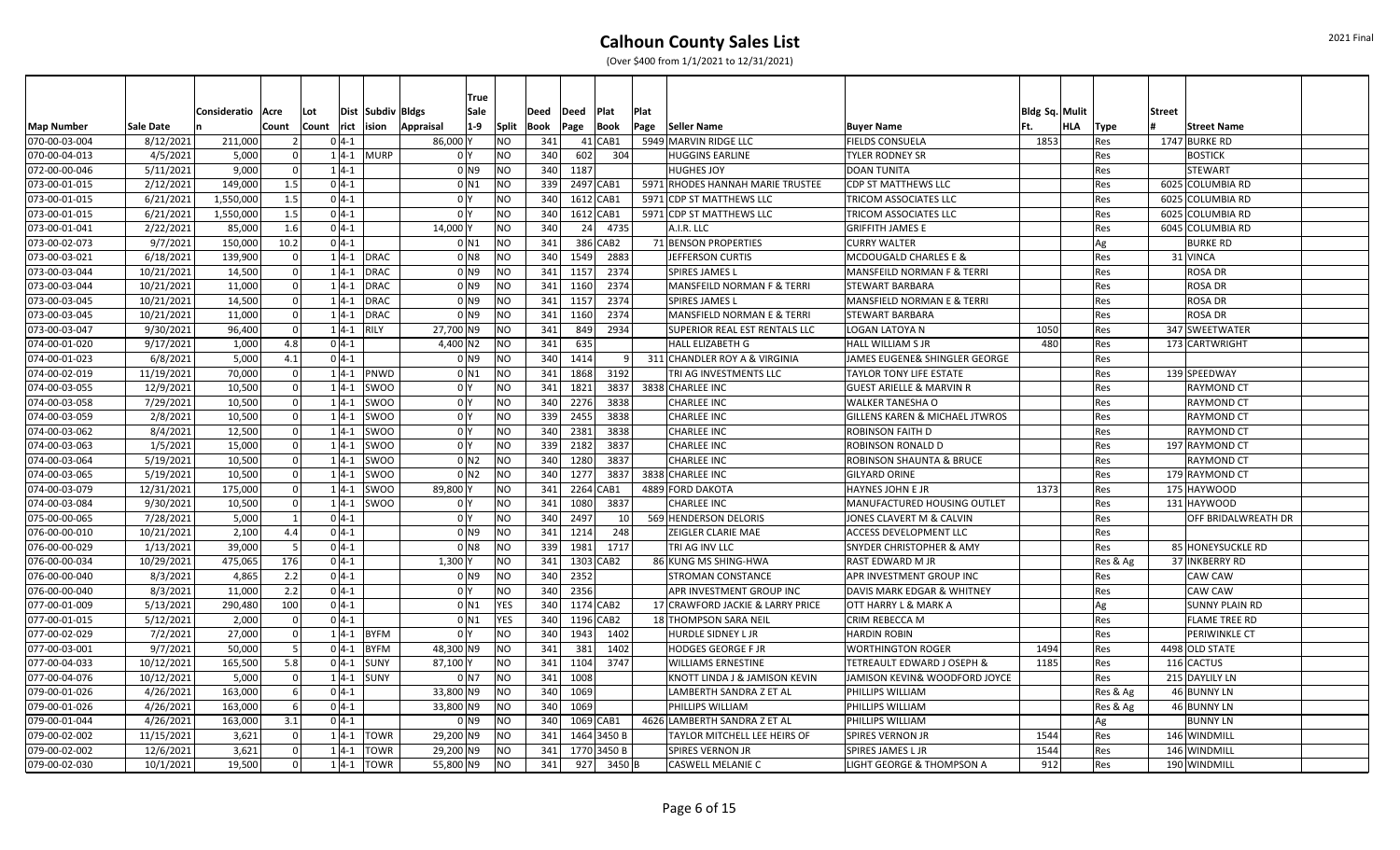|                   |                  |              |                |                  | <b>True</b>                       |                |      |               |             |                 |                                         |                                           |                |     |          |                       |  |
|-------------------|------------------|--------------|----------------|------------------|-----------------------------------|----------------|------|---------------|-------------|-----------------|-----------------------------------------|-------------------------------------------|----------------|-----|----------|-----------------------|--|
|                   |                  | Consideratio | Acre           | Lot              | Dist Subdiv Bldgs<br>Sale         |                | Deed | $\vert$ Deed  | Plat        | Plat            |                                         |                                           | Bldg Sq. Mulit |     |          | <b>Street</b>         |  |
| <b>Map Number</b> | <b>Sale Date</b> |              | Count          | Count rict ision | $1-9$<br>Appraisal                | Split          | Book | Page          | Book        | Page            | Seller Name                             | <b>Buyer Name</b>                         | lFt.           | HLA | Type     | <b>Street Name</b>    |  |
| 079-00-03-070     | 9/21/2021        | 3,000        | 10.2           | $0 4-1$          | 116,100 N1                        | <b>YES</b>     | 341  |               | 695 CAB2    |                 | 70 HOPKINS MILTON                       | <b>MOORER LAKEISHA</b>                    |                |     | Res      | <b>HAMPTON PARK</b>   |  |
| 079-00-03-072     | 11/30/2021       | 10,400       | 58.1           | $0 4-1$          | $6,000$ N1                        | <b>YES</b>     | 341  |               | 1650 CAB2   |                 | 102 SIPES DEBORAH ET AL                 | <b>BOYD JIMMIE R &amp;</b>                |                |     | Res      | <b>OLD STATE</b>      |  |
| 079-00-03-073     | 12/9/2021        | 500          | 10             | $0 4-1$          | $1,300$ N1                        | <b>YES</b>     | 341  |               | 1862 CAB2   |                 | 106 HERRON RICHARD & KATHLEEN           | <b>POUND RICHARD T &amp;</b>              |                |     | Res      | <b>WOODWIND</b>       |  |
| 079-00-03-074     | 12/10/2021       | 6,800        | 10.2           | $0 4-1$          | 116,100 N1                        | <b>YES</b>     | 341  |               | 1865 CAB2   |                 | 112 HOPKINS MILTON                      | <b>MCCLINTON QUALINE</b>                  |                |     | Res      | 134 HAMPTON PARK      |  |
| 080-00-01-010     | 6/28/2021        | 699,000      | 14.7           | $0 4-1$          | 248,800                           | N <sub>O</sub> | 340  |               | 1852 3408 A |                 | <b>WIGHTMAN PATSY DRAKE &amp; RAY E</b> | AHRENS JAMES LEE & SANDY MARIE            | 3802 YES       |     | Res & Ag | 3583 OLD STATE        |  |
| 080-00-02-002     | 1/8/2021         | 5,000        | -3             | $0 4-1$          | $0$ N3                            | NO             | 339  | 1994          | 1567        |                 | HILL MARION YOLANDA                     | <b>HAMPTON ERIC &amp; SAMATRA JTWROS</b>  |                |     | Res      | <b>HAMPTON PARK</b>   |  |
| 080-00-02-023     | 6/18/2021        | 2,000        | $\overline{2}$ | $0 4-1$          | 0 <sub>N9</sub>                   | N <sub>O</sub> | 340  | 1875          |             | 2 <sup>1</sup>  | 147 JEFFREY HAROLD & DELORES            | <b>GREEN-ADAMS WANDA</b>                  |                |     | Res      | SILVERBERRY           |  |
| 080-00-02-034     | 1/7/2021         | 46,500       | 20.7           | $0 4-1$          | 0 <sub>N2</sub>                   | NO             | 339  |               | 1850 CAB1   |                 | 5548 GANTT FRED H JR & GANTT FRED H     | <b>GANTT FRED H III</b>                   |                |     | Ag       | 60 MIDNIGHT           |  |
| 081-00-00-013     | 4/17/2021        | 765,000      | 109            | $0 3-1$          | $01$ N <sub>9</sub>               | N <sub>O</sub> | 340  | 957           |             | 9               | 123 STALLWORTH WILLIAM J ET AL          | <b>HEPTA GROUP LLC</b>                    |                |     | Ag       | SILVERBERRY           |  |
| 081-00-00-029     | 1/19/2021        | 107,320      |                | $0 4-1$          | 0 N1                              | <b>YES</b>     | 339  |               | 2122 CAB1   |                 | 5942 HUFFMAN MEREDITH A                 | <b>OSWALD JAMES L</b>                     |                |     | Ag       | <b>GREAT CIRCLE</b>   |  |
| 082-00-00-003     | 4/17/2021        | 765,000      | 109            | $0 3-1$          | 0 <sub>N9</sub>                   | N <sub>O</sub> | 340  | 957           |             |                 | 123 STALLWORTH HENRY W JR ET AL         | <b>HEPTA GROUP LLC</b>                    |                |     | Ag       |                       |  |
| 092-00-02-006     | 10/22/2021       | 7,500        | 0.8            | $0 4-1$          | 2,100 N9                          | N <sub>O</sub> | 341  | 1198          |             |                 | CRIDER ROSA LIFE ESTATE                 | <b>RUCKER CHARLIE &amp; SUSAN K</b>       | 896            |     | Res      | 4525 OLD STATE        |  |
| 092-00-03-014     | 7/23/2021        | 124,000      | $\overline{1}$ | $0 4-1$          | 111,800                           | N <sub>O</sub> | 340  | 2201          |             | 11              | 883 MITCHELL DAVID L & STELLA           | <b>MOORE HOLLIS E</b>                     | 2925           |     | Com      | 1227 DOODLE HILI      |  |
| 092-00-03-023     | 12/20/2021       | 177,000      | 19.1           | $0 4-1$          | 57,200 N9                         | N <sub>O</sub> |      | 341 2170      |             |                 | JONES JAMES G HEIRS OF                  | <b>MATTOX PATRICK KELLY &amp;</b>         | 1424           |     | Res & Ag | 4711 OLD STATE        |  |
| 092-00-03-031     | 12/28/2021       | 30,000       | 6.7            | $0 4-1$          | 0 <sup>1</sup>                    | N <sub>O</sub> | 341  | 2202          | 2723        |                 | <b>SPRINGER BETH C AND</b>              | MEDLIN JOHN W                             |                |     | Res & Ag | 316 OGLESBY           |  |
| 093-00-01-027     | 1/16/2021        | 21,000       | 2.2            | $0 4-1$          | 0 <sup>I</sup> Y                  | N <sub>O</sub> | 339  | 2138          | 1134        |                 | WESTBURY DAVID ANDREW ET AL             | HELEN BANKS BRUNER LIMITED                |                |     | Ag       | CAW CAW               |  |
| 093-00-01-032     | 12/23/2021       | 289,900      |                | $0 4-1$          | 132,200                           | NO             |      | 341 2136      |             | 10 <sup>1</sup> | 348 HORBERT LEONARD F JR & JOAN W       | FELDER JESSICA S & THOMAS DERR            | 2320           |     | Res      | 5172 OLD STATE RD     |  |
| 093-00-02-024     | 1/19/2021        | 4,000        | $\overline{2}$ | $0 4-1$          | 0 N3                              | N <sub>O</sub> |      | 339 2134      |             |                 | <b>WELTON LINDA C</b>                   | <b>SPIRES JAMES L JR</b>                  |                |     | Res      | OFF SPIRES CT         |  |
| 093-00-03-023     | 7/2/2021         | 335,280      | 132.1          | $0 4-1$          | 0 <sup>1</sup>                    | <b>NO</b>      | 340  |               | 1912 CAB1   |                 | 5976 BANKS MARTIN ET AL                 | <b>STONE DAVID A &amp; KATHRYN B</b>      |                |     | Ag       | 5205 OLD STATE RD     |  |
| 095-00-00-018     | 1/5/2021         | 200,000      | 39.5           | $0 4-1$          | 58,200 N9                         | N <sub>O</sub> | 339  | 1847          | 3975        |                 | <b>ATKINS E B</b>                       | <b>HIGH RIDGE FARM LLC</b>                | 480            |     | Res & Ag | 725 MURPH MILL RD     |  |
| 095-00-00-025     | 4/6/2021         | 69,900       | 23.3           | $0 4-1$          | 0 <sup>1</sup>                    | N <sub>O</sub> | 340  | 635           | 2066        |                 | ROBINSON BARBARA G                      | <b>BOSWELL RONALD W</b>                   |                |     | Ag       | <b>MURPH MILL RD</b>  |  |
| 096-00-00-019     | 6/25/2021        | 140,000      | 0.7            | $0 4-1$          | 45,100                            | N <sub>O</sub> | 340  | 1721          | 4614        |                 | LEE EDWARD C III                        | <b>SUTTON CHLOE A</b>                     | 1096           |     | Res      | 889 BURKE RD          |  |
| 096-00-00-064     | 9/24/2021        | 50,000       | 1.5            | $0 4-1$          | 34,900\                           | N <sub>O</sub> | 341  | 827           |             |                 | DIELDS RUSSELL L JR & DELORES           | <b>KELLER C &amp; LIVINGSTON D JTWROS</b> | 1350           |     | Res      | 271 NEW HOPE RD       |  |
| 096-00-00-098     | 6/8/2021         | 2,500        | - 0            | $0 4-1 $         | $0$ N1                            | <b>YES</b>     | 340  |               | 1440 CAB2   |                 | 24 FIELDS RUSSELL & DELORIS             | <b>STABLER KATHRYN A</b>                  |                |     | Res      | NEW HOPE RD           |  |
| 097-00-00-056     | 9/3/2021         | 1,800        | 1.2            | $0 4-1$          | 0 <sub>N1</sub>                   | <b>YES</b>     | 341  | 372           | 2974        |                 | AMAKER JAMES                            | <b>GLEATON LAKENYA</b>                    |                |     | Res      | OFF NEW HOPE RD       |  |
| 099-00-02-035     | 2/12/2021        | 15,000       | $\Omega$       | $1 4-1$          | RGWD<br>0 <sup>o</sup>            | NO             | 340  | 355           | 2407        |                 | JOHN & ANN OFARRELL LLC                 | <b>WHITE CLARA L&amp;KELLER JENNIFER</b>  |                |     | Res      | 31 RIDGEWOOD          |  |
| 099-00-02-055     | 6/29/2021        | 300,000      | $\overline{2}$ | $0 4-1$          | <b>GREN</b><br>0 <sub>N9</sub>    | N <sub>O</sub> | 340  |               | 1940 CAB1   |                 | 4741 DETWEILER J J ENT INC              | <b>GRAMLING &amp; GRAMLING LLC</b>        |                |     | Res      | <b>COULTER RD</b>     |  |
| 099-00-02-056     | 6/29/2021        | 300,000      | 2.1            | $0 4-1$          | GREN<br>$0$ N <sub>9</sub>        | N <sub>O</sub> | 340  |               | 1940 CAB1   |                 | 4741 DETWEILER J J ENT INC              | <b>GRAMLING &amp; GRAMLING LLC</b>        |                |     | Res      | <b>COULTER RD</b>     |  |
| 099-00-02-062     | 6/29/2021        | 300,000      |                | $0 4-1 $         | <b>GREN</b><br>0 <sub>N9</sub>    | N <sub>O</sub> | 340  |               | 1940 CAB1   |                 | 4741 DETWEILER J J ENT INC              | <b>GRAMLING &amp; GRAMLING LLC</b>        |                |     | Res      | <b>BAIR RD</b>        |  |
| 099-00-02-063     | 6/29/2021        | 300,000      |                | $0 4-1$          | 0 <sub>N1</sub>                   | <b>YES</b>     | 340  |               | 1940 CAB1   |                 | 5504 DETWEILER J J ENT INC              | <b>GRAMLING AND GRAMLING LLC</b>          |                |     | Ag       | <b>COULTER RD</b>     |  |
| 099-00-02-064     | 10/13/2021       | 100,650      | 38             | $0 4-1$          | 0 <sub>N1</sub>                   | <b>YES</b>     | 341  |               | 1001 CAB2   |                 | 84 B & T OF ORANGEBURG LIMTED PAR       | <b>FUNNY FARM LLC</b>                     |                |     | Ag       | <b>COULTER RD</b>     |  |
| 101-00-00-015     | 3/5/2021         | 5,000        | 1.8            | $0 4-1$          | $0$ N3                            | N <sub>O</sub> | 340  |               | 229 CAB1    |                 | 4553 GOVAN FRANK SR                     | <b>MCKENZIE SHANICE T</b>                 |                |     | Ag       | <b>BURKE RD</b>       |  |
| 102-00-00-027     | 12/8/2021        | 17,500       | 64.1           | $0 4-1$          | 0 <sub>N1</sub>                   | <b>YES</b>     | 341  |               | 1810 CAB2   |                 | 96 CALHOUN COUNTY                       | <b>GREEN FREDERICK C JR &amp;</b>         |                |     | Res      | <b>MURPH MILL RD</b>  |  |
| 103-00-00-008     | 7/19/2021        | 159,000      | 12             | $0 4-1$          | 14,500 N1                         | N <sub>O</sub> | 340  | 2085          | 1012        |                 | <b>HUTTO WALTER E</b>                   | <b>RILEY JESSE D</b>                      |                |     | Res & Ag | 393 DOODLE HILL RD    |  |
| 103-00-00-019     | 7/19/2021        | 159,000      | 13.3           | $0 4-1 $         | $0$ N1                            | N <sub>O</sub> | 340  | 2085          |             |                 | HUTTO WALTER E                          | <b>RILEY JESSE D</b>                      |                |     | Ag       | <b>DOODLE HILL RD</b> |  |
| 103-00-00-020     | 7/19/2021        | 159,000      | 4.2            | $0 4-1$          | 0 <sub>N1</sub>                   | NO             |      | 340 2085 CAB1 |             |                 | 5623 HUTTO WALTER E                     | <b>RILEY JESSE D</b>                      |                |     | Ag       | <b>DOODLE HILL RD</b> |  |
| 103-00-00-048     | 10/12/2021       | 12,000       | $\Omega$       |                  | $1 4-1 $ HOUS<br>0 Y              | NO             | 341  | 1005          | 4266        |                 | CALHOUN COUNTY & ST MATT PARIS          | <b>FARMAN GUY J &amp; AMANDA BINNICKE</b> |                |     | Res      | <b>EDGEWOOD DR</b>    |  |
| 103-00-00-068     | 12/8/2021        | 21,400       | 47.8           | $0 4-1$          | $0$ N1                            | <b>YES</b>     | 341  |               | 1930 CAB2   |                 | 116 CALHOUN COUNTY                      | RIVERS SHELDON & SATIDRA                  |                |     | Res      | EDGEWOOD DR           |  |
| 104-00-02-064     | 12/10/2021       | 3,700        |                | $1 4-1 $         | $0$ N <sub>9</sub><br><b>BKHL</b> | NO             | 341  | 2156          | 3756        |                 | HARRIS DAVID L SR & ARLETHA B           | <b>APR INVESTMENTS GROUP INC</b>          |                |     | Res      | 261 LADY ASHLEY DR    |  |
| 104-00-02-064     | 12/19/2021       | 9,200        |                | $1 4-1 $ BKHL    | 0 Y                               | N <sub>O</sub> | 341  | 2161          | 3756        |                 | APR INVESTMENTS GROUP INC               | <b>RIVERA JUAN</b>                        |                |     | Res      | 261 LADY ASHLEY DR    |  |
| 104-00-02-078     | 11/16/2021       | 6,650        | $\Omega$       | $1 4-1$          | <b>BKHL</b><br>0 <sub>N9</sub>    | N <sub>O</sub> | 341  | 1620          | 3755        |                 | NET PROPERTIES LLC                      | <b>CANTEEN RUFUS LEE JR &amp;</b>         |                |     | Res      | 173 LADY ASHLEY DR    |  |
| 104-00-02-108     | 6/15/2021        | 6,935        |                | $1 4-1$          | 0 <sup>1</sup><br><b>BKHL</b>     | N <sub>O</sub> | 340  | 1478          | 3533        |                 | <b>NET PROPERTIES LLC</b>               | <b>BRAVO MARIA</b>                        |                |     | Res      | 126 LADY ASHLEY DR    |  |
| 104-00-02-117     | 7/12/2021        | 3,000        |                | $1 4-1$          | 0 <sup>1</sup><br><b>BKHL</b>     | N <sub>O</sub> | 340  | 1969          | 3755        |                 | 3756 NET PROPERTIES LLC                 | <b>TAMAYO JESUS</b>                       |                |     | Res      | LADY ASHLEY DR        |  |
| 104-00-02-118     | 6/9/2021         | 5,850        | $\Omega$       | $1 4-1$          | <b>BKHL</b><br>$0$ N <sub>8</sub> | NO             | 340  | 1664          | 3533        |                 | NET PROPERTIES LLC                      | <b>GILBERT LATISHA R</b>                  |                |     | Res      | LADY ASHLEY DR        |  |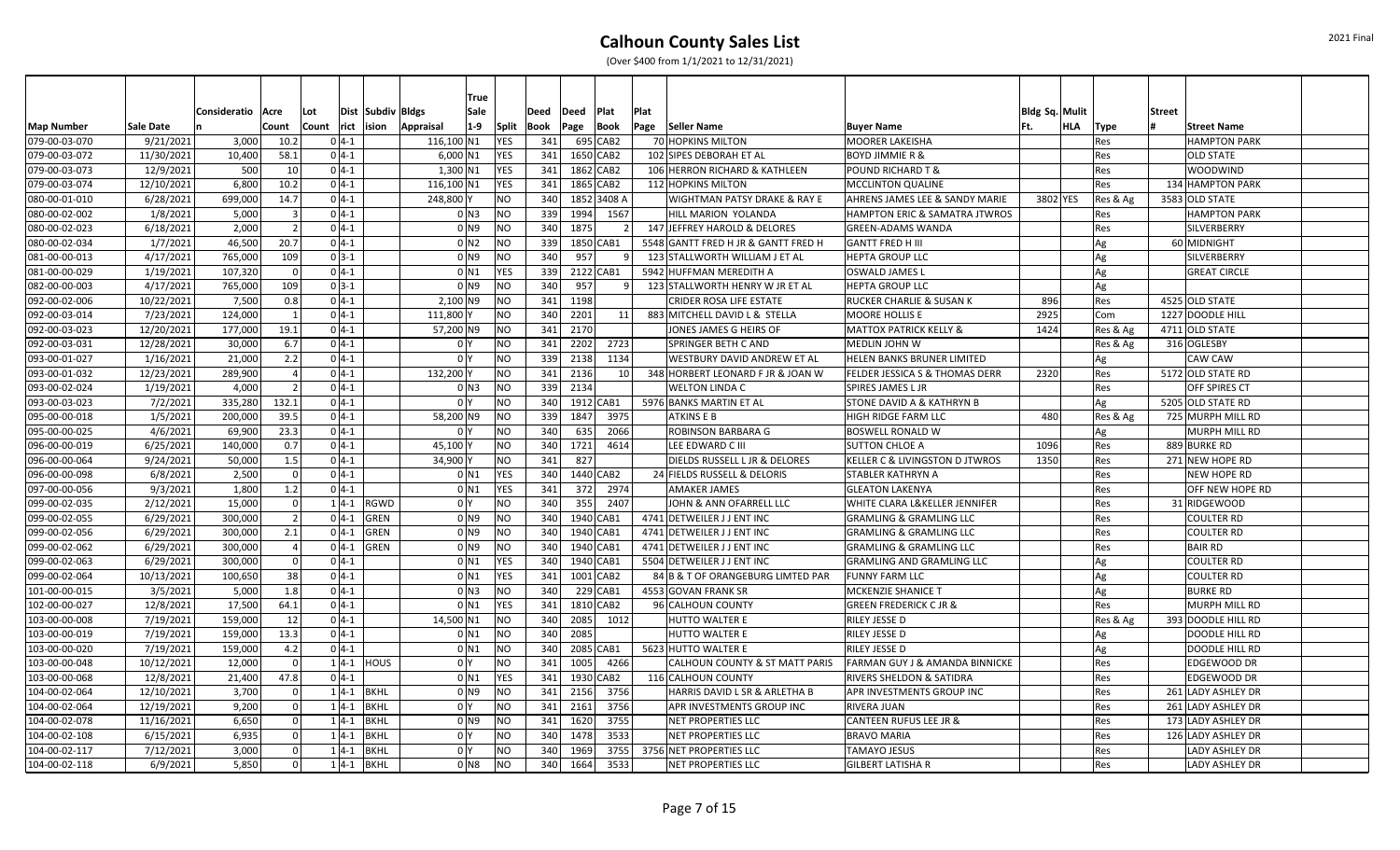|                   |            |              |              |       |          |                   |                    | <b>True</b>  |      |             |             |                 |                                     |                                     |                                                        |                |     |          |        |                          |
|-------------------|------------|--------------|--------------|-------|----------|-------------------|--------------------|--------------|------|-------------|-------------|-----------------|-------------------------------------|-------------------------------------|--------------------------------------------------------|----------------|-----|----------|--------|--------------------------|
|                   |            | Consideratio | Acre         | Lot   |          | Dist Subdiv Bldgs |                    | Sale         | Deed | Deed        | Plat        |                 | Plat                                |                                     |                                                        | Bldg Sq. Mulit |     |          | Street |                          |
| <b>Map Number</b> | Sale Date  |              | Count        | Count |          | rict ision        | $1-9$<br>Appraisal | <b>Split</b> | Book | Page        | <b>Book</b> |                 | Page<br>Seller Name                 |                                     | <b>Buyer Name</b>                                      | Ft.            | HLA | Type     |        | <b>Street Name</b>       |
| 104-00-02-123     | 10/11/2021 | 15,000       |              |       | $1 4-1$  | <b>BKHL</b>       | 0 <sup>I</sup> Y   | NO)          | 341  | 992         |             | 3755            | 3756 CARRILLO JOSE TAMAYO           |                                     | <b>JOHNSON DERECK</b>                                  |                |     | Res      |        | 290 LADY ASHLEY DR       |
| 104-00-04-014     | 2/9/2021   | 227,800      | 206.4        |       | $0 4-1$  |                   | 0 <sub>1</sub>     | <b>NO</b>    | 339  | 2441        |             | 2109            |                                     |                                     | SUMMERS J MATTHEW & WATSON MIC MONTGOMERY SAMUEL D III |                |     | Ag       |        | <b>DOODLE HILL RD</b>    |
| 104-00-04-043     | 3/29/2021  | 50,000       |              |       |          | $1 4-1 $ PLAK     | 33,900 N9          | NO)          | 340  | 522         |             | 481R            | <b>CHRISTOPHER MAXINE E</b>         |                                     | SIEBERT RYAN D                                         | 1680           |     | Res      |        | 204 LAKESIDE DR          |
| 104-00-04-044     | 3/29/2021  | 50,000       |              |       | $1 4-1$  | <b>PLAK</b>       | 0 N9               | NO.          | 340  | 522         |             | 481R            | <b>CHRISTOPHER MAXINE E</b>         |                                     | SIEBERT RYAN D                                         |                |     | Res      |        | LAKESIDE DR              |
| 104-00-04-056     | 3/29/2021  | 50,000       | $\Omega$     |       | $1 4-1$  | <b>PLAK</b>       | 0 N9               | <b>NO</b>    | 340  | 522         |             | 481R            | <b>CHRISTOPHER MAXINE E</b>         |                                     | SIEBERT RYAN D                                         |                |     | Res      |        | LAKESIDE DR              |
| 104-00-04-058     | 2/4/2021   | 223,350      | 113          |       | $0 4-1$  |                   | $1,200$ N1         | <b>NO</b>    | 339  | 2351 CAB1   |             |                 | 5954 SMOAK CYNTHIA T                |                                     | BARTON SAMUEL M III & STACI B                          |                |     | Res & Ag |        | 917 CALHOUN RD           |
| 104-00-04-084     | 2/26/2021  | 22,500       |              |       | $0 4-1$  |                   | 0 N1               | <b>YES</b>   | 340  |             | 117 CAB1    |                 |                                     | 5913 KNIGHT YVONNE SMOAK & SMOAK BE | <b>TILTON ANDREW JACKSON V</b>                         |                |     | Res      |        | <b>CALHOUN RD</b>        |
| 106-00-01-002     | 12/22/2021 | 26,400       | 17.8         |       | $0 4-1$  |                   | 0 <sub>N2</sub>    | <b>NO</b>    | 341  | 2343 CAB2   |             |                 | 108 WISE WILLIAM P                  |                                     | WISE NICHOLAS CODY                                     |                |     | Ag       |        | <b>OLD BELLEVILLE RD</b> |
| 106-00-01-034     | 9/19/2021  | 30,000       |              |       |          | $2 4-1 $ HVHT     | 0 <sup>1</sup>     | NO           | 341  | 701         |             | 464             | <b>EHLER DAVID SR</b>               |                                     | <b>WOJTAS ANDRZEJ &amp; JENNIFER</b>                   |                |     | Res      |        | <b>HILLVIEW RD</b>       |
| 106-00-01-046     | 9/15/2021  | 232,000      | 2.7          |       | $0 4-1$  |                   | 155,200 Y          | ΝO           | 341  |             | 575 4177A   |                 |                                     | WISE WILLIAM S & J S JTWROS         | KNAPP LANCE EDWARD                                     | 1628           |     | Res      |        | 15 CALHOUN RD            |
| 106-00-01-051     | 12/22/2021 | 39,600       | 17.8         |       | $0 4-1$  |                   | 0 N1               | <b>YES</b>   | 341  | 2346 CAB2   |             |                 | 108 WISE ANNE S PR                  |                                     | <b>WISE ROCKY</b>                                      |                |     | Ag       |        | CALHOUN RD               |
| 106-00-01-052     | 12/22/2021 | 39,600       | 17.8         |       | $0 4-1 $ |                   | $0$ N1             | <b>YES</b>   | 341  | 2346 CAB1   |             |                 | 5995 WISE ANNE S PR                 |                                     | WISE ROCKY D                                           |                |     | Ag       |        | <b>CALHOUN RD</b>        |
| 106-00-02-034     | 9/24/2021  | 45,000       | 1.9          |       | $0 4-1 $ |                   | 55,300 N9          | NO           | 341  | 758         |             | 3418 A          | <b>DUKES SHEILA H</b>               |                                     | FREELIGHT FINANCIAL LLC                                | 1876           |     | Res      |        | 8 CALHOUN RD             |
| 106-00-02-039     | 11/2/2021  | 2,100        | $\mathbf{R}$ |       | $0 4-1 $ |                   | 0 N9               | NO           | 341  | 1286        |             | 342             | SPIRES JAMES W                      |                                     | SODA CITY HOLDINGS LLC                                 |                |     | Res      |        | OFF OLD BELLEVILLE RD    |
| 107-00-00-008     | 11/18/2021 | 156,118      |              |       | $0 4-1 $ |                   | 82,800 N6          | NO           |      | 341 1613    |             |                 | <b>DEWITT PAUL K &amp; LINDA B</b>  |                                     | <b>US BANK TRUST NATIONAL</b>                          | 1448           |     | Res      |        | 1223 OLD BELLEVILLE RD   |
| 117-00-02-033     | 12/21/2021 | 35,703,885   | 14.6         |       | $0 4-1 $ |                   | 1,112,000 N9       | <b>NO</b>    | 341  | 1998        |             | 3873 A          |                                     | ZEUS INDUSTRIAL PRODUCTS INC        | ZEUS COMPANY INC                                       | 83200 YES      |     | Com      |        | 2759 OLD BELLEVILLE RD   |
| 117-00-02-051     | 5/3/2021   | 300,000      | - 0          |       | $0 4-1 $ |                   | 0 N1               | <b>YES</b>   | 340  | 1060        |             | 3984            | <b>CARROLL LUCIA F</b>              |                                     | <b>BURKE JAMES C &amp; JACQUELYN L</b>                 |                |     | Ag       |        | <b>BLACKSMITH LN</b>     |
| 117-00-02-052     | 9/2/2021   | 12,300       | 42.9         |       | $0 4-1$  |                   | 76,400 N1          | <b>YES</b>   | 341  |             | 543 CAB2    |                 | 67 BURKE JAMES C & JACQUELYN L      |                                     | <b>VERGARA JOSE DANIEL</b>                             |                |     | Res      |        | <b>BLACKSMITH LN</b>     |
| 118-07-01-013     | 6/11/2021  | 15,000       |              |       |          | $1 4-1 $ CWPH     | 0 <sup>1</sup>     | NO           | 340  | 2028 CAB2   |             |                 |                                     | 49 MILLIGAN THEADO & GREEN TAMMI    | <b>SAVAGE SHARDA TANELL</b>                            |                |     | Res      |        | <b>ELLIS AVE</b>         |
| 118-08-05-006     | 1/28/2021  | 10,000       |              |       | $2 4-1 $ |                   | 4,000 Y            | NO           | 339  | 2218        |             |                 | 13 CISNEROS CAROLYNN ROYER          |                                     | <b>GALLEGOS JESUS SERRANO</b>                          | 1176           |     | Res      |        | 816 BRIDGE ST            |
| 118-09-01-001     | 12/7/2021  | 200,000      | 3.1          |       | $0 4-1 $ |                   | 45,000 N9          | NO.          | 341  | 1801        |             | 11              | 948 HODGES GEORGE KEVIN JR          |                                     | <b>ST MATTHEWS INVESTMENT LLC</b>                      | 2500 YES       |     | Com      |        | <b>BRIDGE ST</b>         |
| 118-09-01-002     | 12/7/2021  | 200,000      | $\Omega$     |       | $1 4-1 $ |                   | 0 N9               | NO.          | 341  | 1801        |             |                 | <b>HODGES GEORGE F JR</b>           |                                     | <b>ST MATTHEWS INVESTMENTS LLC</b>                     |                |     | Res      |        | OFF LIBERTY ST           |
| 118-09-01-007     | 5/24/2021  | 28,000       | $\Omega$     |       | $1 2-1$  |                   | 29,500 N9          | <b>NO</b>    | 340  | 1559        |             |                 | HOUSER SOPHIA A ET AL               |                                     | <b>GIBBONS JAMES T</b>                                 | 912            |     | Res      |        | 802 LIBERTY ST           |
| 118-09-01-010     | 11/4/2021  | 65,000       |              |       | $1 2-1$  |                   | 0 <sub>N9</sub>    | NO           | 341  | 1468        |             | 11              |                                     | 2 WEBB CARROLL TRAINING CENTER      | FELDMAN JUSTIN                                         |                |     | Res      |        | <b>HALL ST</b>           |
| 118-09-01-011     | 11/4/2021  | 65,000       |              |       | $1 2-1$  |                   | 48,000 N9          | NO           | 341  | 1468        |             | 11              |                                     | 2 WEBB CARROLL TRAINING CENTER      | <b>FELDMAN JUSTIN</b>                                  | 1575           |     | Res      |        | 924 BRIDGE ST            |
| 118-09-09-015     | 11/10/2021 | 75,000       | $\Omega$     |       | $1 2-1$  |                   | 53,700 N9          | <b>NO</b>    | 341  | 1491        |             | $\overline{2}$  | 18 SIKES DELANE & PERDUE CLAY       |                                     | <b>SHULER HERBERT BRIAN</b>                            | 962            |     | Res      |        | 1207 BRIDGE ST           |
| 118-09-09-030     | 3/29/2021  | 40,000       | $\Omega$     |       | $1 2-1$  |                   | 37,400 N9          | <b>NO</b>    | 340  | 595         |             | 11              | <b>BROWN TIMOTHY JR ET AL</b>       |                                     | <b>REVIVE HOMES LLC</b>                                | 984            |     | Res      |        | 106 CIRCLE DR            |
| 118-09-09-030     | 10/1/2021  | 125,000      |              |       | $1 2-1$  |                   | 37,400 Y           | NO           | 341  | 1486        |             | 11              | <b>REVIVE HOMES LLC</b>             |                                     | LOW A CHEE PAULA                                       | 984            |     | Res      |        | 106 CIRCLE DR            |
| 118-09-09-041     | 11/4/2021  | 17,500       |              |       | $1 2-1$  |                   | 20,400             | NO           | 341  | 2120        |             |                 | 101 BONAPARTE YVETTE                |                                     | <b>ALI RASHEED</b>                                     | 744            |     | Res      |        | 1622 CALHOUN RD          |
| 118-09-13-012     | 10/12/2021 | 415          |              |       | $1 2-1$  |                   | 0 N9               | <b>NO</b>    | 341  | 995         |             |                 | <b>GOODWINE SARAH HEIRS OF</b>      |                                     | <b>JACKSON MARGARET</b>                                |                |     | Res      |        | <b>KEITT RD</b>          |
| 118-10-06-016     | 9/30/2021  | 13,000       | n            |       | $1 2-1$  |                   | 23,900 N2          | <b>NO</b>    | 341  | 1142        |             |                 |                                     | JOANSON SANDRA ALLINE P ELLIS       | JOHNSON SANDRA ALLINE P ELLIS                          | 844            |     | Res      |        | 112 REID ST              |
| 118-10-07-011     | 12/29/2021 | 1,250        | $\Omega$     |       | $2 2-1$  |                   | 0 N9               | <b>NO</b>    | 341  | 2144        |             |                 | <b>DURHAM LINNIE &amp; LORIS</b>    |                                     | <b>JOHNSON TAMEKA</b>                                  |                |     | Res      |        | <b>FAIR ST</b>           |
| 118-10-10-007     | 12/22/2021 | 7,000        |              |       | $1 2-1$  |                   | 0 <sub>N2</sub>    | NO           | 341  | 1994        |             | 2 <sup>1</sup>  | 64 HINSON HANNELORE                 |                                     | <b>HINSON DONALD</b>                                   |                |     | Res      |        | OFF KELLER ST            |
| 118-10-12-003     | 10/13/2021 | 90,368       |              |       | $1 2-1$  |                   | 97,100 N2          | <b>NO</b>    | 341  | 1128        |             | 11              | 242 FELDER JOHN G                   |                                     | FELDER JOHN G JR & KIMBERLI D                          | 2530           |     | Res      |        | 1206 BRIDGE ST           |
| 118-10-12-004     | 8/12/2021  | 2,500        | $\Omega$     |       | $1 2-1$  |                   | 63,900 N6          | <b>NO</b>    | 341  | 145         |             | 11              | 173 DURHAM LINNIE & LOIS            |                                     | FEDERAL HOME LOAN MORT CORP                            | 1545           |     | Res      |        | 110 CHESTNUT ST          |
| 118-10-16-008     | 4/20/2021  | 50,000       |              |       | $1 2-1$  |                   | 53,300 N9          | <b>NO</b>    | 340  | 864         |             |                 | <b>DYCHES G BRUCE</b>               |                                     | <b>DOWNEY VIRGINIA E</b>                               | 1767           |     | Res      |        | 1314 BRIDGE ST           |
| 118-13-01-010     | 2/17/2021  | 216,050      |              |       |          | $2 2-1 $ VALY     | 158,600 \          | NO           | 340  | 28          |             | 10 <sup>1</sup> | 476 PASCOE KRISTEN K                |                                     | <b>WILLIS BIRT WILSON</b>                              | 2805           |     | Res      |        | 206 FOREST DR            |
| 118-13-02-001     | 5/10/2021  | 192,000      |              |       |          | $2 2-1 $ VALY     | 140,300            | NO           | 340  | 1144        |             |                 | 97 HARDISON TABITHA                 |                                     | STEPHENS SCOTT B                                       | 2194           |     | Res      |        | 302 FOREST DR            |
| 118-13-02-004     | 12/3/2021  | 160,000      |              |       |          | $1 2-1$ VALY      | 89,400 }           | <b>NO</b>    | 341  | 1873        |             | $\mathsf q$     | 97 WERRE SCOTT                      |                                     | LILLY DYLAN MICHAEL                                    | 1694           |     | Res      |        | 204 BROOK DR             |
| 118-13-05-008     | 11/5/2021  | 225,000      | $\Omega$     |       | $1 2-1$  |                   | 113,700            | NO           | 341  | 1372 CAB2   |             |                 |                                     | 92 KNOTT TRAVIS ALLEN & CHELSEA F   | <b>BOUSH REBECCA SAWYER</b>                            | 2138           |     | Res      |        | 324 BUTLER ST            |
| 118-13-05-026     | 6/29/2021  | 249,900      | -ol          |       | $0 2-1$  |                   | 0 <sup>Y</sup>     | <b>NO</b>    | 340  | 1766        |             | 11              | 608 HINSON THOMAS W BONNIE J        |                                     | <b>BURNSIDE BRIAN G</b>                                | 2117           |     | Res      |        | 304 BUTLER ST            |
| 118-14-03-009     | 2/4/2021   | 60,000       | - 0          |       | $2 2-1 $ |                   | 13,600             | <b>NO</b>    | 339  | 2360        |             |                 | MARTIN R BANKS ET AL                |                                     | <b>INABINET ROBIN F</b>                                | 2228 YES       |     | Com      |        | 505 HARRY C RAYSOR       |
| 118-14-06-008     | 1/12/2021  | 9,000        | 1.4          |       | $0 2-1$  |                   | 0 Y1               | NO           | 339  | 2069 CAB1   |             |                 | 4141 B MCCLAM KATHERINE H & HICKLIN |                                     | <b>BROWN MARY ALYSON</b>                               |                |     | Res      |        | 311 AMAKER ST            |
| 118-15-01-017     | 11/5/2021  | 44,000       | $\Omega$     |       | $1 2-1$  |                   | 18,000 Y           | NO           | 341  | 1361 3878-A |             |                 | POUND ALNITA                        |                                     | NEIL ZACHARY H                                         |                |     | Res      |        | 204 INDEPENDENCE         |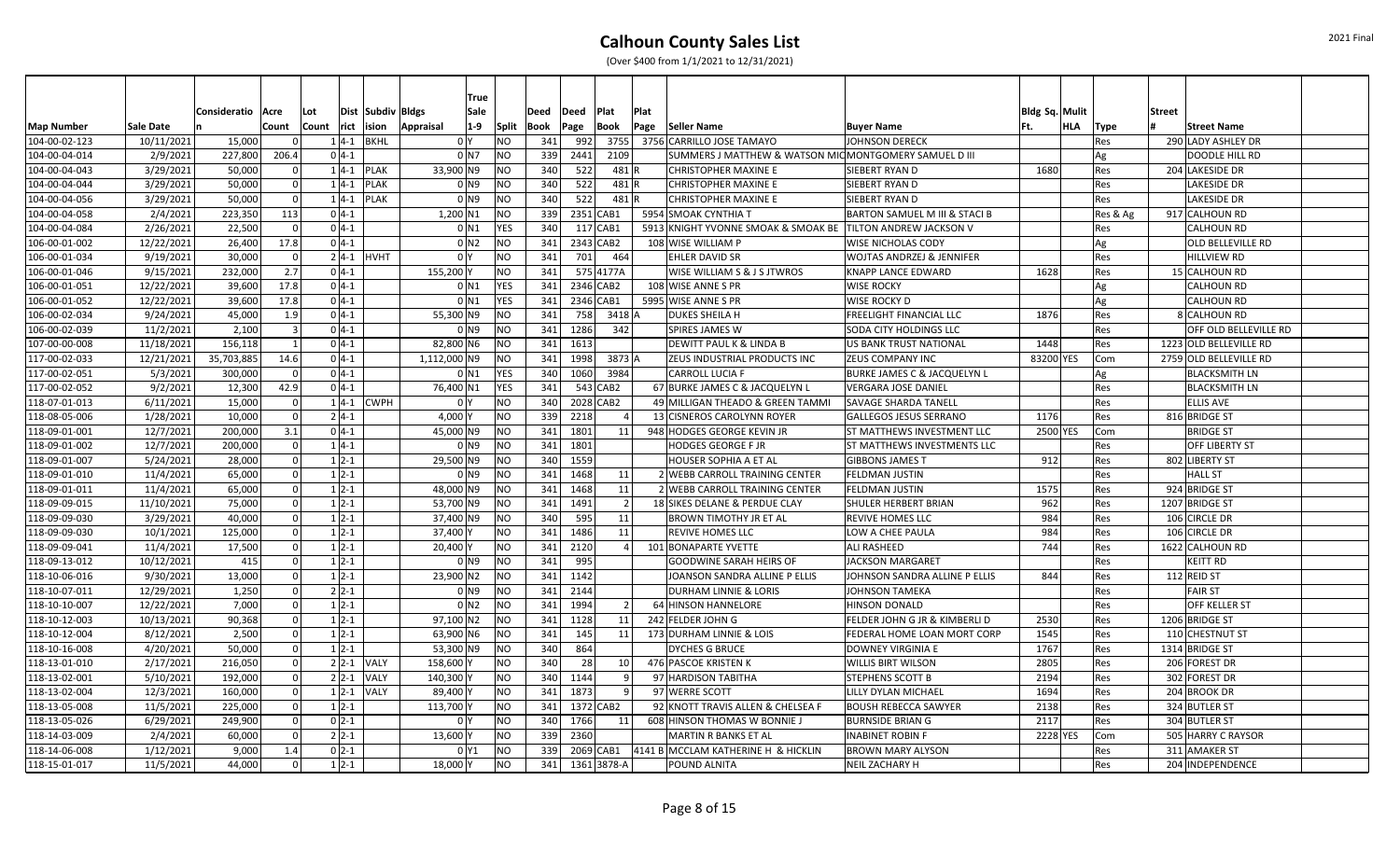|                   |                  |                     |                |                  |               | <b>True</b>               |                |                       |           |          |                 |                                           |                                           |                |          |                           |  |
|-------------------|------------------|---------------------|----------------|------------------|---------------|---------------------------|----------------|-----------------------|-----------|----------|-----------------|-------------------------------------------|-------------------------------------------|----------------|----------|---------------------------|--|
|                   |                  | Consideratio   Acre |                | Lot              |               | Dist Subdiv Bldgs<br>Sale |                | Deed                  | Deed      | Plat     | Plat            |                                           |                                           | Bldg Sq. Mulit |          | <b>Street</b>             |  |
| <b>Map Number</b> | <b>Sale Date</b> |                     | Count          | Count rict ision |               | $1-9$<br>Appraisal        |                | Split<br>Book         | Page      | Book     |                 | Page Seller Name                          | <b>Buyer Name</b>                         | HLA<br>lFt.    | Type     | <b>Street Name</b>        |  |
| 118-15-03-018     | 9/21/2021        | 10,500              |                | $1 2-1$          |               | $8,900$ Y                 | N <sub>O</sub> | 341                   | 709       |          | $1\vert$        | 18 HORTON VIRGINIA J                      | JEFFCOAT PERRY                            | 2250           | Com      | <b>BRIDGE ST</b>          |  |
| 118-15-03-029     | 12/17/2021       | 210,000             |                | $1 2-1$          |               | 254,300                   | N <sub>O</sub> | 341                   | 2022      |          |                 | MCMAHAN JOHNNY B                          | <b>ROGERS ELLISON F &amp;</b>             | 3214           | Res      | 1602 BRIDGE ST            |  |
| 118-15-04-001     | 11/18/2021       | 10,000              | $\Omega$       | $1 2-1$          |               | $8,800$ N9                | N <sub>O</sub> | 341                   | 1539      |          | $1\vert$        | 76 GIDRON OLIVER                          | THORNTON CECIL JR                         | 1026           | Com      | 1611 BRIDGE ST            |  |
| 118-15-05-016     | 8/10/2021        | 47,000              | $\Omega$       | $1 2-1$          |               | 5,200                     | NO             | 341                   |           | $1$ CAB2 |                 | 57 FIRST CHURCH OF GOD                    | HOLY LAND NON-DENOM CHURCH                | 1930 YES       | Com      | 112 CHURCH ST             |  |
| 118-15-06-003     | 6/22/2021        | 201,240             | $\Omega$       | $1 2-1$          |               | 112,800                   |                | N <sub>O</sub><br>340 | 1622      |          | 1514            | HOLT MICHAEL H & CARLA D                  | <b>WILLIAMS BENNY C &amp; MATTIE</b>      | 2970           | Res      | 1405 BRIDGE ST            |  |
| 118-15-09-004     | 7/6/2021         | 20,000              | $\Omega$       | $1 2-1$          |               | 32,200 N9                 | NO             | 340                   | 2059      |          | 1597            | CHEESEBORO EDDIE A ESTATE OF              | <b>MCDONALD ROBERT</b>                    | 920            | Res      | 201 MACK ST               |  |
| 118-16-03-008     | 10/26/2021       | 6,100               | $\Omega$       | $1 2-1$          |               | 20,400 N9                 | N <sub>O</sub> | 341                   | 1205      |          |                 | HANDSOME MARGIE S ETAL                    | <b>GUINYARD ELOISE SHULER</b>             | 1059           | Res      | 219 AGNES ST              |  |
| 118-16-10-001     | 5/14/2021        | 12,000              |                | $1 2-1$          |               | 16,000 N9                 | N <sub>O</sub> | 340                   | 1208      |          | $1\vert$        | 92 MATTHEWS JAMES & YVONNE                | <b>MOSS BRIAN A</b>                       | 1203           | Res      | 214 AGNES ST              |  |
| 119-09-00-029     | 5/24/2021        | 1,000               |                | $0 4-1$          |               | 0 <sub>N2</sub>           | N <sub>O</sub> | 340                   | 1305      |          |                 | <b>MCCANTS MARVIN</b>                     | <b>GLOVER EMMA</b>                        |                | Res      | 1282 $F$ R HUFF DR        |  |
| 119-16-03-005     | 8/19/2021        | 235,000             |                |                  | $1 2-1 $ LEWS | 159,900                   | N <sub>O</sub> | 341                   | 233       |          | $1\vert$        | 33 BOZARD ROSE H LIFE ESTATE              | WOODALL LARRY W & ELIZABETH H             | 2410           | Res      | 511 RUCKER DR             |  |
| 119-16-04-002     | 8/11/2021        | 249,000             |                |                  | $1 2-1 $ LEWS | 28,300                    | N <sub>O</sub> | 341                   | 22        |          | 4 <sup>1</sup>  | 136 CUTTINO AMBER N                       | <b>HICKS ROBERT Z &amp; ELIZABETH C</b>   | 1938           | Res      | 306 RUCKER DR             |  |
| 119-16-04-006     | 6/10/2021        | 132,500             | - Ol           | $1 2-1$          | <b>LEWS</b>   | 77,400                    |                | N <sub>O</sub><br>340 | 1447      |          | 10 <sup>1</sup> | 358 JACKSON KENNETH KEVIN                 | <b>HALLMAN BRYSON</b>                     | 1308           | Res      | 107 AZALEA                |  |
| 119-16-06-003     | 6/11/2021        | 107,000             | $\Omega$       | $1 2-1$          | <b>LEWS</b>   | 60,200                    | NO             | 340                   | 1588      |          | $\vert$         | 136 BRYANT LINDA M                        | <b>WELCH RICHARD DENNIS SR</b>            | 1153           | Res      | 106 CAMELLIA              |  |
| 119-16-06-016     | 5/5/2021         | 5,000               | -ol            | $1 2-1$          |               | LEWS<br>0 N 9             |                | N <sub>O</sub><br>340 | 1103      |          | 10 l            | 790 GOFF DENISE                           | HOME TEAM DEVELOPMENY LLC                 |                | Res      | <b>RUCKER DR</b>          |  |
| 119-16-06-020     | 11/11/2021       | 750                 | $\Omega$       | $7 2-1$          |               | $0$ N1                    |                | 341<br><b>YES</b>     | 1535 CAB2 |          |                 | 85 CARSON DAVID E JR ET AL                | HOME TEAM DEVELOPMENT LLC                 |                | Res      | <b>RUCKER DR</b>          |  |
| 119-16-07-005     | 9/9/2021         | 25,000              | n l            | $1 4-1$          |               | 0 <sup>I</sup> Y          | N <sub>O</sub> | 341                   | 712       |          | 7 <sup>1</sup>  | 136 CHANDLER ROY A                        | QUALITY SALES GROUP LLC                   |                | Res      | <b>SAINT MATTHEWS RD</b>  |  |
| 120-00-02-022     | 4/21/2021        | 240,500             | 11.8           | $0 4-1$          |               | 126,600                   | N <sub>O</sub> | 340                   | 901 4103A |          |                 | SIKES MONTY DELANE ET AL                  | <b>HODGE HALEY S &amp; JASON T JTWROS</b> | 2320           | Res & Ag | 599 ST MATTHEWS RD        |  |
| 120-00-02-026     | 4/1/2021         | 120,000             | 1.6            | $0 4-1$          |               | 125,300 N2                | N <sub>O</sub> | 340                   | 536       |          | 11              | 13 THOMPSON CAROLYN REBECCA               | FAIREY JOSEPH K III & REBECCA O           | 2045           | Res      | 427 ST MATTHEWS RD        |  |
| 120-00-02-027     | 1/19/2021        | 135,000             | 7.7            | $0 4-1$          |               | 206,400 N2                | N <sub>O</sub> | 339                   | 2148      |          |                 | FAIREY JOSEPH K III ET AL                 | <b>FAIREY ELIZABETH</b>                   | 4077           | Res & Ag | 425 ST MATTHEWS RD        |  |
| 121-00-01-010     | 8/2/2021         | 22,500              | -5             | $0 4-1$          |               | 0 <sup>I</sup> Y          | N <sub>O</sub> | 340                   | 2315      |          |                 | <b>MCCANTS MARVIN</b>                     | <b>EIDSON JOEL</b>                        |                | Res      | <b>MOORER</b>             |  |
| 121-00-01-032     | 10/22/2021       | 18,600              | 176.1          | $0 4-1$          |               | 23,900 N1                 | <b>YES</b>     | 341                   | 1290 CAB2 |          |                 | 89 GUNTER REGINA TRUSTEE                  | <b>KELLER HERMAN ET AL TRUSTEES</b>       |                | Res      | <b>ST MATTHEWS RD</b>     |  |
| 121-00-02-006     | 6/18/2021        | 27,995              | 21             | $0 4-1$          |               | 0 <sup>1</sup>            | N <sub>O</sub> | 340                   | 1592      |          |                 | RUSSELL RAY AKA RAY D &                   | <b>ACKERLY MARIA T</b>                    |                | Res      | 161 MOORER RD             |  |
| 121-00-02-006     | 11/5/2021        | 35,000              | $\overline{2}$ | $0 4-1$          |               | 0 <sub>N9</sub>           | N <sub>O</sub> | 341                   | 1396      |          |                 | <b>ACKERLY MARIA T</b>                    | <b>ESCALANTE NESTOR VELASQUEZ</b>         |                | Res      | 161 MOORER RD             |  |
| 121-00-02-024     | 12/13/2021       | 22,000              | 5.2            | $0 4-1$          |               | 0 <sub>N9</sub>           | N <sub>O</sub> | 341                   | 1896      |          | 1841            | <b>TYLER GERALDINE</b>                    | <b>FOWLER JIMMY ET AL</b>                 |                | Ag       | <b>MOORER RD</b>          |  |
| 121-00-02-026     | 9/23/2021        | 70,000              | 20             | $0 4-1$          |               | 23,100 N1                 | N <sub>O</sub> | 341                   | 722       |          | 800             | <b>GERALD THOMAS PAUL</b>                 | <b>COLLINS RAYMOND LOUIS</b>              |                | Res & Ag | <b>MOORER RD</b>          |  |
| 121-00-03-016     | 10/15/2021       | 12,000              | $\Omega$       |                  | $1 4-1 $ DRMD | 0 <sup>1</sup>            | N <sub>O</sub> | 341                   | 1322      |          | 3227            | <b>SMITH EUGENIA H</b>                    | <b>PALMER JOHN EDMUND</b>                 |                | Res      | <b>DEER MEADOW</b>        |  |
| 121-00-03-055     | 11/24/2021       | 183,000             | $\Omega$       | $1 4-1$          |               | 138,500<br><b>DRFR</b>    | N <sub>O</sub> | 341                   | 2185      |          | 3268            | <b>WILLIAMS WHITTAKER R &amp; THERESA</b> | <b>HIGLEY TIMOTHY &amp; SONIA JTWROS</b>  | 1779           | Res      | 21 WOODLAND               |  |
| 123-00-00-003     | 9/22/2021        | 30,910              | 12.5           | $0 4-1$          |               | 0 N9                      | N <sub>O</sub> | 341                   | 762       |          |                 | JACKSON SUSAN B                           | MW FARMS LLC                              |                | Ag       | <b>BELLEVILLE RD</b>      |  |
| 127-00-03-015     | 1/18/2021        | 191,000             |                |                  | $1 4-1 $ CLCC | 208,000                   | N <sub>O</sub> | 339                   | 2082      |          | 638             | PHILLIPS DONALD M SR & PAMELA             | CANTRELL JOHN R JR & LORI E               | 3623           | Res      | 108 PHILLIPS CT           |  |
| 127-00-03-017     | 6/30/2021        | 2,000               | $\Omega$       | $1 4-1$          | <b>CLCC</b>   | 0 N 9                     | NO             | 340                   | 1857      |          | 638             | <b>HOOPER ROBERT W SR</b>                 | SPRADLEY CLAYTON M & DIANE B              |                | Res      | OLD STATE RD              |  |
| 127-00-03-018     | 11/2/2021        | 814                 | - Ol           |                  | $1 4-1 $ CLCC | 0 N 9                     | N <sub>O</sub> |                       | 341 1284  |          | 638             | FOULKE CARLENE K & DANIEL W               | <b>BRANTLEY MICHAEL</b>                   |                | Res      | <b>OLD STATE RD</b>       |  |
| 127-00-03-025     | 11/17/2021       | 315,000             | n l            | $1 4-1$          | <b>CLCC</b>   | 253,200 Y                 | N <sub>O</sub> |                       | 341 1508  |          | 1456            | PRICKETT MARY H & FURMAN M JR             | HALL RICHARD A & LISA POOLE               | 4937           | Res      | 65 LONGEST ST             |  |
| 127-00-03-038     | 6/22/2021        | 270,000             | $\Omega$       | $1 4-1$          | <b>CLCC</b>   | 261,000                   | N <sub>O</sub> |                       | 340 1640  |          | 3995 B          | MOSS JOAN W & WILLIAMS KEITH A            | <b>SWATTS BRANDON C &amp; MARIAH M</b>    | 2788           | Res      | 122 TEE BOX CT            |  |
| 127-00-03-048     | 10/28/2021       | 100,000             | 0l             | $1 4-1$          |               | <b>CLCC</b><br>175,700 N9 | NO             |                       | 341 1249  |          | 1602            | HILL AMBER DIANNE                         | <b>WOODRIDGE USA PROPERTIES L P</b>       | 2766           | Res      | 50 NICKELLS               |  |
| 128-00-00-022     | 6/3/2021         | 204,900             | $\Omega$       | $1 4-1$          |               | <b>DRFD</b><br>132,600    | N <sub>O</sub> |                       | 340 1354  |          | 11              | 353 GLOMSKI ANNA K                        | <b>WHISENHUNT CONNOR SETH</b>             | 1942           | Res      | 156 DEER TR               |  |
| 128-00-00-036     | 6/15/2021        | 13,300              | - Ol           |                  | $1 4-1 $ DRFD | 0 I Y                     | <b>NO</b>      | 340                   | 1513      |          | 2059            | CONTRERAS MARIA A                         | <b>REG SOLUTIONS LLC</b>                  |                | Res      | <b>COUNTRY CLUB RD</b>    |  |
| 129-00-00-004     | 8/6/2021         | 520,000             | 7.9            | $0 4-1$          |               | 297,300 N1                |                | <b>YES</b><br>340     | 2484      |          | 338             | <b>MANGUM DAWN T</b>                      | LOVE WENDELL H & REBECCA M                | 4682           | Res      | 31 ACADEMY RD             |  |
| 129-00-00-012     | 8/18/2021        | 1,500,000           | 54             | $0 4-1$          |               | 346,500 N1                | N <sub>O</sub> | 341                   | 169       |          | 2 <sup>1</sup>  | 139 LITTLE RIVER 4904 LLC                 | <b>GOPAL ABILASH &amp; MARGOT</b>         | 5350 YES       | Res & Ag | 295 OLD NUMBER SIX HWY    |  |
| 129-00-00-014     | 1/11/2021        | 350,000             | 2.4            | $0 4-1$          |               | 250,100                   |                | N <sub>O</sub><br>339 | 1954      |          | 10 l            | 463 TURBERVILLE REBECCA W                 | LOVE CHRISTOPHER BRYAN                    | 3340 YES       | Res      | 55 PARTRIDGE LN           |  |
| 129-00-00-015     | 5/10/2021        | 360,000             | 2.1            | $0 4-1$          |               | 197,500                   | NO             | 340                   | 1123      |          | <b>126</b>      | KINGSMORE STACIE & DANNY                  | <b>BRELAND TABITHA PACHECO &amp;</b>      | 2478           | Res      | 44 ACADEMY RD             |  |
| 129-00-00-028     | 8/18/2021        | 1,500,000           | -51            | $0 4-1 $         |               | $0$ N1                    | NO             | 341                   | 169       |          | 11              | 357 LITTLE RIVER 4904 LLC                 | <b>GOPAL ABILASH &amp; MARGOT</b>         |                | Ag       | LONGSTREET RD             |  |
| 129-00-00-029     | 8/18/2021        | 1,500,000           | 96.2           | $0 4-1$          |               | 0 N 1                     | NO             | 341                   | 169       |          | 958             | LITTLE RIVER 4904 LLC                     | <b>GOPAL ABILASH &amp; MARGOT</b>         |                | Ag       | LONGSTREET RD             |  |
| 129-00-00-033     | 8/18/2021        | 1,500,000           | 17.5           | $0 4-1$          |               | 0 N 1                     | <b>NO</b>      | 341                   | 169       |          | 2 <sup>1</sup>  | 139 LITTLE RIVER 4904 LLC                 | <b>GOPAL ABILASH &amp; MARGOT</b>         |                | Ag       | <b>OLD NUMBER SIX HWY</b> |  |
| 129-00-00-034     | 8/18/2021        | 1,500,000           | 21             | $0 4-1$          |               | $0$ N1                    | <b>NO</b>      | 341                   | 169       |          | 2 <sup>1</sup>  | 139 LITTLE RIVER 4904 LLC                 | <b>GOPAL ABILASH &amp; MARGOT</b>         |                | Ag       | <b>OLD NUMBER SIX HWY</b> |  |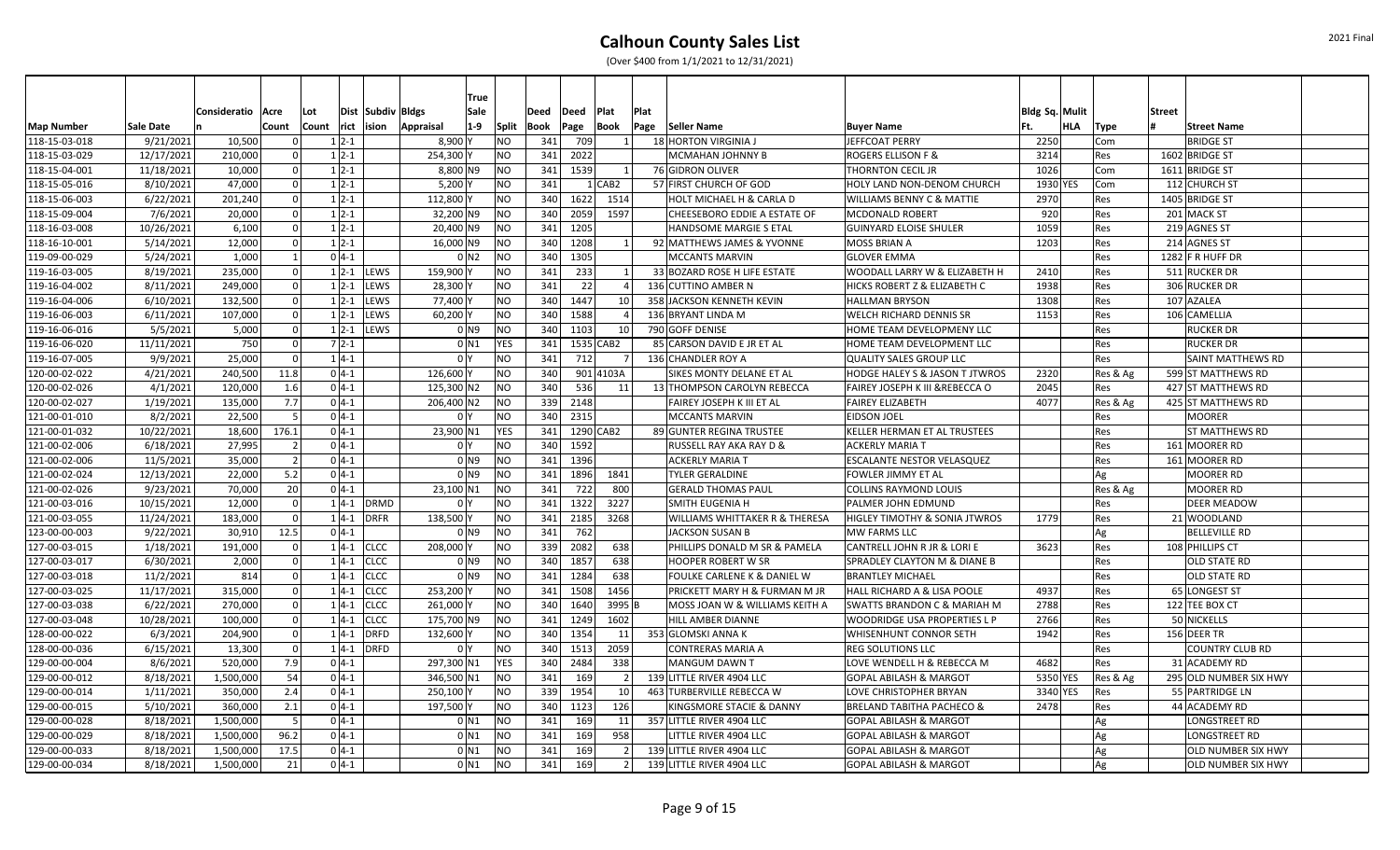|               |            |                     |                |          |            |                   |                     | <b>True</b> |                |      |           |                 |      |                                     |                                         |                       |          |                            |  |
|---------------|------------|---------------------|----------------|----------|------------|-------------------|---------------------|-------------|----------------|------|-----------|-----------------|------|-------------------------------------|-----------------------------------------|-----------------------|----------|----------------------------|--|
|               |            | Consideratio   Acre |                | Lot      |            | Dist Subdiv Bldgs |                     | Sale        |                | Deed | Deed      | Plat            | Plat |                                     |                                         | <b>Bldg Sq. Mulit</b> |          | <b>Street</b>              |  |
| Map Number    | Sale Date  |                     | Count          | Count    | rict ision |                   | Appraisal           | $1-9$       | <b>Split</b>   | Book | Page      | <b>Book</b>     | Page | Seller Name                         | <b>Buyer Name</b>                       | HLA<br>lFt.           | Type     | <b>Street Name</b>         |  |
| 129-00-00-048 | 8/18/2021  | 1,500,000           |                | $0 4-1$  |            |                   | 0 N1                |             | NO             | 341  | 169       |                 |      | LITTLE RIVER 4904 LLC               | <b>GOPAL ABILASH &amp; MARGOT</b>       |                       | Ag       | <b>OLD NUMBER SIX HWY</b>  |  |
| 129-00-00-063 | 9/17/2021  | 325,000             | 1.5            | $0 4-1 $ |            |                   | 181,000 N9          |             | <b>NO</b>      | 341  |           | 604 CAB1        |      | 4588 TOMLINSON J T & E T            | <b>WIENGES JOHN O</b>                   | 2138                  | Res      | 646 BUTLER ST              |  |
| 129-00-00-076 | 6/8/2021   | 150,000             | 0.5            | $0 4-1 $ |            |                   | 55,400              |             | <b>NO</b>      | 340  | 1417 CAB1 |                 |      | 5929 CAB PROPERTY PARTNERS LLC      | <b>HORTA ROBERT</b>                     | 6080 YES              | Com      | <b>OLD NUMBER SIX HWY</b>  |  |
| 129-00-00-079 | 5/27/2021  | 75,000              | 0              | $0 2-0$  |            |                   | $0$ N1              |             | <b>YES</b>     | 340  | 1377 CAB2 |                 |      | 21 WANNAMAKER WESLEY KEITT ET AL    | <b>ARANT JAMES ADAM III</b>             |                       | Ag       | <b>BUTLER ST</b>           |  |
| 129-00-00-082 | 6/7/2021   | 37,500              | $\Omega$       | $0 2-0$  |            |                   | $0$ N1              |             | YES            | 340  | 1465 CAB2 |                 |      | 30 WANNAMAKER WESLEY KEITT ET AL    | <b>CULLER TAYLOR LAWRENCE &amp;</b>     |                       | Res      | <b>BUTLER ST</b>           |  |
| 130-00-00-006 | 6/25/2021  | 176,000             | $\mathbf{1}$   | $0 4-1 $ |            |                   | 39,000              |             | NO             | 340  | 1903      | 1123            |      | <b>BALL JOAN &amp; TAMIER</b>       | SIMS KIMBERLY M & KYLE T                | 2079                  | Res      | 170 GUESS LN               |  |
| 130-01-01-001 | 6/9/2021   | 20,000              | $\Omega$       | $4 2-1 $ |            |                   | 7,500               |             | <b>NO</b>      | 340  | 1553      | 6               |      | 3 FAIREY MIKE M                     | <b>BRADLEY COY H JR &amp; RHOETTA M</b> | 568                   | Com      | 105 HARRY C RAYSOR         |  |
| 130-02-04-023 | 12/30/2021 | 74,900              | $\Omega$       | $1 2-1$  |            |                   | 49,700              |             | <b>NO</b>      | 341  | 2358      | 2986            |      | 3 SONS PROPERTIES LLC               | <b>GAILYARD CLARENCE &amp;</b>          | 1026                  | Res      | 103 GILFORD ST             |  |
| 130-03-04-005 | 3/18/2021  | 7,500               | $\Omega$       | $3 2-1$  |            |                   | 0 <sub>N3</sub>     |             | <b>NO</b>      | 340  | 407       | $\mathbf{1}$    |      | 1 ST PAUL UNITED METHODIST CHURC    | <b>SIGHTLER JERAMY</b>                  |                       | Res      | <b>LEXINGTON AVE</b>       |  |
| 130-03-05-009 | 8/25/2021  | 175,000             | 0.5            | $0 2-1$  |            |                   | 48,500              |             | NO             | 341  |           | 310 CAB 1       |      | 4492 GOLDEN E W & E G JTWROS        | KITCHINGS DUANE A &                     | 1889                  | Res      | 206 OLD CALHOUN RD         |  |
| 130-03-07-005 | 9/2/2021   | 108,500             | $\Omega$       | $1 2-1$  |            |                   | 47,900              |             | NO             | 341  | 627       |                 |      | 485 RILEY JESSE DALTON              | MCKENZIE ALLEN & DEBORAH                | 1180                  | Res      | 104 TRUETLIN               |  |
| 130-03-08-015 | 2/4/2021   | 160,000             | 0l             | $1 2-1$  |            |                   | 114,300             |             | <b>NO</b>      | 339  | 2385      |                 |      | PRICKETT FAIREY LEE JR              | <b>CROOK LINDA ANNE S</b>               | 2116                  | Res      | 305 DANTZLER ST            |  |
| 130-03-10-006 | 2/12/2021  | 148,000             | 0              | $1 2-1$  |            |                   | 78,900              |             | NO             | 339  | 2461      | 7 <sup>1</sup>  |      | 91 WIMBERLY CAROLYN N TRUSTEE       | <b>WEEKS ANDREW DEAN</b>                | 1344                  | Res      | 314 DANTZLER ST            |  |
| 130-04-03-019 | 11/18/2021 | 150,000             | 0              | $1 2-1$  |            |                   | 40,200 N9           |             | NO             | 341  | 1511      | 2 <sup>1</sup>  |      | 144 FICEK RACHEL BAIR               | <b>DELANEY MICHAEL L</b>                | 1128                  | Res      | 417 PINE HILL RD           |  |
| 130-04-03-020 | 9/22/2021  | 8,000               | $\Omega$       | $2 2-1 $ |            |                   | 0 I Y               |             | NO             | 341  | 718       |                 |      | 144 ST MATTHEWS PARISH EPISCOPAL    | SIGHTLER JERAMY                         |                       | Res      | 404 BUTLER ST              |  |
| 130-04-04-006 | 12/30/2021 | 170,000             | $\Omega$       | $1 2-1$  |            |                   | 60,600              |             | <b>NO</b>      | 341  | 2260      | 3145            |      | <b>GARRICK TIMOTHY S</b>            | MILLER KYLE JORDAN                      | 1432                  | Res      | 513 PINE HILL RD           |  |
| 131-03-01-002 | 11/12/2021 | 4,187               | 0l             | $1 4-1$  |            |                   | 22,000 N9           |             | <b>NO</b>      | 341  | 1451      |                 |      | 100 GREENE DOROTHY & WILLIAM GREEN  | <b>HESS &amp; HESS LLC</b>              | 1611                  | Res      | 102 TAYLOR ST              |  |
| 131-04-07-008 | 1/29/2021  | 225,000             | 9.1            | $0 4-1$  |            |                   | 335,600             |             | <b>NO</b>      | 339  | 2278 CAB1 |                 |      | 5962 MIDDLING COTTON COMPANY INC    | <b>EDISTO RECYCLING LLC</b>             | 28434 YES             | Com      | 2678 COLONEL THOMSON HWY   |  |
| 134-00-00-019 | 6/18/2021  | 125,000             | $\Omega$       | $1 4-1 $ |            | HUNT              | 59,100              |             | NO             | 340  | 1570      | 3536            |      | <b>WELCH SHANNA B</b>               | <b>JONES LISA MARIE</b>                 | 1092                  | Res      | 2640 FORT MOTTE RD         |  |
| 134-00-00-041 | 11/3/2021  | 13,000              | $\Omega$       | $1 4-1$  |            |                   | 0 Y                 |             | <b>NO</b>      | 341  | 1354      | 3536            |      | SMITH JO ANN                        | <b>CURRY COREY</b>                      |                       | Res      | FORT MOTTE RD              |  |
| 139-00-00-027 | 9/29/2021  | 75,000              | 7.2            | $0 4-1 $ |            |                   | 71,100 N9           |             | N <sub>O</sub> | 341  | 801       | 4252            |      | 4253 RUBINGER RICHARD M & PAMELA G  | CRIM JAMES H & PATRICIA H               | 2432                  | Res & Ag | 86 RIVER BIRCH             |  |
| 142-00-00-014 | 11/5/2021  | 250,000             | 1              | $0 4-1 $ |            |                   | 110,200             |             | <b>NO</b>      | 341  | 1375 CAB1 |                 |      | 4596 TABER RHETT H JR & & MARY E EL | <b>KNOTT TRAVIS &amp; CHELSEA F</b>     | 1929                  | Res      | 66 INABINET RD             |  |
| 143-00-00-017 | 3/10/2021  | 147,500             | 43.7           | $0 4-1 $ |            |                   | $0$ N2              |             | <b>NO</b>      | 340  | 232       | 2817            |      | ROBINSON JAMES B                    | <b>ROBINSON FREDERICK W</b>             |                       | Ag       | <b>COLONEL THOMSON HWY</b> |  |
| 144-00-00-011 | 4/15/2021  | 278,500             | 50.6           | $0 4-1 $ |            |                   | 0 Y                 |             | NO             | 340  |           | 710 CAB1        |      | 5998 WANNAMAKER LUTHER B            | <b>TRACKSIDE PROPERTIES LLC</b>         |                       | Ag       | LONGSTREET RD              |  |
| 144-00-00-014 | 4/1/2021   | 8,000               | $\overline{1}$ | $0 4-1 $ |            |                   | 0 <sup>Y</sup>      |             | <b>NO</b>      | 340  | 573       |                 |      | <b>TYSON JAUNITA</b>                | <b>GALLEGOS JESUS SERRANO</b>           |                       | Res      | LONGSTREET RD              |  |
| 144-00-00-021 | 5/3/2021   | 200,000             | 24.3           | $0 4-1 $ |            |                   | 0 <sup>1</sup>      |             | <b>NO</b>      | 340  | 1055      | 2385            |      | <b>WANNAMAKER W KEITT JR</b>        | <b>WANNAMAKER LUTHER B JR</b>           |                       | Ag       | <b>LONGSTREET RD</b>       |  |
| 144-00-00-025 | 4/15/2021  | 278,500             | 43.8           | $0 4-1 $ |            |                   | 0 <sup>Y</sup>      |             | <b>NO</b>      | 340  | 707       | 3974            |      | LONGSTREET PROPERTIES LLC           | <b>TRACKSIDE PROPERTIES LLC</b>         |                       | Ag       | <b>GALLOP TR</b>           |  |
| 149-00-00-027 | 9/2/2021   | 24,000              | 1.5            | $0 1-1 $ |            |                   | 1,000 N9            |             | <b>NO</b>      | 341  |           | 552 3721 B      |      | POOSER W K JR                       | <b>FOWLER TERRY V</b>                   |                       | Res      | 5503 CAMERON RD            |  |
| 150-00-00-020 | 6/1/2021   | 35,957              |                | $1 1-1$  |            |                   | 1,500 N9            |             | NO             | 340  | 1321      | 833             |      | <b>BURGIN PATRICIA BULL</b>         | <b>BURGIN PATRICIA BULL</b>             | 10000                 | Com      | <b>HELENA RD</b>           |  |
| 150-00-00-021 | 6/3/2021   | 37,500              | 14             | $0 1-1 $ |            |                   | 0 N9                |             | <b>NO</b>      | 340  | 1362      | 833             |      | <b>CLINKSCALES NORMAN B TRUSTEE</b> | <b>BRYANT LOUISE P</b>                  |                       | Ag       | <b>BOYCE LAWTON DR</b>     |  |
| 150-00-00-030 | 6/1/2021   | 298,000             | 1              | $0 1-1 $ |            |                   | 168,700             |             | <b>NO</b>      | 340  | 1327 CAB2 |                 |      | 27 SUMMERS RUBY BRYANT LIFE ESTAT   | DEL TORO VERONICA LYNN                  | 4412                  | Res      | 306 OLD ORANGEBURG RD      |  |
| 150-00-00-032 | 10/8/2021  | 174,900             | 115.6          | $0 1-1 $ |            |                   | 800 N1              |             | <b>NO</b>      | 341  | 1065 CAB2 |                 |      | 82 PATTERSON MICHELLE ANN B         | WANNAMAKER CARA DOOLEY &                | 1557                  | Res      | 402 OLD ORANGEBURG RD      |  |
| 150-11-02-003 | 6/3/2021   | 29,500              | $\Omega$       | $1 1-1$  |            |                   | 51,500 N9           |             | NO             | 340  | 1374      | 2347            |      | <b>MCDONALD ROBERT</b>              | WAGNER LARRY L & NIGHTENGALE            | 1500                  | Res      | 5258 CAMERON RD            |  |
| 150-11-02-004 | 3/1/2021   | 188,000             | $\Omega$       | $3 1-1$  |            |                   | 156,000             |             | NO             | 340  | 114       | 3624 A          |      | <b>BULL WILLIAM H JR</b>            | <b>GRAY THOMAS &amp; MCCLARY JENNA</b>  | 2055                  | Res      | 204 FIRST ST               |  |
| 150-14-02-002 | 6/1/2021   | 35,957              | 0l             | $2 1-1 $ |            |                   | $6,500$ N9          |             | NO             | 340  | 1321      | $\mathcal{L}$   |      | 14 BURGIN PATRICIA BULL             | <b>BURGIN PATRICIA BULL</b>             | 3600                  | Com      | 210 SECOND ST              |  |
| 150-14-02-003 | 6/1/2021   | 35,957              | $\Omega$       | $1 1-1$  |            |                   | $01$ N <sub>9</sub> |             | <b>NO</b>      | 340  | 1321      | $\overline{2}$  |      | 14 BURGIN PATRICIA BULL             | <b>BURGIN PATRICIA BULL</b>             |                       | Res      | <b>SECOND ST</b>           |  |
| 150-14-02-004 | 6/1/2021   | 35,957              |                | $1 1-1$  |            |                   | $01$ <sub>N9</sub>  |             | NO             | 340  | 1321      |                 |      | <b>BURGIN PATRICIA BULL</b>         | <b>BURGIN PATRICIA BULL</b>             |                       | Res      | <b>SECOND ST</b>           |  |
| 150-14-13-006 | 3/29/2021  | 70,000              |                | $1 1-1$  |            |                   | 85,600 N1           |             | NO             | 340  | 611       | 3449 A          |      | <b>WHITTIER RICHARD &amp; ANN</b>   | <b>FIELDING ROBERT</b>                  | 3728                  | Res      | 8155 OLD STATE RD          |  |
| 150-15-01-008 | 1/28/2021  | 15,500              | $\Omega$       | $1 1-1$  |            |                   | $9,100$ N9          |             | <b>NO</b>      | 339  | 2224      |                 |      | THOMAS MICHELLE P                   | <b>KBBH PROPERTIES LLC</b>              | 1365                  | Res      | 8128 OLD STATE RD          |  |
| 150-15-06-004 | 7/29/2021  | 200,000             | $\Omega$       | $1 1-1$  |            |                   | 136,300             |             | <b>NO</b>      | 340  | 2287      | 10 <sup>1</sup> |      | 610 RAST BRITNEY                    | <b>REESE ASHLEY</b>                     | 2091                  | Res      | 106 DOGWOOD ST             |  |
| 150-15-07-007 | 2/23/2021  | 199,500             | 0              | $1 1-1$  |            |                   | 130,400             |             | NO.            | 340  | 301       | 12              |      | 47 HYLEMAN ZACHERY & REBECCA R      | LAMBERT LORI J & MICHAEL L              | 2480                  | Res      | 208 DOGWOOD ST             |  |
| 150-15-09-002 | 8/17/2021  | 127,000             | $\Omega$       | $1 1-1$  |            |                   | 89,600 N1           |             | NO             | 341  | 153       | $\mathcal{L}$   |      | 14 THE CITADEL FOUNDATION AS PR     | FOWLER TERRY V & RYAN V                 | 1457                  | Res      | 205 FIRST ST               |  |
| 150-15-09-006 | 8/17/2021  | 127,000             | $\Omega$       | $2 1-1 $ |            |                   | 27,000 N1           |             | ΝO             | 341  | 153       |                 |      | 14 THE CITADEL FOUNDATION AS PR     | FOWLER TERRY V & RYAN V                 |                       | Res      | <b>ORANGE ST</b>           |  |
| 150-15-10-007 | 6/1/2021   | 35,957              | $\Omega$       | $1 1-1$  |            |                   | 0 N9                |             | NO             | 340  | 1321      | 833             |      | <b>BURGIN PATRICIA BULI</b>         | <b>BURGIN PATRICIA BULL</b>             |                       | Res      | <b>BOYCE LAWTON DR</b>     |  |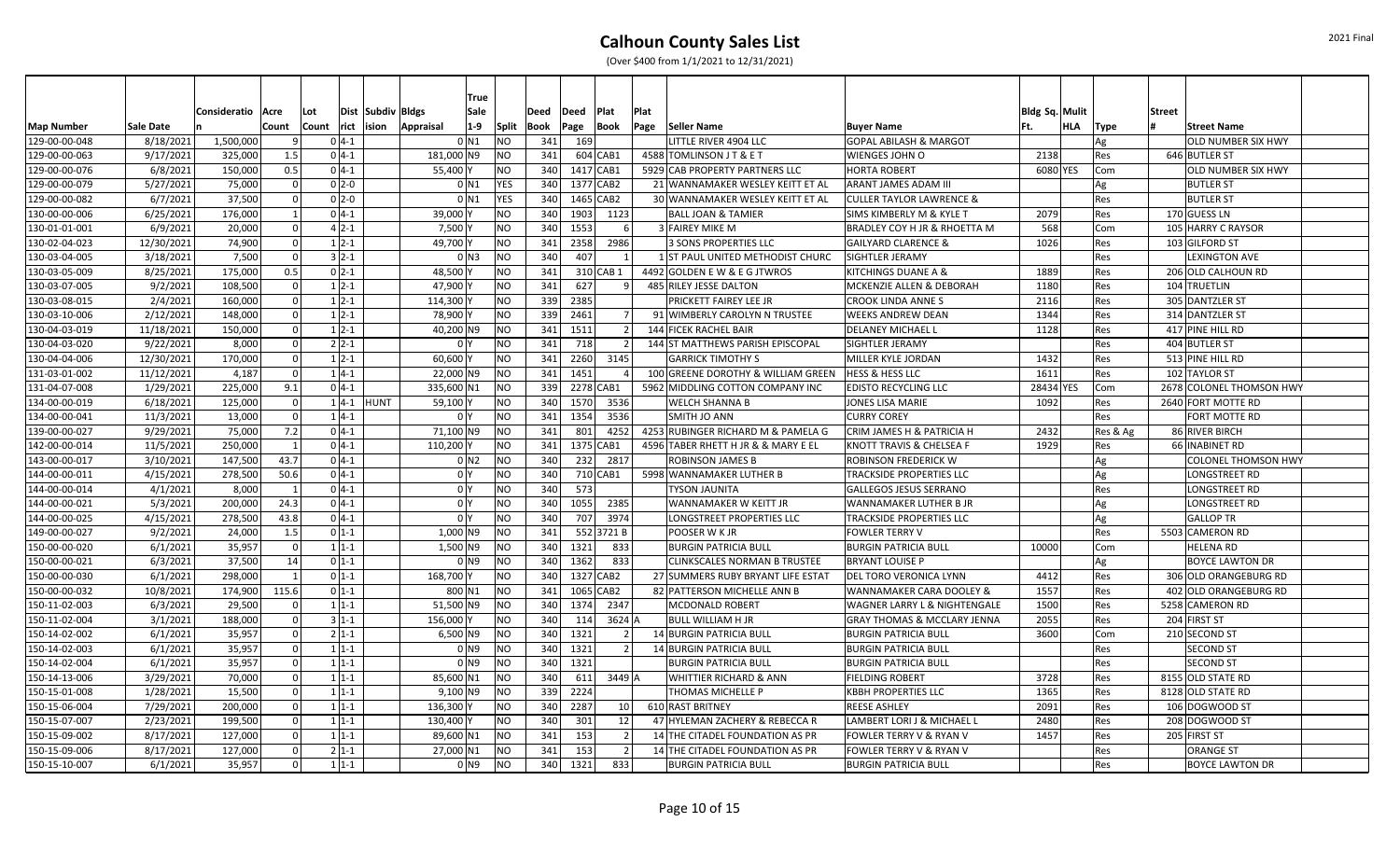|                   |                  |                     |                |                  |               | <b>True</b>               |                |      |               |            |                |      |                                     |                                         |                |          |                         |  |
|-------------------|------------------|---------------------|----------------|------------------|---------------|---------------------------|----------------|------|---------------|------------|----------------|------|-------------------------------------|-----------------------------------------|----------------|----------|-------------------------|--|
|                   |                  | Consideratio   Acre |                | Lot              |               | Dist Subdiv Bldgs<br>Sale |                | Deed | Deed          | Plat       | Plat           |      |                                     |                                         | Bldg Sq. Mulit |          | <b>Street</b>           |  |
| <b>Map Number</b> | <b>Sale Date</b> |                     | Count          | Count rict ision |               | $1-9$<br>Appraisal        | Split          | Book | Page          | Book       |                | Page | Seller Name                         | <b>Buyer Name</b>                       | HLA            | Type     | <b>Street Name</b>      |  |
| 150-16-01-003     | 9/9/2021         | 250,000             |                | $1 1-1$          |               | 121,300 Y                 | NO             | 341  | 391           |            |                |      | <b>WANNAMAKER HESTER S</b>          | WAY DAKOTA & WANNAMAKER CLARE           | 2393           | Res      | 7996 OLD STATE RD       |  |
| 154-00-00-009     | 9/16/2021        | 839,300             | 213.4          | $0 4-1$          |               | 0 <sub>N2</sub>           | N <sub>O</sub> | 341  | 745           |            | 9 <sup>1</sup> |      | 281 HAIGLER ROBERT BAYNE &          | <b>HAIGLER FARMS PARTNERSHIP &amp;</b>  |                | Ag       | <b>FOUR HOLES RD</b>    |  |
| 157-00-00-005     | 9/2/2021         | 30,000              | 1.5            | $0 4-1$          |               | $01$ N <sub>9</sub>       | N <sub>O</sub> | 341  | 555           |            | 9 <sup>1</sup> |      | 326 STANFIELD BIRDIE S              | <b>GREENE JESSE M III &amp; DONNA O</b> |                | Res      | <b>WINDING BROOK DR</b> |  |
| 157-03-00-006     | 3/26/2021        | 395,000             | 4.2            | $0 1-1$          |               | 242.400                   | <b>NO</b>      | 340  | 438           |            |                |      | EVANS MCLAURIN W & JONATHAN B       | <b>PORTH TAYLOR BRICE &amp;</b>         | 3478           | Res      | 8257 OLD STATE RD       |  |
| 157-04-00-009     | 8/30/2021        | 455,000             | 10             | $0 1-1$          |               | 246,900                   | N <sub>O</sub> | 341  | 950           |            | 8l             |      | 246 MIDDLETON RUSSELL VERNE         | HOLLOMAN JERRY & NINA BESS              | 3183           | Res & Ag | 8263 OLD STATE RD       |  |
| 158-00-00-032     | 1/11/2021        | 10,000              | $\Omega$       |                  | $1 4-1 $ GRAS | 0 <sup>I</sup> Y          | NO             | 339  | 2125          |            | 3396           |      | WARREN MARGARET, KENDRA ET AL       | DOUGLAS WILLIAM W                       |                | Res      | 99 CHIMNEY SWIFT CR     |  |
| 160-00-00-006     | 8/16/2021        | 30,000              | 0.3            | $0 4-1$          |               | 65,400 N9                 | N <sub>O</sub> | 341  | 96            |            | 10 l           |      | 529 COCHRAN MONTY DELANE S          | <b>SALLEY THOMAS B JR</b>               | 1706           | Res      | 354 KINGS GRANT         |  |
| 164-00-00-003     | 3/31/2021        | 220,000             | 60             | $0 4-1$          |               | $01$ N <sub>2</sub>       | N <sub>O</sub> | 340  | 586           |            |                |      | WESTBURY KENNETH LAWRENCE           | JAMES KENNETH WESTBURY JR               |                | Ag       | <b>GARRETT CIR</b>      |  |
| 167-00-00-025     | 10/12/2021       | 500                 | $\Omega$       | $1 4-1$          |               | $01$ N <sub>9</sub>       | N <sub>O</sub> | 341  | 997           |            |                |      | <b>BROWN GEORGE HEIRS OF</b>        | <b>RAVENELL CHARLES</b>                 |                | Res      | FORT MOTTE RD           |  |
| 167-00-00-059     | 1/29/2021        | 1,532,000           | 292.8          | $0 4-1$          |               | 912,900                   | <b>NO</b>      | 339  | 2285 4296 A   |            |                |      | MCMAHAN JOHNNY B                    | WORLD HARVEST MINISTRIES OF             | 8259 YES       | Res & Ag | 100 RANCH               |  |
| 167-00-00-076     | 12/9/2021        | 380,000             | 20.3           | $0 4-1$          |               | 146,400                   | N <sub>O</sub> | 341  | 1817 CAB2     |            |                |      | 110 SHEALY LARRY O JR & KAREN B SH  | <b>MANCHESTER FARMS INC</b>             |                | Ag       | 339 ADAMS               |  |
| 167-00-00-079     | 9/17/2021        | 460,000             | 3.2            | $0 4-1$          |               | 205,000 N9                | NO             | 341  |               | 608 CAB1   |                |      | 4932 COOPER CRYSTAL M               | <b>TOMLINSON JOSEPH KYLE &amp;</b>      | 2714           | Res      | 1365 FORT MOTTE RD      |  |
| 167-00-00-081     | 9/17/2021        | 460.000             | 21.2           | $0 4-1$          |               | 0 <sub>N9</sub>           | NO             | 341  |               | 608 CAB1   |                |      | 5679 COOPER MORGAN M                | <b>TOMLINSON JOSEPH KYLE &amp;</b>      |                | Ag       | FORT MOTTE RD           |  |
| 167-00-00-082     | 6/3/2021         | 250,000             | 40             | $0 4-1$          |               | 0 <sup>I</sup> Y          | N <sub>O</sub> | 340  | 1366 CAB1     |            |                |      | 5965 MCMAHAN JOHNNY B               | <b>BEAUCHENE DAVID R &amp;</b>          |                | Ag       | FORT MOTTE RD           |  |
| 167-00-00-083     | 1/29/2021        | 1,532,000           |                | $0 4-1$          |               | 0 N 9                     | <b>YES</b>     | 339  | 2285          |            |                |      | MCMAHAN JOHNNY B                    | WORLD HARVEST MINISTRIES OF             |                | Res      | FORT MOTTE RD           |  |
| 168-00-01-022     | 11/16/2021       | 15,000              | $\Omega$       | $1 4-1$          |               | 12,700                    | <b>NO</b>      | 341  | 1477 CAB2     |            |                |      | 97 CAUDILL AUSTIN H                 | <b>NORRIS VICKI S &amp; ANTHONY S</b>   | 360            | Res      | 527 WISE                |  |
| 169-00-00-004     | 4/29/2021        | 215,000             |                | $2 4-1 $         | <b>CNFM</b>   | 145,300                   | NO             | 340  | 1000          |            | 10 l           |      | 508 SIMONEAU RICHARD L              | TITTLE HARVEY RAY JR                    | 1823           | Res      | 261 MOYE                |  |
| 169-00-00-007     | 2/26/2021        | 83,000              |                | $1 4-1 $         | <b>CNFM</b>   | 0 N9                      | N <sub>O</sub> | 340  | 92            |            | 3287           |      | ORANGEBURG PROPERTIES               | <b>GOLDINER MISTY S</b>                 |                | Res      | <b>MOYE</b>             |  |
| 169-00-00-008     | 2/26/2021        | 83,000              |                | $1 4-1$          | <b>CNFM</b>   | 0 <sub>N9</sub>           | N <sub>O</sub> | 340  | 92            |            | 3287           |      | ORANGEBURG PROPERTIES               | <b>GOLDINER MISTY S</b>                 |                | Res      | <b>MOYE</b>             |  |
| 169-00-00-009     | 2/26/2021        | 83,000              |                | $1 4-1$          | <b>CNFM</b>   | $01$ N <sub>9</sub>       | N <sub>O</sub> | 340  | 92            |            | 3287           |      | <b>ORANGEBURG PROPERTIES</b>        | <b>GOLDINER MISTY S</b>                 |                | Res      | <b>MOYE</b>             |  |
| 169-00-00-015     | 4/29/2021        | 75,000              | $\Omega$       | $1 4-1 $         | <b>CNFM</b>   | $0$ N9                    | NO             | 340  | 996           |            | 3287           |      | TITTLE HARVEY RAY JR                | <b>SIMONEAU RICHARD L</b>               |                | Res      | 241 MOYE                |  |
| 169-00-00-016     | 4/29/2021        | 75,000              | - Ol           |                  | $1 4-1 $ CNFM | $01$ N <sub>9</sub>       | N <sub>O</sub> | 340  | 996           |            | 3287           |      | TITTLE HARVEY RAY JR                | <b>SIMONEAU RICHARD I</b>               |                | Res      | <b>MOYE</b>             |  |
| 171-00-00-001     | 7/1/2021         | 313,375             | 205.6          | $0 4-1$          |               | 0 <sub>N7</sub>           | N <sub>O</sub> | 340  | 1896          |            | 3012           |      | WANNAMAKER L B SR ET AL             | WANNAMAKER L B SR & LONGSTREET          |                | Ag       | <b>WISE</b>             |  |
| 171-00-00-002     | 7/1/2021         | 313,375             | 7.8            | $0 4-1$          |               | 0 <sub>N7</sub>           | NO             | 340  | 1896          |            | 1              |      | 58 WANNAMAKER LUTHER B ETAL         | <b>WANNAMAKER LUTHER B &amp;</b>        |                | Ag       | <b>WISE</b>             |  |
| 172-00-00-002     | 9/24/2021        | 912,000             | 18.6           | $0 4-1$          |               | 488,700                   | N <sub>O</sub> | 341  | 909           |            | 3771           |      | <b>STUART M E &amp; M J JTWROS</b>  | <b>LANDIS OLIVER DOCKERY III &amp;</b>  | 6750 YES       | Res & Ag | 342 LANG SYNE           |  |
| 175-00-00-014     | 8/5/2021         | 105,894             | 19.7           | $0 4-1$          |               | $0$ N <sub>1</sub>        | N <sub>O</sub> | 340  | 2449          |            | 10             |      | 96 REID MARJORIE ANN                | TABER RHETT H JR & MARY E               |                | Ag       | <b>NEW BETHANY RD</b>   |  |
| 175-00-00-019     | 8/5/2021         | 105,894             | - Ol           | $0 4-1$          |               | 0 <sub>N1</sub>           | N <sub>O</sub> | 340  | 2443 CAB2     |            |                |      | 54 WEST ANN REID                    | TABER RHETT H JR & MARY E               |                | Ag       | OFF NEW BETHANY RD      |  |
| 176-00-01-002     | 4/1/2021         | 100,000             | $\overline{z}$ | $0 4-1$          |               | 111,900 N9                | NO             | 340  | 607           |            | 8              |      | 190 REID MARJORIE P                 | <b>LINTON JOHN PHILLIPS &amp; JULIA</b> | 2386           | Res      | 332 NEW BETHANY RD      |  |
| 176-00-01-055     | 11/30/2021       | 3,000               |                |                  | $1 4-1 $ BMAN | 0 N 9                     | N <sub>O</sub> | 341  | 1643          |            |                |      | TRI AG INC LLC                      | <b>MOORER GALE G</b>                    |                | Res      | FORT MOTTE RD           |  |
| 176-00-01-064     | 5/18/2021        | 141,000             | $\Omega$       |                  | $2 4-1 $ BMAN | 72,400 N9                 | N <sub>O</sub> | 340  | 1249          |            | 4773           |      | <b>WILLIAMS BENNY CLAY</b>          | JOHNSON RITA & SOPHIA JTWROS            | 1166           | Res      | 446 FORT MOTTE RD       |  |
| 176-00-01-065     | 5/18/2021        | 141,000             |                | $0 4-1$          |               | 0 N 9                     | N <sub>O</sub> | 340  | 1249 CAB1     |            |                |      | 5569 WILLIAMS BENNY C SR & MATTIE B | JOHNSON RITA & SOPHIA LAINE             |                | Res      | OFF FORT MOTTE RD       |  |
| 176-00-01-068     | 8/5/2021         | 105,894             | 85             | $0 4-1$          |               | $0$ N1                    | <b>YES</b>     |      | 340 2439 CAB2 |            |                |      | 54 WEST ANN REID                    | TABER RHETT H SR & PAMELA R             |                | Ag       | <b>OFF LONGSTREET</b>   |  |
| 176-00-02-046     | 2/10/2021        | 58,000              | 5.5            | $0 4-1$          |               | 8,800                     | N <sub>O</sub> | 339  | 2413          |            |                |      | <b>TAYLOR NEVA</b>                  | <b>BROWN ALFONZO</b>                    | 1152           | Res      | 155 CHICKADEE CIR       |  |
| 176-00-02-071     | 5/11/2021        | 8,000               | - Ol           | $0 4-1 $         |               | 0 N 1                     | <b>YES</b>     | 340  | 1190 CAB2     |            |                |      | 15 ROBIN JOHN H & JESSIE M          | <b>WOLFE ANTHONY</b>                    |                | Res      | <b>CHICKADEE CIR</b>    |  |
| 176-00-02-072     | 5/11/2021        | 4,000               | $\Omega$       | $0 4-1$          |               | 0 <sub>N1</sub>           | <b>YES</b>     | 340  | 1193 CAB2     |            |                |      | 15 ROBINS JOH NH & JESSIE M         | MOORER AALIYAH JAMAICA                  |                | Res      | FORT MOTTE RD           |  |
| 176-00-02-073     | 6/17/2021        | 4,000               | $\Omega$       | $0 4-1$          |               | 0 <sub>N1</sub>           | <b>YES</b>     | 340  | 1546 CAB2     |            |                |      | 15 ROBINS JOHN H & JESSIE M         | <b>FLUDD EMANUEL D</b>                  |                | Res      | OFF FORT MOTTE RD       |  |
| 177-00-00-029     | 1/15/2021        | 77,500              |                | $0 4-1$          |               | 0 N1                      | <b>YES</b>     | 339  | 2091 CAB1     |            |                |      | 5956 RICKENBAKER KENNETH T          | FAULK BRANTLEY C & MADISON M            |                | Ag       | <b>CARSON RD</b>        |  |
| 179-00-00-004     | 1/22/2021        | 130,000             | 91             | $0 4-1$          |               | 0 <sub>N2</sub>           | N <sub>O</sub> | 340  | 96            |            |                |      | 166 WESTBURY DAVID ANDREW ET AL     | JAMES KENNETH WESTBURY JR               |                | Ag       | <b>SHERLOCK RD</b>      |  |
| 179-00-00-028     | 2/24/2021        | 202,000             | 3.8            | $0 4-1$          |               | $2,300$ N9                | N <sub>O</sub> | 340  |               | $134$ CAB1 |                |      | 5328 WEAVER ROBERT B                | <b>WALLACE JOHNNA R</b>                 |                | Ag       | <b>VICE RD</b>          |  |
| 179-00-00-029     | 2/24/2021        | 202,000             | 1.9            | $0 4-1$          |               | 127,200 N9                | N <sub>O</sub> | 340  |               | $134$ CAB1 |                |      | 5844 WEAVER ROBERT BRETT            | <b>WALLACE JOHNNA R</b>                 | 3016           | Res      | <b>VICE RD</b>          |  |
| 181-00-02-020     | 5/12/2021        | 60,000              | - O l          | $1 4-1$          |               | 107,700                   | N <sub>O</sub> | 341  | 323           |            | 103            |      | <b>WEEKS EVERETT LOWNDES</b>        | <b>SUNNY LUXURY VILLAS LLC</b>          | 1950           | Res      | 2152 OLD NUMBER SIX HWY |  |
| 181-00-02-020     | 5/12/2021        | 83,200              | $\Omega$       | $1 4-1$          |               | 107,700                   | N <sub>O</sub> | 341  | 323           |            | 103            |      | <b>WEEKS EVERETT LOWNDES</b>        | <b>SUNNY LUXURY VILLAS LLC</b>          | 1950           | Res      | 2152 OLD NUMBER SIX HWY |  |
| 183-00-00-014     | 9/29/2021        | 57,600              | 18             | $0 4-1$          |               | 0 <sub>l</sub> y          | <b>NO</b>      | 341  | 971           |            | 3312           |      | <b>FIELDS MARY S</b>                | HOLT MICHAEL H & CARLA D                |                | Ag       | <b>NATES STORE RD</b>   |  |
| 183-00-00-014     | 10/8/2021        | 190,000             | 18             | $0 4-1$          |               | $01$ N <sub>9</sub>       | <b>NO</b>      | 341  | 979           |            | 3312           |      | HOLT MICHAEL H & CARLA D            | <b>RILEY ROBERT H JR &amp;</b>          |                | Ag       | <b>NATES STORE RD</b>   |  |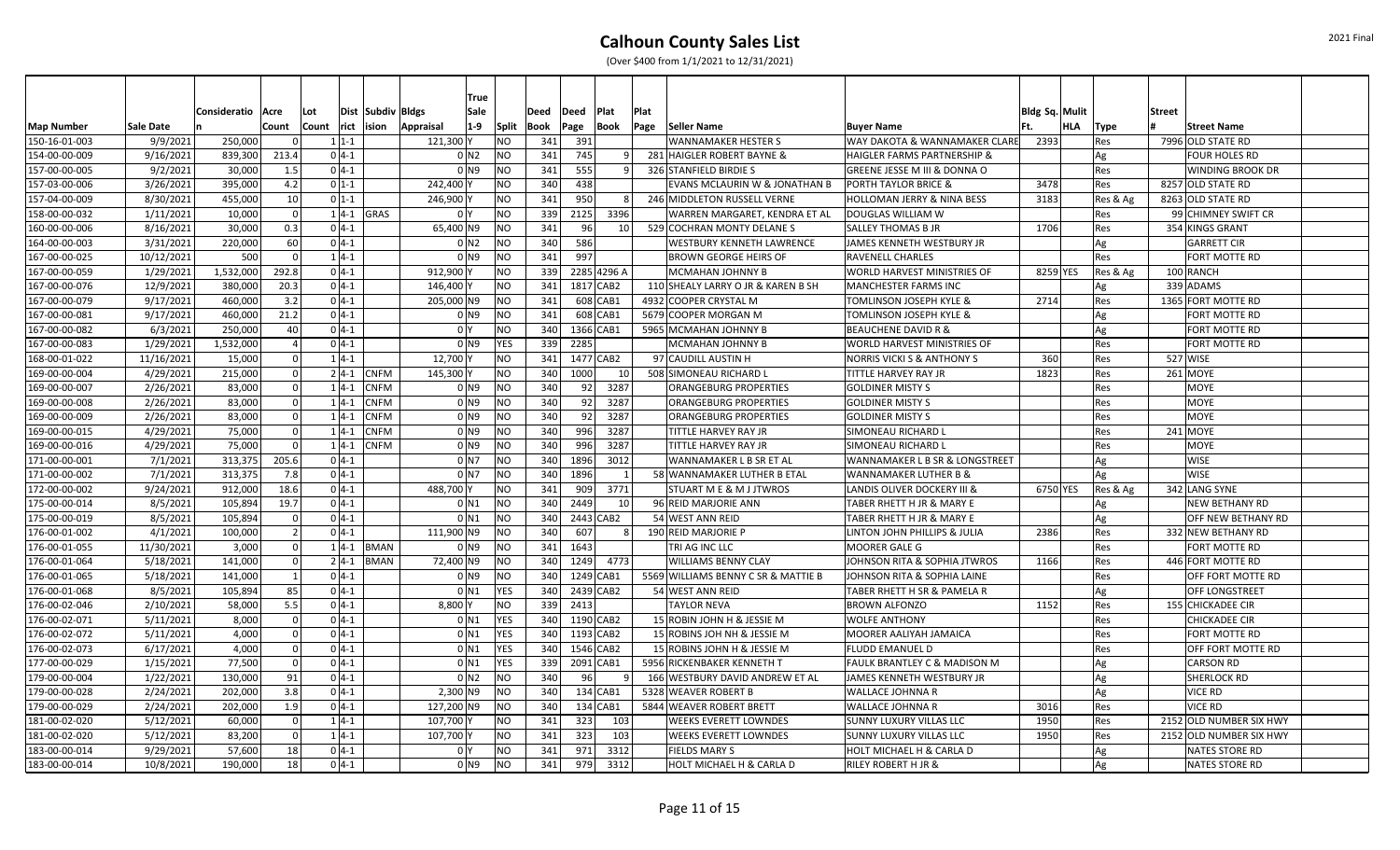|                   |                  |                   |              |       |            |                   |                    | <b>True</b> |              |      |           |                 |                          |                                       |                                     |                |     |          |        |                          |
|-------------------|------------------|-------------------|--------------|-------|------------|-------------------|--------------------|-------------|--------------|------|-----------|-----------------|--------------------------|---------------------------------------|-------------------------------------|----------------|-----|----------|--------|--------------------------|
|                   |                  | Consideratio Acre |              | Lot   |            | Dist Subdiv Bldgs |                    | Sale        |              | Deed | Deed      | Plat            | Plat                     |                                       |                                     | Bldg Sq. Mulit |     |          | Street |                          |
| <b>Map Number</b> | <b>Sale Date</b> |                   | Count        | Count | rict ision |                   | Appraisal          | $1-9$       | <b>Split</b> | Book | Page      | <b>Book</b>     | Page                     | Seller Name                           | <b>Buyer Name</b>                   |                | HLA | Type     |        | <b>Street Name</b>       |
| 183-00-00-015     | 10/8/2021        | 190,000           | 18           |       | $0 4-1$    |                   | 0 N9               |             | NO.          | 341  | 979       | 331             |                          | HOLT MICHAEL H & CARLA D              | RILEY ROBERT H JR &                 |                |     | Ag       |        | NATES STORE RD           |
| 183-00-00-016     | 9/30/2021        | 46,084            | 11.2         |       | $0 4-1$    |                   | 0 N9               |             | NO.          | 341  | 963       |                 |                          | FELKEL N BOYD JR                      | HOLT MICHAEL H & CARLA D            |                |     | Ag       |        | OFF NATES STORE RD       |
| 183-00-00-016     | 10/8/2021        | 190,000           | 11.2         |       | $0 4-1$    |                   | 0 <sup>1</sup> N   |             | NO)          | 341  | 979       |                 |                          | HOLT MICHAEL H & CARLA D              | <b>RILEY ROBERT H JR &amp;</b>      |                |     | Ag       |        | OFF NATES STORE RD       |
| 183-00-00-023     | 4/1/2021         | 800,000           | 210          |       | $0 4-1$    |                   | 0 <sup>1</sup>     |             | NO.          | 340  | 578       |                 |                          | RAST JEANNE C & EDWARD M JR           | HAIGLER FARMS PARTNERSHIP           |                |     | Ag       |        | <b>NATES STORE RD</b>    |
| 183-00-00-031     | 9/30/2021        | 46,084            | 2.8          |       | $0 4-1 $   |                   | 0 N9               |             | <b>NO</b>    | 341  | 963       |                 |                          | FELKEL N BOYD JR                      | HOLT MICHAEL H & CARLA D            |                |     | Ag       |        | <b>NATES STORE RD</b>    |
| 183-00-00-031     | 10/8/2021        | 190,000           | 2.8          |       | $0 4-1 $   |                   | 0 <sup>1</sup>     |             | <b>NO</b>    | 341  | 979       |                 |                          | HOLT MICHAEL H & CARLA D              | RILEY R H JR & R H III              |                |     | Ag       |        | <b>NATES STORE RD</b>    |
| 183-00-00-039     | 10/14/2021       | 40,000            | 1.4          |       | $0 4-1$    |                   | 31,800 N6          |             | NO)          | 341  | 1176      |                 | 11                       | 301 SEIGLER ROBERT                    | <b>WELLS FARGO BANK N A TRUSTEE</b> |                |     | Res      |        | 77 OAK VIEW RD           |
| 184-00-00-032     | 9/30/2021        | 32,916            | 12.5         |       | $0 4-1$    |                   | 45,400             |             | <b>NO</b>    | 341  | 634       |                 |                          | FELKEL N BOYD JR                      | HOLT MICHAEL H & CARLA D            | 1886           |     | Res & Ag |        | 1034 NATES STORE RD      |
| 184-00-00-058     | 12/1/2021        | 10,000            | 0.4          |       | $0 4-1$    |                   | 0 N9               |             | <b>NO</b>    | 341  | 1814      | 10 <sup>1</sup> |                          | 180 HATTERAS POOLS                    | <b>FLORES SALVADIR RAMOS &amp;</b>  |                |     | Res      |        | 1103 NATES STORE RD      |
| 185-00-00-049     | 9/16/2021        | 839,300           | 158.8        |       | $0 4-1$    |                   | 0 <sub>N2</sub>    |             | <b>NO</b>    | 341  | 745       | 1297            |                          | <b>HAIGLER ROBERT BAYNE &amp;</b>     | HAIGLER FARMS PARTNERSHIP &         |                |     | Ag       |        | 250 HOUCKS GIN RD        |
| 187-00-00-008     | 3/16/2021        | 32,000            |              |       | $0 4-1$    |                   | 0 <sup>1</sup>     |             | NO.          | 340  | 333       |                 | $\mathsf q$              | 330 HOPKINS JOEL R                    | HAIGLER FARMS PARTNERSHIP           |                |     | Ag       |        | OLD STATE RD             |
| 187-00-00-014     | 9/16/2021        | 839,300           | 46.2         |       | $0 4-1 $   |                   | 0 N2               |             | NO.          | 341  | 745       |                 |                          | <b>HAIGLER ROBERT BAYNE &amp;</b>     | HAIGLER FARMS PRTN & W E            |                |     | Ag       |        | OLD STATE RD             |
| 187-00-00-015     | 9/16/2021        | 839,300           | 216.6        |       | $0 4-1 $   |                   | 75,700 N2          |             | <b>NO</b>    | 341  | 745       |                 | 9 <sup>1</sup>           | 158 HAIGLER JOSEPH CARTER TRUSTEE     | HAIGLER FARMS PRTN & W E            |                |     | Ag       |        | 232 HARVEST DR           |
| 187-00-00-023     | 9/16/2021        | 839,300           | 7.8          |       | $0 4-1 $   |                   | $3,200$ N2         |             | NO           | 341  |           | 745 4178 B      |                          | HAIGLER JOSEPH TRUSTEE & ROBERT       | HAIGLER FARMS PARTNERSHIP &         |                |     | Ag       |        | <b>HARVEST DR</b>        |
| 188-00-00-010     | 9/16/2021        | 839,300           | 29           |       | $0 4-1 $   |                   | 0 N2               |             | <b>NO</b>    | 341  | 745       |                 |                          | ESTATE OF HAIGLER MARY SUE &          | HAIGLER FARMS PARTNERSHIP &         |                |     | Ag       |        | OLD STATE RD             |
| 188-00-00-010     | 9/16/2021        | 96,000            | 29           |       | $0 4-1 $   |                   | 0 N2               |             | <b>NO</b>    | 341  | 754       |                 |                          | HAIGLER FARMS PARTNERSHIP &           | HAIGLER FARMS PARTNERSHIP           |                |     | Ag       |        | OLD STATE RD             |
| 188-00-00-014     | 9/16/2021        | 839,300           | 52.4         |       | $0 4-1$    |                   | 239,500 N2         |             | <b>NO</b>    | 341  | 745       | 1313            |                          | <b>HAIGLER ROBERT BAYNE &amp;</b>     | HAIGLER FARMS PARTNERSHIP &         |                |     | Ag       |        | <b>HARVEST DR</b>        |
| 191-00-01-019     | 7/26/2021        | 225,000           | 1.8          |       | $0 4-1$    |                   | 100,000 N1         |             | <b>YES</b>   | 340  |           | 2213 CAB2       |                          | 52 CLOSSMAN LARRY L HEIRS OF          | DANTZLER SYLVIA K                   | 1152           |     | Res      |        | 1098 PICKETT LEVEL RD    |
| 191-00-01-041     | 10/27/2021       | 5,000             | 4.3          |       | $0 4-1$    |                   | 0 N9               |             | <b>NO</b>    | 341  | 1216      |                 |                          | SHAW DELLA & JANIE ROBINSON           | ACCESS DEVELOPMENT LLC              |                |     | Res      |        | MIDWAY RD                |
| 191-00-02-039     | 2/9/2021         | 22,050            | 14.7         |       | $0 4-1 $   |                   | 0 <sub>N2</sub>    |             | NO)          | 339  | 2445 CAB1 |                 |                          | 5959 BAIR ROBERT M JR & WILLOGHBY C   | <b>BAIR CHRISTOPHER A</b>           |                |     | Ag       |        | 232 WOODCOCK RD          |
| 191-00-03-005     | 5/7/2021         | 10,000            | 3.7          |       | $0 4-1 $   |                   | 0 N9               |             | NO.          | 340  |           | 1120 CAB1       |                          | 5662 HUTTO JAMES M JR                 | JONES THOMAS W & LINDA M            |                |     | Ag       |        | OFF PICKETT LEVEL RD     |
| 194-00-00-034     | 8/13/2021        | 9,500             | $\Omega$     |       |            | $1 4-1 $ PADD     | $0$ N9             |             | NO.          | 341  | 57        |                 |                          | <b>MARTEN MARVIN F</b>                | <b>ACKISS D K &amp; T G JTWROS</b>  |                |     | Res      |        | <b>ROW BOAT LN</b>       |
| 194-00-00-038     | 1/26/2021        | 220,000           | $\Omega$     |       |            | $1 4-1 $ PADD     | 132,600 Y          |             | <b>NO</b>    | 339  | 2241      | 4041            |                          | MURPHY MELODY LEE                     | <b>ACKISS PILLIP GENE</b>           | 1784           |     | Res      |        | 146 ROW BOAT LN          |
| 195-00-00-011     | 4/29/2021        | 300,000           | 117.7        |       | $0 4-1$    |                   | 108,700 N9         |             | NO           | 340  | 1040      |                 | $\overline{\phantom{a}}$ | 115 BRANDENBURG DAVID E SR & EDITH    | LYONS HUGO S & DEBBIE H             | 1906           |     | Res & Ag |        | 2851 OLD NUMBER SIX HWY  |
| 195-00-00-015     | 4/29/2021        | 300,000           |              |       | $0 4-1$    |                   | 0 N9               |             | <b>NO</b>    | 340  | 1040      |                 |                          | BRANDENBURG DAVID E SR & EDITH        | LYONS HUGO S & DEBBIE H             |                |     | Ag       |        | OFF COMMUNITY CLUB RD    |
| 195-00-00-046     | 4/29/2021        | 300,000           | 117.7        |       | $0 4-1$    |                   | 108,700 N1         |             | <b>YES</b>   | 340  |           | 1040 CAB1       |                          | 5992 BRANDENBURG DAVID E & EDITH A    | LYONS HUGO S & DEBBIE H             |                |     | Ag       |        | <b>COMMUNITY CLUB RD</b> |
| 197-00-00-033     | 7/13/2021        | 125,000           |              |       | $0 4-1$    |                   | 20,700 Y           |             | <b>NO</b>    | 340  | 2022      | 2597            |                          | DRAWDY LEROY G & REBECCA S            | WHITE HEIDI LYNN &                  | 1702           |     | Res      |        | 6986 CAMERON RD          |
| 197-00-00-033     | 7/13/2021        | 125,000           |              |       | $0 4-1$    |                   | 20,700 N9          |             | <b>NO</b>    | 340  | 2014      | 2597            |                          | <b>DRAWDY LEROY G &amp; REBECCA S</b> | WHITE HEIDI LYNN &                  | 1702           |     | Res      |        | 6986 CAMERON RD          |
| 199-00-00-011     | 11/10/2021       | 40,000            |              |       | $0 4-1$    |                   | 0 <sub>N1</sub>    |             | <b>NO</b>    | 341  | 1406      |                 |                          | DILLS RONNIE G & CARLA F JTWRO        | <b>BONE ANGELA</b>                  |                |     | Res      |        | 47 ZEAGLER RD            |
| 201-00-00-039     | 5/14/2021        | 7,250             | 1.8          |       | $0 4-1$    |                   | 0 N9               |             | NO.          | 340  | 1165      |                 |                          | COOK CORY A                           | JOINER BRANDON R & MICHELLE         |                |     | Res      |        | <b>FORT MOTTE</b>        |
| 210-00-00-024     | 1/22/2021        | 80,000            | 1.2          |       | $0 4-1$    |                   | 0 N9               |             | NO.          | 339  | 2144      |                 |                          | PINE GROVE LUTHERN CHURCH             | <b>STOUDENMIRE WALTON</b>           | 2400           |     | Res      |        | 2653 MCCORDS FERRY       |
| 210-00-00-025     | 1/22/2021        | 80,000            | 10.2         |       | $0 4-1 $   |                   | $0$ N9             |             | NO.          | 339  | 2144      |                 |                          | PINE GROVE LUTHERN CHURCH             | STOUDENMIRE WALTON                  |                |     | Res      |        | <b>MCCORDS FERRY</b>     |
| 211-11-00-011     | 6/18/2021        | 3,800             |              |       | $2 4-1 $   |                   | 0 <sup>1</sup>     |             | <b>NO</b>    | 340  |           | 1596 CAB1       |                          | 5655 HUGGINS HERCULES                 | JOHNSON DARL I                      |                |     | Res      |        | LONE STAR RD             |
| 214-00-00-003     | 4/29/2021        | 300,000           | $\mathbf{q}$ |       | $0 4-1 $   |                   | 0 N9               |             | NO.          | 340  | 1040      |                 |                          | BRANDENBURG DAVID E SR & EDITH        | LYONS HUGO S & DEBBIE H             |                |     | Ag       |        | OFF BRANDENBURG LN       |
| 214-00-00-009     | 8/12/2021        | 2,000             | 8.5          |       | $0 4-1 $   |                   | $01$ <sub>N9</sub> |             | <b>NO</b>    | 341  | 49        |                 |                          | <b>GARRICK J ANGELA &amp; BRUCE</b>   | APR INVESTMENT GROUP INC            |                |     | Res      |        | OFF THREE BRIDGES RD     |
| 214-00-00-009     | 8/12/2021        | 6,600             | 8.5          |       | $0 4-1$    |                   | 0 N9               |             | <b>NO</b>    | 341  | 53        |                 |                          | APR INVESTMENT GROUP INC              | ABLE HARVEY JR                      |                |     | Res      |        | OFF THREE BRIDGES RD     |
| 214-00-00-019     | 4/1/2021         | 184,437           | 62           |       | $0 4-1$    |                   | 0 N9               |             | NO           | 340  | 533       | 2979            |                          | <b>KIZER VERNON WILLIAM</b>           | <b>CARSON DANIEL W</b>              |                |     | Ag       |        | THREE BRIDGES RD         |
| 214-00-00-030     | 6/24/2021        | 67,000            | 13.2         |       | $0 4-1$    |                   | 4,200 N            |             | NO           | 340  | 1668      | 3763 B          |                          | PRINCE BLAKE T                        | <b>HOBERG KURT ALEXANDER &amp;</b>  |                |     | Res & Ag |        | 224 COMMUNITY CLUB       |
| 214-00-00-042     | 4/29/2021        | 300,000           |              |       | $0 4-1 $   |                   | 0 N9               |             | NO.          | 340  | 1040      |                 |                          | BRANDENBURG BETTY U ESTATE & E        | LYONS HUGO S & DEBBIE H             |                |     | Ag       |        | <b>BRANDENBURG LN</b>    |
| 215-00-00-022     | 4/1/2021         | 184,437           |              |       | $0 4-1 $   |                   | 0 N9               |             | NO.          | 340  | 533       | 2979            |                          | <b>KIZER VERNON WILLIAM</b>           | <b>CARSON DANIEL W</b>              |                |     | Ag       |        |                          |
| 216-00-00-008     | 1/19/2021        | 15,000            | 20.4         |       | $0 4-1 $   |                   | 0 <sub>N2</sub>    |             | NO.          | 339  | 2267      | 1188            |                          | <b>BOOKHART WILLIAM EUGENE</b>        | <b>BOOKHART WAYNE T JR</b>          |                |     | Ag       |        | <b>BOOKHARDT RD</b>      |
| 218-00-00-019     | 10/25/2021       | 800               |              |       | $0 4-1$    |                   | $0$ N9             |             | <b>NO</b>    | 341  | 1182      | <b>10</b>       |                          | 326 DURANGE GEORGE T                  | <b>BRANTLEY RAYMOND</b>             |                |     | Res      |        | OLD RIVER RD             |
| 219-00-01-056     | 6/9/2021         | 19,440            | 6.5          |       | $0 4-1$    |                   | 0 <sup>1</sup>     |             | NO           | 340  | 1436 CAB1 |                 |                          | 5916 NASH PETER B                     | PREAST REBECCA B                    |                |     | Res      |        | OFF SANDLOT CT           |
| 219-00-01-058     | 12/29/2021       | 5,000             | 4.8          |       | $0 4-1 $   |                   | 0 N1               |             | <b>YES</b>   | 341  |           | 2241 CAB2       |                          | 111 ZIMMERMAN BETTY JEAN              | BRIGMON ANTQUINE DONNELL            |                |     | Res      |        | PINE LAND TR             |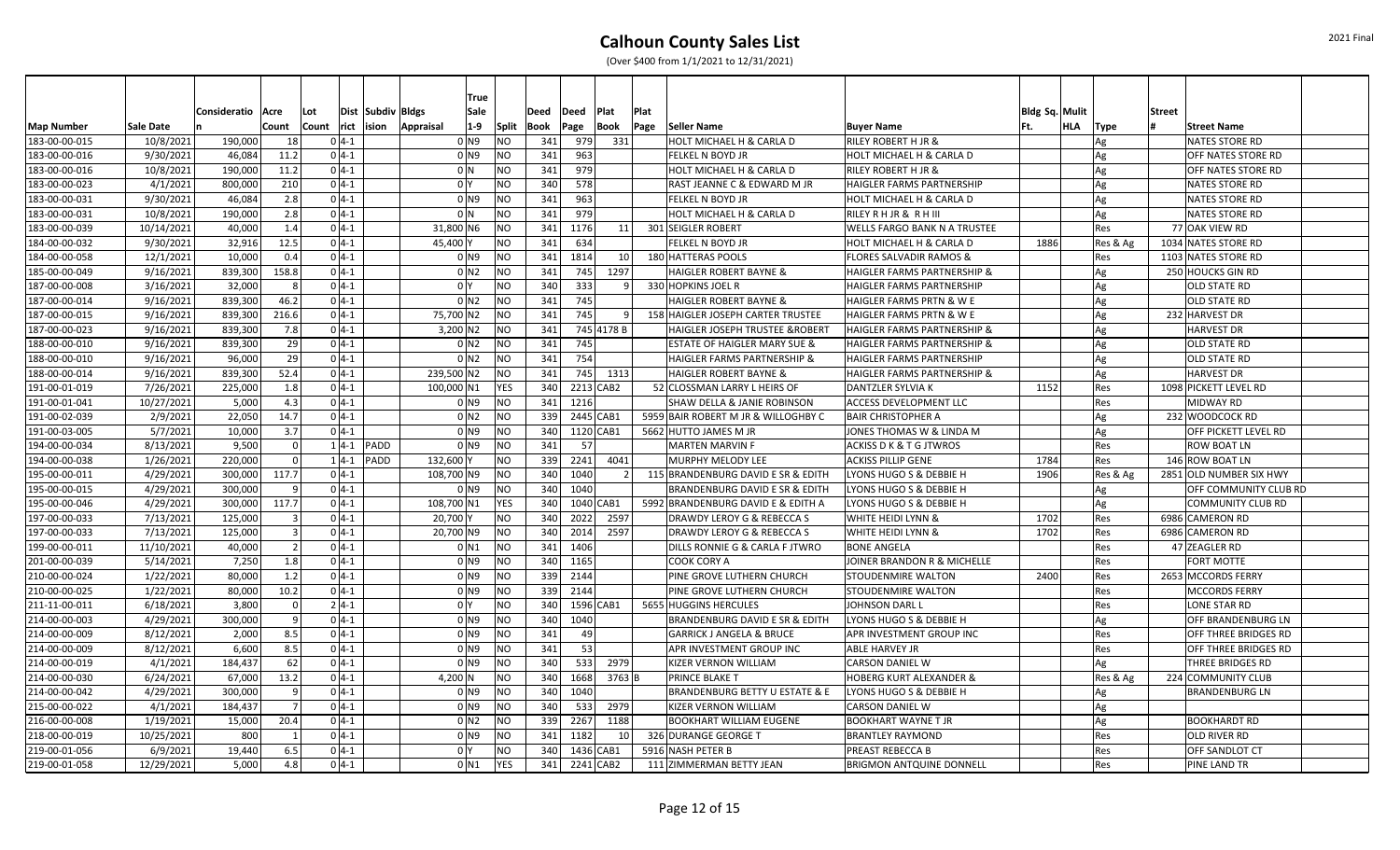|                   |            |              |       |          |               |                   |                | True               |           |      |           |                 |      |                                      |                                        |                |          |          |               |                       |
|-------------------|------------|--------------|-------|----------|---------------|-------------------|----------------|--------------------|-----------|------|-----------|-----------------|------|--------------------------------------|----------------------------------------|----------------|----------|----------|---------------|-----------------------|
|                   |            | Consideratio | Acre  | Lot      |               | Dist Subdiv Bldgs |                | Sale               |           | Deed | Deed      | Plat            | Plat |                                      |                                        | Bldg Sq. Mulit |          |          | <b>Street</b> |                       |
| <b>Map Number</b> | Sale Date  |              | Count | Count    | rict          | ision             | Appraisal      | $1-9$              | Split     | Book | Page      | Book            | Page | Seller Name                          | <b>Buyer Name</b>                      | Ft.            | HLA      | Type     |               | <b>Street Name</b>    |
| 219-00-02-022     | 6/15/2021  | 11,500       |       |          | $1 4-1$       | SNFM              | 0 <sup>Y</sup> |                    | NO        | 340  | 1501      |                 |      | SPIGNER JOYCE M                      | <b>NORTHCUTT REGGIE</b>                |                |          | Res      |               | <b>GARDEN LN</b>      |
| 219-00-02-023     | 6/18/2021  | 15,000       |       |          |               | $1 4-1 $ SNFM     | $9,500$ N9     |                    | NO        | 340  | 1556      | 1655            |      | METZ VICKI JEAN                      | <b>POUND CHRIS &amp; LISA</b>          | 516            |          | Res      |               | 145 GARDEN LN         |
| 219-00-02-026     | 7/2/2021   | 61,250       |       |          | $1 4-1$       | SNFM              | 20,500 N9      |                    | NO        | 340  | 1955      |                 |      | <b>MEDLIN OLIVER E</b>               | <b>REDDY TIMOTHY &amp; GAIL &amp;</b>  |                |          | Res      |               | 21 SANTEE LN          |
| 219-00-02-046     | 9/4/2021   | 99,000       |       | $\Omega$ | $1 4-1$       | <b>LKPL</b>       | 0 <sup>1</sup> |                    | ΝO        | 340  | 2377      | 10 l            |      | 521 NELSON JOHN D JR & NANCY E       | <b>BATTISON AMY KWOK</b>               |                |          | Res      |               | <b>HAZZARD CT</b>     |
| 219-00-02-047     | 8/18/2021  | 110,000      |       | $\Omega$ | $1 4-1$       | <b>LKPL</b>       | 0 <sup>Y</sup> |                    | NO        | 341  | 130       | 11              |      | 127 BARDOLF M KEITH & DAVID M        | JONES ELIZABETH ANN                    |                |          | Res      |               | <b>HAZZARD CT</b>     |
| 219-00-02-048     | 8/10/2021  | 550,000      |       |          | $1 4-1$       | <b>LKPL</b>       | 276,900 Y      |                    | NO        | 340  | 2493      | 3556            |      | KEMMERLEY F C & M M JTWROS           | JONES ELIZABETH ANNE                   | 2394           |          | Res      |               | 9 HAZZARD CT          |
| 219-00-02-054     | 7/13/2021  | 75,000       |       |          | $1 4-1$       | <b>LKPL</b>       | 0 <sup>1</sup> |                    | NO        | 340  |           | 2002 CAB1       |      | 4740 LAKEWILDE DEVELOPMENT LLC       | LAKE MARION 7C LLC                     |                |          | Res      |               | 27 HAZZARD CT         |
| 219-00-02-054     | 10/25/2021 | 145,000      |       |          | $1 4-1$       | <b>LKPL</b>       | 0 <sup>Y</sup> |                    | NO        | 341  | 1243 CAB1 |                 |      | 4740 LAKE MARION 7C LLC              | <b>DRAKE SCOTT &amp; RHONDA</b>        |                |          | Res      |               | 27 HAZZARD CT         |
| 219-00-02-056     | 5/19/2021  | 75,500       |       |          | $1 4-1 $      | <b>LKPL</b>       | 0 Y            |                    | ΝO        | 340  |           | 1299 CAB1       |      | 4740 LAKEWILDE DEVELOPMENT LLC       | ALBRIGHT MELINDA & JUSTIN D            |                |          | Res      |               | <b>HAZZARD CT</b>     |
| 219-00-02-058     | 6/25/2021  | 75,000       |       |          | $1 4-1$       | <b>LKPL</b>       | 0 Y            |                    | NO        | 340  | 1690 CAB1 |                 |      | 4740 LAKEWILD DEVELOPMENT LLC        | MCMAHAN JOHNNY B JR & LAURA L          |                |          | Res      |               | <b>HAZZARD CT</b>     |
| 219-00-02-064     | 11/19/2021 | 110,000      |       |          | $1 4-1 $ LKPL |                   | 0 <sup>1</sup> |                    | NO        | 341  | 1634      | 4740            |      | 0 LAKEWILDE DEVELOPMENT LLC          | HARPER JOHN F & LISA G JTWROS          |                |          | Res      |               | 43 HAZZARD CT         |
| 219-00-02-065     | 9/30/2021  | 367,000      |       | $\Omega$ |               | $1 4-1 $ LKPL     | 190,600 Y      |                    | NO        | 341  | 893       | 3556            |      | <b>HEROLD J &amp; J JTWROS</b>       | <b>FRANCIS NIKOLAI &amp;</b>           | 2482           |          | Res      |               | 45 HAZZARD CT         |
| 219-00-02-066     | 1/7/2021   | 30,000       |       | $\Omega$ |               | $1 4-1 $ LKPL     |                | $0$ N <sub>9</sub> | NO        | 339  | 2326      | 10 l            |      | 747 ROBINSON DAVID & SANDRA          | HEROLD JESSICA & JOSEPH JTWROS         |                |          | Res      |               | <b>HAZZARD CT</b>     |
| 219-00-02-066     | 10/25/2021 | 75,000       |       | $\Omega$ |               | $1 4-1 $ LKPL     | 0 Y            |                    | NO        | 341  | 1328      | 10 <sup>1</sup> |      | 747 HEROLD JESSICA & JOSEPH JTWROS   | <b>BARNES GARY P</b>                   |                |          | Res      |               | <b>HAZZARD CT</b>     |
| 219-00-02-088     | 10/5/2021  | 800          | 0.5   |          | $0 4-1 $      |                   |                | 0 <sub>N9</sub>    | NO        | 341  | 916       |                 |      | <b>BONAPARTE SHARON</b>              | <b>BRANTLEY RAYMOND</b>                |                |          | Res      |               | OLD RIVER RD          |
| 220-00-00-016     | 4/12/2021  | 85,000       |       | $\Omega$ |               | $1 4-1 $ LKPL     | 0 <sup>Y</sup> |                    | NO        | 340  | 1235      | 3557            |      | SHAKIBANASAB REZA & LAUREN V         | HASELDEN GREG & GEORGIA                |                |          | Res      |               | ROSEWOOD LN           |
| 221-10-00-009     | 5/11/2021  | 425,000      |       | $\Omega$ |               | $2 4-1 $ LOWF     | 111,500 Y      |                    | ΝO        | 340  | 1217      | 3744            |      | 3746 WILLIAMS RANGO F & DARLENE G    | RAPER CHRISTOPHER L & RHONDA M         |                | 2324 YES | Res/Lake |               | 91&93 SHEARWATER CT   |
| 221-16-00-004     | 12/14/2021 | 52,500       |       |          |               | $1 4-1 $ LOWF     |                | $0$ N9             | NO        | 341  |           | 2178 CAB2       |      | 118 S C PUBLIC SERVICE AUTHORITY     | HANNA JEAROLD W & HILDA L &            |                |          | Res/Lake |               | 283 STOUDENMIRE DR    |
| 222-00-00-009     | 12/16/2021 | 45,264       | 22.6  |          | $0 4-1$       |                   |                | 0 <sub>N9</sub>    | NO        | 341  | 1953      | 10 <sup>1</sup> |      | 866 COLLINS TRUDY C TRUSTEE          | SAN FRATELLO GUY J                     |                |          | Ag       |               | OFF LOW FALLS RD      |
| 222-13-00-018     | 5/21/2021  | 42,000       |       |          |               | $1 4-1 $ LOWF     |                | $0$ N9             | NO        | 340  | 1291      | 3746            |      | KANIPE PATRICIA A                    | PROVEAUX DANIEL P & MEREDITH S         |                |          | Res/Lake |               | 237 STOUDENMIRE DR    |
| 222-14-00-002     | 7/4/2021   | 294,000      |       | $\Omega$ |               | $1 4-1 $ LOWF     | 69,500 Y       |                    | NO        | 340  | 1917      | 3744            |      | 3746 MCPHERSON JANE                  | DAISLEY WILLIAM A & ROBIN L            | 668            |          | Res/Lake |               | 83 STOUDENMIRE DR     |
| 230-00-02-016     | 6/30/2021  | 280,000      |       | $\Omega$ |               | $0$ 4-1 DNET      | 0 <sup>1</sup> |                    | NO        | 340  | 1796      | 263             |      | 468 ROBBS J L & QUINN SUSIE ROBBS    | <b>BLUMHORST KRISTA &amp; TROY P</b>   | 1740           |          | Res      |               | 528 STUMPHOLE RD      |
| 230-00-02-016     | 6/30/2021  | 280,000      |       | $\Omega$ | $0 4-1 $      | <b>DNET</b>       | 0 Y            |                    | NO        | 340  | 1796      | 263             |      | 468 ROBBS BROOKIE R LIFE ESTATE      | <b>BLUMHORST KRISTA &amp; TROY P</b>   | 1740           |          | Res      |               | 528 STUMPHOLE RD      |
| 230-00-03-021     | 12/8/2021  | 16,500       |       |          | $1 4-1 $      | HHIL              |                | $0$ N2             | NO        | 341  | 1807      | 1951            |      | SMITH JOE HENRY                      | SMITH JOE HENRY III                    |                |          | Res      |               | 49 PINTAIL LN         |
| 230-00-03-045     | 3/3/2021   | 16,500       |       |          | $1 4-1$       | SNFM              |                | 0 <sub>N9</sub>    | NO        | 340  | 129       | 1655            |      | JOYE FRANK M JR                      | <b>MANUEL BOYNTON L</b>                |                |          | Res      |               | KINGFISHER LN         |
| 230-02-00-007.01  | 1/19/2021  | 152,500      |       | $\Omega$ | $0 4-1 $      | HHLK              | 206,900 N9     |                    | NO        | 339  | 2235      |                 |      | <b>SOUTH CAROLINA PUBLIC SERVICE</b> | <b>FOUDRAY KEVIN R</b>                 | 1288           |          | Res/Lake |               | 58 PINTAIL LN         |
| 230-02-00-011     | 8/16/2021  | 470,000      |       | $\Omega$ | $1 4-1$       | <b>HHLK</b>       | 136,100 Y      |                    | NO        | 341  | 72        | 3718            |      | MALLOY JOHN P & JOYCE S              | HUNT RUSTY J & PEGGY L JTWROS          | 1459           |          | Res/Lake |               | 90 PINTAIL LN         |
| 230-05-00-011     | 8/25/2021  | 75,000       |       |          | $1 4-1 $      | <b>CLSD</b>       | 0 Y            |                    | NO        | 341  | 268       | 3745            |      | <b>DENT SHANE</b>                    | RISH MICHAEL ALLEN                     |                |          | Res/Lake |               | 671 STUMPHOLE         |
| 230-07-00-002.01  | 3/11/2021  | 142,500      |       |          | $0 4-1$       |                   | 135,500 Y      |                    | NO        | 340  |           | 385 CAB1        |      | 5990 GREEN KELLY                     | <b>GREEN KELLY</b>                     | 924            |          | Res/Lake |               | 419 STUMPHOLE RD      |
| 230-07-00-003     | 11/18/2021 | 300,000      |       |          | $1 4-1$       | <b>CLSD</b>       | 112,100 N2     |                    | NO        | 341  | 1659      | 3745            |      | BARNES VIRGIL K EST OF ET AL         | RAMIREZ SHARON BARNES                  | 1616           |          | Res/Lake |               | 423 STUMPHOLE RD      |
| 230-07-00-004     | 1/25/2021  | 350,000      |       | $\Omega$ | $1 4-1$       | <b>CLSD</b>       | 131,500 Y      |                    | NO        | 339  | 2130      | 3745            |      | HUFFSTETLER W M & BETTY P            | <b>BOYCE LEWIS</b>                     | 1743           |          | Res/Lake |               | 427 STUMPHOLE RD      |
| 230-12-00-003     | 10/8/2021  | 275,000      |       | $\Omega$ | $1 4-1$       | <b>CLSD</b>       | 30,200 N9      |                    | <b>NO</b> | 341  | 954       | 3745            |      | SMITH WILLIAM A JR                   | SULLIVAN GARY R & TERESA G             |                |          | Res/Lake |               | 693 STUMPHOLE RD      |
| 230-12-00-003     | 10/8/2021  | 275,000      |       |          | $1 4-1$       | <b>CLSD</b>       |                | $0$ N <sub>9</sub> | NO        | 341  | 954       | 3745            |      |                                      | SULLIVAN GARY R & TERESA G             |                |          | Res/Lake |               | 693 STUMPHOLE RD      |
| 230-12-00-019     | 1/11/2021  | 453,000      |       | $\Omega$ | $1 4-1$       | <b>CLSD</b>       | 100,700 Y      |                    | NO        | 339  | 2061      | 3745            |      | STROMAN GEORGE E & SUSAN JTWRO       | <b>SULLIVAN STEVEN H &amp; NANCY H</b> | 1456           |          | Res/Lake |               | 761 STUMPHOLE RD      |
| 230-12-00-023     | 9/23/2021  | 265,000      |       | $\Omega$ | $1 4-1$       | <b>CLSD</b>       | 46,700 Y       |                    | NO        | 341  | 738       | 3745            |      | <b>ANKERSEN B F &amp; JUDITH H</b>   | <b>HAYDEN LISA MARIE &amp;</b>         | 1949           |          | Res/Lake |               | 787 STUMPHOLE RD      |
| 230-12-00-025     | 12/8/2021  | 245,000      |       | $\Omega$ |               | $1 4-1 $ CLSD     | 55,300 N9      |                    | NO        | 341  | 1846      | 3745            |      | <b>SUMMERS EARL</b>                  | <b>SHANNON BILLY L</b>                 | 1412           |          | Res/Lake |               | 793 STUMPHOLE RD      |
| 231-00-01-021     | 9/27/2021  | 287,000      | 1.3   |          | $0 4-1$       |                   | 199,600        |                    | ΝO        | 341  | 795       | 11              |      | 625 JOYNER BETTIE SUE                | <b>SKOREPA JOYCE C &amp;</b>           | 2496           |          | Res      |               | 1113 OLD RIVER RD     |
| 231-00-02-027     | 5/7/2021   | 57,000       | 12.5  |          | $0 4-1$       |                   | 0 <sup>1</sup> |                    | NO        | 340  | 1116      | 11              |      | 131 LEPLEY GERALD C & JANET M        | HUDSON JAMES N & NANCY                 |                |          | Ag       |               | LAKE MARION DR        |
| 231-00-03-003     | 12/9/2021  | 18,500       |       |          |               | $1 4-1 $ GRIF     | 0 <sup>Y</sup> |                    | NO        | 341  | 1915      | 1848            |      | KINZER GAY ANN TRUSTEE               | MCCAGUE NATHANIEL IRA &                |                |          | Res      |               | <b>GRIFFITH</b>       |
| 231-00-03-021     | 10/27/2021 | 545,000      |       | $\Omega$ |               | $1 4-1 $ GRIF     | 195,200 Y      |                    | NO        | 341  | 1277      | 3514            |      | ODONNELL JAMES E & DEBORAH A         | ULMER BEVERLY R TRUSTEE                | 2043           |          | Res      |               | 84 LAKE MARION DR     |
| 231-00-03-027     | 10/1/2021  | 170,000      |       | $\Omega$ |               | $1 4-1 $ GRIF     | 0 <sup>1</sup> |                    | NO        | 341  | 846       | 11              |      | 183 DANTZLER MARGARET G              | <b>BOAST ROBERT J &amp; NICOLLE</b>    |                |          | Res      |               | <b>LAKE MARION DR</b> |
| 231-13-00-020     | 1/11/2021  | 600,000      |       | $\Omega$ |               | $1 4-1 $ PRSV     | 371,000 Y      |                    | NO        | 339  |           | 1974 CAB1       |      | 4661 MELTON BRUCE M                  | RASNICK RICHARD C & PATRICA M          | 2996           |          | Res      |               | 1806 OLD RIVER RD     |
| 232-00-01-006     | 12/13/2021 | 66,800       |       | 9        | $0 4-1$       |                   | 0 Y            |                    | NO        | 341  | 1901 CAB2 |                 |      | 114 ULMER BEVERLY R TRUSTEE          | <b>STROMAN SUSAN &amp; GEORGE</b>      |                |          | Ag       |               | OLD RIVER RD          |
| 232-00-01-019     | 4/12/2021  | 20,000       |       | $\Omega$ |               | $1 4-1 $ SNLK     | 0 <sup>1</sup> |                    | NO.       | 340  | 683       | 3592            |      | <b>CUTTERS CONSTRUCTION INC</b>      | RASP CHRISTINE C                       |                |          | Res      |               | SANTEE LAKES CT       |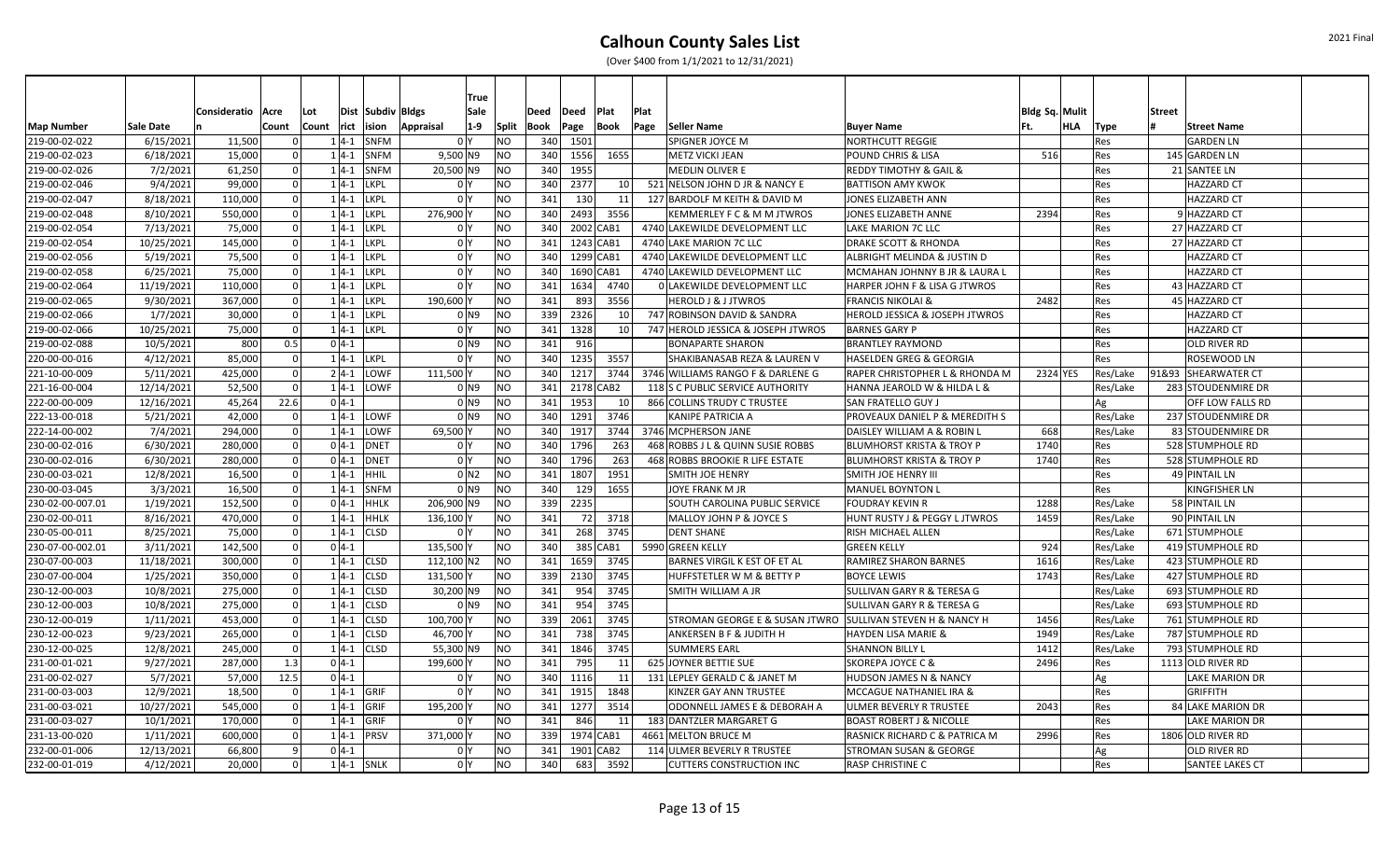|               |            |                     |                |       |               |                   | <b>True</b>         |                |      |           |           |      |                                      |                                     |                       |          |                           |  |
|---------------|------------|---------------------|----------------|-------|---------------|-------------------|---------------------|----------------|------|-----------|-----------|------|--------------------------------------|-------------------------------------|-----------------------|----------|---------------------------|--|
|               |            | Consideratio   Acre |                | Lot   |               | Dist Subdiv Bldgs | Sale                |                | Deed | Deed      | Plat      | Plat |                                      |                                     | <b>Bldg Sq. Mulit</b> |          | <b>Street</b>             |  |
| Map Number    | Sale Date  |                     | Count          | Count | rict ision    |                   | $1-9$<br>Appraisal  | <b>Split</b>   | Book | Page      | Book      | Page | Seller Name                          | <b>Buyer Name</b>                   | HLA<br>Ft.            | Type     | <b>Street Name</b>        |  |
| 232-00-01-020 | 6/29/2021  | 17,500              |                |       | $1 4-1 $      | <b>SNLK</b>       | 0 Y                 | NO             | 340  | 1770      | 2542      |      | BEACH JUSTICE F & KAITLYN N          | <b>RASP CHRISTINE C</b>             |                       | Res/Lake | <b>SANTEE LAKES CT</b>    |  |
| 232-00-01-021 | 8/16/2021  | 145,000             |                |       | $0 4-1$       | <b>SNLK</b>       | 0 <sup>1</sup>      | NO.            | 341  | 99        | 3592      |      | BEACH J F & SAWYER K N JTWROS        | <b>ROURK ARIELL</b>                 | 1172                  | Res      | 24 SANTEE LAKES CT        |  |
| 232-00-01-029 | 12/3/2021  | 310,000             | $\overline{0}$ |       | $1 4-1 $      | <b>SNLK</b>       | 146,700             | NO.            | 341  | 1791      | 2542      |      | HUNT PEGGY L & RUSTY JTWROS          | <b>WATSON PETER M</b>               | 1971                  | Res      | 1691 OLD RIVER RD         |  |
| 232-00-01-045 | 12/6/2021  | 128,000             | $\Omega$       |       | $1 4-1 $      | <b>QUAI</b>       | 19,000              | ΝO             | 341  | 1794      | 1325      |      | FLOCKHART PAUL JOSEPH SR & LIN       | JOHNSTON GEORGE HENRY V             | 1568                  | Res      | 87 QUAIL HOLLOW LN        |  |
| 232-00-01-046 | 10/7/2021  | 30,000              | $\Omega$       |       | $1 4-1 $      | <b>SNLK</b>       | 0 <sup>1</sup>      | <b>NO</b>      | 341  | 1124      | 2542      |      | CHATELAIN RONALD J & MARGARITA       | <b>HARDY JAMES PATRICK &amp;</b>    |                       | Res      | <b>SANTEE LAKES CT</b>    |  |
| 232-00-01-046 | 10/7/2021  | 30,000              | $\Omega$       |       | $1 4-1 $      | <b>SNLK</b>       | 0                   | <b>NO</b>      | 341  | 1124      | 2542      |      | CHATELAIN RONALD J & MARGARITA       | <b>HARDY JAMES PATRICK &amp;</b>    |                       | Res      | <b>SANTEE LAKES CT</b>    |  |
| 232-00-01-047 | 7/12/2021  | 115,000             | $\Omega$       |       | $1 4-1$       | LBRZ              | 34,900              | <b>NO</b>      | 340  |           | 1958 CAB1 |      | 4804 FAULKNER MARILYN F              | <b>CYPRESS KNEE LLC</b>             |                       | Res      | 109 BREEZEWOOD            |  |
| 232-00-02-005 | 12/20/2021 | 18,500              | $\Omega$       |       | $1 4-1$       | POPL              | 0 Y                 | <b>NO</b>      | 341  | 1968      | 3830      |      | 3831 WEATHERS JULIAN C JR            | <b>HUDSON WAYNE S &amp; LAVINIA</b> |                       | Res      | <b>POPLAR CREEK</b>       |  |
| 232-00-02-027 | 8/18/2021  | 34,000              |                |       | $1 4-1 $      | <b>POPL</b>       | 0 <sup>1</sup>      | NO             | 341  | 119       | 3726      |      | <b>FARNDELL G E &amp; S F JTWROS</b> | <b>HOLLOWAY CATHY ANN</b>           |                       | Res      | <b>POPLAR CREEK</b>       |  |
| 232-00-02-032 | 11/5/2021  | 25,000              | $\Omega$       |       | $1 4-1 $      | POPL              | 0 Y                 | ΝO             | 341  | 1386      | 3830      |      | POPLAR CREEK PHASE I                 | JEFFORD BENJAMIN COLBY              |                       | Res      | <b>OLD RIVER RD</b>       |  |
| 232-00-02-033 | 4/26/2021  | 480,000             | 33             |       | $0 4-1 $      |                   | 0 <sub>N9</sub>     | <b>NO</b>      | 340  | 1154      | 4159      |      | 4158 M U C H LLC                     | <b>HOLLOW BRIDGE HOLDINGS LLC</b>   |                       | Ag       | OFF POPLAR CREEK DR       |  |
| 232-00-02-036 | 4/26/2021  | 480,000             | 76.2           |       | $0 4-1 $      |                   | 0 <sub>N9</sub>     | <b>NO</b>      | 340  | 1154      | 4158      |      | 4159 M U C H LLC                     | <b>HOLLOW BRIDGE HOLDINGS LLC</b>   |                       | Ag       | <b>OFF OLD RIVER RD</b>   |  |
| 232-00-02-044 | 5/3/2021   | 280,250             | -ol            |       | $1 4-1 $ PRS2 |                   | 0 <sub>N9</sub>     | NO             | 340  |           | 1028 CAB1 |      | 4886 ZAPO LLC                        | <b>COURTYARD LLC</b>                |                       | Res      | <b>RED CYPRESS LNDG</b>   |  |
| 232-00-02-045 | 5/3/2021   | 280,250             | 0l             |       | $1 4-1$       | PRS <sub>2</sub>  | 0 <sub>N9</sub>     | <b>NO</b>      | 340  | 1028 CAB1 |           |      | 4886 ZAPO LLC                        | <b>COURTYARD LLC</b>                |                       | Res      | <b>RED CYPRESS LNDG</b>   |  |
| 232-00-02-054 | 5/3/2021   | 280,250             | $\Omega$       |       | $1 4-1$       | PRS <sub>2</sub>  | 0 <sub>N9</sub>     | NO             | 340  |           | 1028 CAB1 |      | 5E+05 ZAPO LLC                       | <b>COURTYARD LLC</b>                |                       | Res      | 109 RED CYPRESS LNDG      |  |
| 232-00-02-054 | 12/3/2021  | 42,600              | 0 <sup>l</sup> |       | $1 4-1 $      | PRS2              | 0 Y                 | <b>NO</b>      | 341  | 1744 CAB1 |           |      | 4846 COURTYARD LLC                   | <b>ROGERS JOHN LOUIS JR &amp;</b>   |                       | Res      | 109 RED CYPRESS LNDG      |  |
| 232-00-02-055 | 5/3/2021   | 280,250             | $\Omega$       |       | $1 4-1 $      | PRS2              | 0 <sub>N9</sub>     | <b>NO</b>      | 340  |           | 1028 CAB1 |      | 4886 ZAPO LLC                        | <b>COURTYARD LLC</b>                |                       | Res      | <b>RED CYPRESS LNDG</b>   |  |
| 232-00-02-055 | 5/3/2021   | 280,250             |                |       | $1 4-1 $      | PRS <sub>2</sub>  | 0 N9                | <b>NO</b>      | 340  |           | 1028 CAB1 |      | 4886 ZAPO LLC                        | <b>COURTYARD LLC</b>                |                       | Res      | <b>RED CYPRESS LNDG</b>   |  |
| 232-00-02-055 | 5/3/2021   | 280,250             |                |       | $1 4-1$       | PRS2              | 0 N9                | NO             | 340  |           | 1028 CAB1 |      | 4805 ZAPO LLC                        | <b>COURTYARD LLC</b>                |                       | Res      | <b>RED CYPRESS LNDG</b>   |  |
| 232-00-02-059 | 5/3/2021   | 280,250             |                |       | $1 4-1 $      | <b>PRS2</b>       | 0 N9                | <b>NO</b>      | 340  |           | 1028 CAB1 |      | 4805 ZAPO LLC                        | <b>COURTYARD LLC</b>                |                       | Res      | <b>RED CYPRESS LNDG</b>   |  |
| 232-00-02-059 | 5/3/2021   | 280,250             | $\Omega$       |       | $1 4-1 $      | PRS2              | 0 <sub>N9</sub>     | N <sub>O</sub> | 340  |           | 1028 CAB1 |      | 4805 ZAPO LLC                        | <b>COURTYARD LLC</b>                |                       | Res      | <b>RED CYPRESS LNDG</b>   |  |
| 232-00-02-059 | 6/28/2021  | 32,000              | 0              |       | $1 4-1 $      | PRS2              | 0 <sup>I</sup> Y    | <b>NO</b>      | 340  |           | 1755 CAB1 |      | 4805 COURTYARD LLC                   | HUNTER QUINN HOMES LLC              |                       | Res      | <b>RED CYPRESS LNDG</b>   |  |
| 232-00-02-060 | 5/3/2021   | 280,250             | 0 <sup>1</sup> |       | $1 4-1 $      | PRS2              | 0 <sub>N9</sub>     | <b>NO</b>      | 340  |           | 1028 CAB1 |      | 4805 ZAPO LLC                        | <b>COURTYARD LLC</b>                |                       | Res      | <b>RED CYPRESS LNDG</b>   |  |
| 232-00-02-060 | 5/3/2021   | 280,250             | $\Omega$       |       | $1 4-1$       | PRS <sub>2</sub>  | 0 <sub>N9</sub>     | NO             | 340  |           | 1028 CAB1 |      | 4805 ZAPO LLC                        | <b>COURTYARD LLC</b>                |                       | Res      | <b>RED CYPRESS LNDG</b>   |  |
| 232-00-02-061 | 5/3/2021   | 280,250             | $\Omega$       |       | $1 4-1$       | PRS <sub>2</sub>  | 0 <sub>N9</sub>     | <b>NO</b>      | 340  |           | 1028 CAB1 |      | 4805 ZAPO LLC                        | <b>COURTYARD LLC</b>                |                       | Res      | <b>RED CYPRESS LNDG</b>   |  |
| 232-00-02-062 | 5/3/2021   | 280,250             | $\Omega$       |       | $1 4-1$       | PRS <sub>2</sub>  | 0 <sub>N9</sub>     | <b>NO</b>      | 340  |           | 1028 CAB1 |      | 4805 ZAPO LLC                        | C/O COURTYARD LLC                   |                       | Res      | <b>RED CYPRESS LNDG</b>   |  |
| 232-00-02-063 | 5/3/2021   | 280,250             | $\Omega$       |       | $1 4-1 $      | PRS <sub>2</sub>  | $0$ N9              | <b>NO</b>      | 340  |           | 1028 CAB1 |      | 4805 ZAPO LLC                        | <b>COURTYARD LLC</b>                |                       | Res      | <b>RED CYPRESS LNDG</b>   |  |
| 232-00-02-063 | 6/28/2021  | 32,000              |                |       | $1 4-1 $      | PRS <sub>2</sub>  | 0 Y                 | ΝO             | 340  |           | 1758 CAB1 |      | 4805 COURTYARD LLC                   | HUNTER QUINN HOMES LLC              |                       | Res      | <b>RED CYPRESS LNDG</b>   |  |
| 232-00-02-064 | 5/3/2021   | 280,250             |                |       | $1 4-1 $      | <b>PRS2</b>       | 0 N 9               | <b>NO</b>      | 340  |           | 1028 CAB1 |      | 4805 ZAPO LLC                        | <b>COURTYARD LLC</b>                |                       | Res      | <b>RED CYPRESS LNDG</b>   |  |
| 232-00-02-065 | 5/3/2021   | 280,250             | 0l             |       | $1 4-1 $      | <b>PRS2</b>       | 0 <sub>N9</sub>     | <b>NO</b>      | 340  |           | 1028 CAB1 |      | 4805 ZAPO LLC                        | <b>COURTYARD LLC</b>                |                       | Res      | <b>RED CYPRESS LNDG</b>   |  |
| 232-00-02-066 | 5/3/2021   | 280,250             | $\Omega$       |       | $1 4-1 $ PRS2 |                   | $01$ N <sub>9</sub> | NO             | 340  |           | 1028 CAB1 |      | 4805 ZAPO LLC                        | <b>COURTYARD LLC</b>                |                       | Res      | <b>RED CYPRESS LNDG</b>   |  |
| 232-00-02-067 | 5/3/2021   | 280,250             | $\Omega$       |       | $1 4-1 $      | PRS <sub>2</sub>  | $0$ N9              | NO             | 340  | 1028 CAB1 |           |      | 4805 ZAPO LLC                        | <b>COURTYARD LLC</b>                |                       | Res      | <b>RED CYPRESS LNDG</b>   |  |
| 232-00-02-075 | 5/3/2021   | 280,250             | $\Omega$       |       | $1 4-1$       | PRS <sub>2</sub>  | 0 N 9               | ΝO             | 340  | 1028 CAB1 |           |      | 4886 ZAPO LLC                        | <b>COURTYARD LLC</b>                |                       | Res      | <b>WHISPERING PINE LN</b> |  |
| 232-00-02-075 | 6/28/2021  | 32,000              | $\Omega$       |       | $1 4-1$       | PRS2              | 0 Y                 | NO.            | 340  | 1752 CAB1 |           |      | 4886 COURTYARD LLC                   | HUNTER QUINN HOMES LLC              |                       | Res      | <b>WHISPERING PINE LN</b> |  |
| 232-00-02-076 | 5/3/2021   | 280,250             | 0l             |       | $1 4-1 $ PRS2 |                   | 0 N 9               | <b>NO</b>      | 340  | 1028 CAB1 |           |      | 4886 ZAPO LLC                        | <b>COURTYARD LLC</b>                |                       | Res      | <b>WHISPERING PINE LN</b> |  |
| 232-00-02-084 | 12/30/2021 | 43,180              | 33             |       | $0 4-1$       |                   | 0 N 1               | <b>YES</b>     | 341  |           | 2257 CAB2 |      | 121 HOLLOW BRIDGE HOLDINGS LLC       | <b>AUDUBON LAND LLC</b>             |                       | Ag       | <b>OLD RIVER RD</b>       |  |
| 232-00-02-085 | 4/26/2021  | 480,000             | 12.1           |       | $0 4-1$       |                   | $0$ N <sub>1</sub>  | <b>YES</b>     | 341  | 1154      | 4158      |      | MUCH LLC                             | <b>HOLLOW BRIDGE HOLDINGS LLC</b>   |                       | Ag       | <b>OLD RIVER RD</b>       |  |
| 233-01-00-002 | 8/3/2021   | 905,000             |                |       | $1 4-1 $ PRSV |                   | $0$ N1              | NO.            | 340  | 2372      | 4661      |      | 4662 FAULKNER MARILYN F              | POSTLEWAITE WILLIAM MARC &          |                       | Res/Lake | <b>HICKORY LANDING CT</b> |  |
| 233-01-00-003 | 8/3/2021   | 905,000             | -ol            |       | $1 4-1$       | <b>PRSV</b>       | 300,700             | NO.            | 340  | 2372      | 4661      |      | 4662 FAULKNER MARILYN F              | POSTLEWAITE WILLIAM MARC &          | 2237                  | Res/Lake | 11 HICKORY LANDING CT     |  |
| 233-01-00-003 | 8/3/2021   | 905,000             | 0l             |       | $1 4-1$       | <b>PRSV</b>       | 300,700 N1          | INO            | 340  | 2372      | 4661      |      | 4662 FAULKNER MARILYN F              | POSTLEWAITE WILLIAM MARC &          | 2237                  | Res/Lake | 11 HICKORY LANDING CT     |  |
| 233-01-00-004 | 8/3/2021   | 905,000             | $\Omega$       |       | $1 4-1$       | <b>PRSV</b>       | 0 N 1               | <b>NO</b>      | 340  | 2372      | 4661      |      | 4662 FAULKNER MARILYN F              | POSTLEWAITE WILLIAM MARC &          |                       | Res/Lake | <b>HICKORY LANDING CT</b> |  |
| 233-01-00-006 | 3/16/2021  | 175,000             |                |       | $1 4-1$       | PRSV              | 2,500               | NΟ             | 340  |           | 329 CAB1  |      | 4661 AUSTIN JAMES K JR               | <b>CROSS MARVIN M &amp;</b>         |                       | Res/Lake | <b>HICKORY LANDING CT</b> |  |
| 233-01-00-007 | 12/3/2021  | 185,000             | $\Omega$       |       | $1 4-1$       | <b>PRSV</b>       | 0 Y                 | NO             | 341  |           | 2032 CAB1 |      | 4661 PARKS MONTY RICK & ERIN TEATES  | <b>RASNICK JEREMY RICHARD &amp;</b> |                       | Res/Lake | <b>HICKORY LANDING CT</b> |  |
| 233-01-00-009 | 2/22/2021  | 175,000             | $\Omega$       |       | $1 4-1$       | <b>PRSV</b>       | 0 Y                 | NO             | 340  |           | 87 CAB1   |      | 4661 MOLNAR JOHN T                   | CAREY PHILLIP & BARBARA H           |                       | Res/Lake | 63 HICKORY LANDING CT     |  |